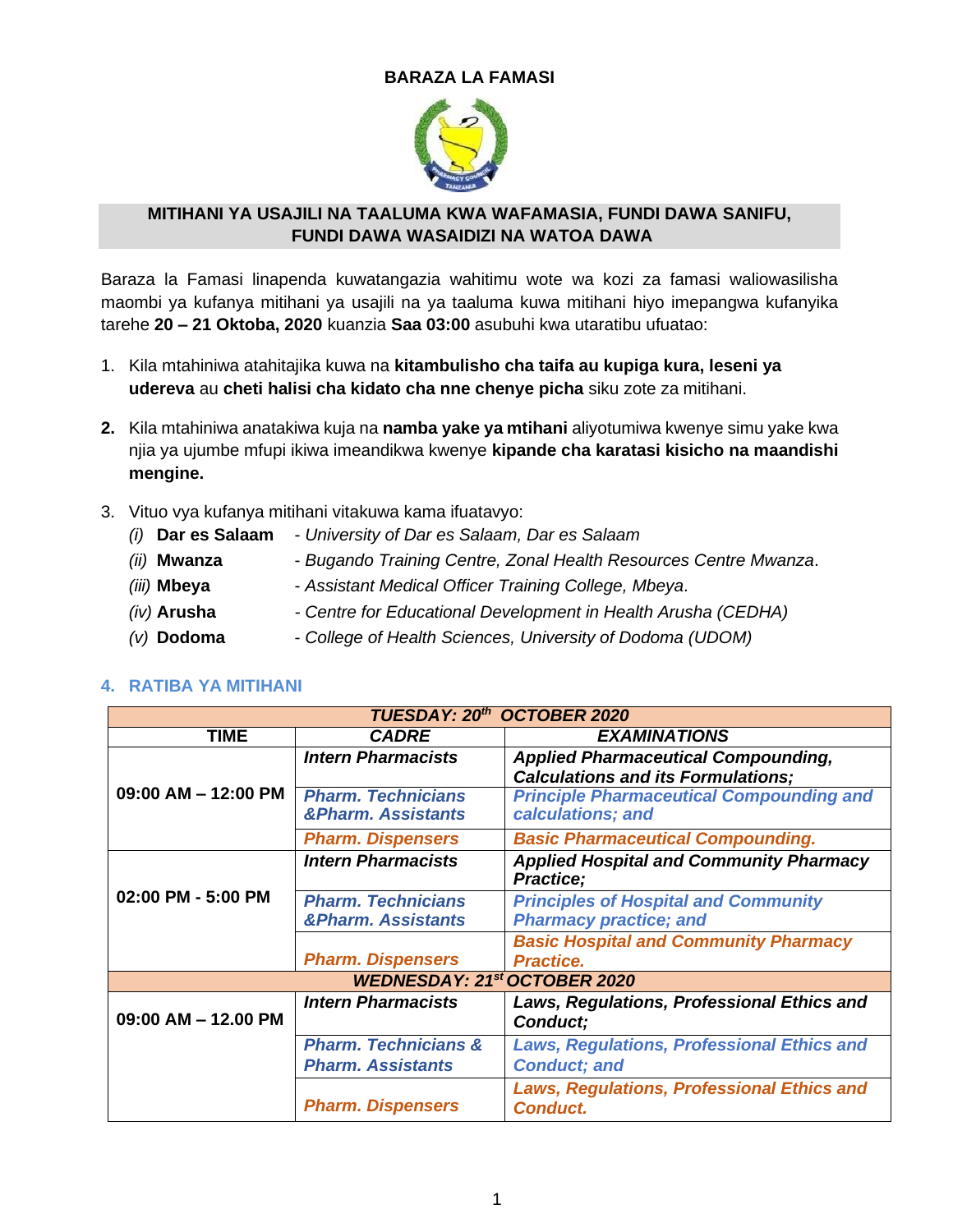5. Orodha ya watahiniwa katika vituo hivyo ni kama ilivyoainishwa hapa chini:

## **A: DAR ES SALAAM: UNIVERSITY OF DAR ES SALAAM VENUE: YOMBO 4 HALL**

| NA. | <b>JINA LA</b><br><b>KWANZA</b> | <b>JINA LA</b><br><b>KATI</b> | <b>JINA LA</b><br><b>MWISHO</b> | <b>CHUO ALICHOSOMA</b>                             |
|-----|---------------------------------|-------------------------------|---------------------------------|----------------------------------------------------|
| 1.  | Abdallah                        |                               | Rashidi                         | Kampala International University                   |
| 2.  | Abdul                           |                               | Juma                            | Muhimbili University of Health and Allied Sciences |
| 3.  | Abdul                           | Saidi                         | Abdul                           | St John's University of Tanzania                   |
| 4.  | Abdulkarim                      |                               | Kaganda                         | Kampala International University                   |
| 5.  | Abel                            | Alphonce                      | Ndoro                           | St John's University of Tanzania                   |
| 6.  | Abel                            | G                             | Mhone                           | St John's University of Tanzania                   |
| 7.  | Adriano                         |                               | Majaliwa                        | Muhimbili University of Health and Allied Sciences |
| 8.  | Adriano                         | Charles                       | Lucas                           | Kampala International University                   |
| 9.  | Agnes                           |                               | Elias                           | Kampala International University                   |
| 10. | Ahmad                           |                               | Athuman                         | St John's University of Tanzania                   |
| 11. | Aidan                           | A                             | Ibrahim                         | Kampala International University                   |
| 12. | Alfred                          |                               | Silvan                          | Muhimbili University of Health and Allied Sciences |
| 13. | Allan                           | $\mathsf{N}$                  | Lyatuu                          | Kampala International University                   |
| 14. | Ally                            | J                             | Omary                           | International University of Africa                 |
| 15. | Amedeus                         |                               | Makwaya                         | St John's University of Tanzania                   |
| 16. | Amin                            |                               | Thabit                          | Kampala International University                   |
| 17. | Amina                           | Said                          | Mfaume                          | Kampala International University                   |
| 18. | Anitha                          |                               | Nshekanabo                      | Kampala International University                   |
| 19. | Anitharitha                     | Karoli                        | Uisso                           | St John's University of Tanzania                   |
| 20. | Anna                            | Samwel                        | Kihava                          | St John's University of Tanzania                   |
| 21. | Arnold                          |                               | <b>Sosthenes</b>                | Kampala International University                   |
| 22. | Aron                            |                               | Valentine                       | Catholic University of Health and Allied Sciences  |
| 23. | Asha                            | Musa                          | Rashidi                         | Kampala International University                   |
| 24. | Ashery                          | Yusuph                        | Alon                            | Kampala International University                   |
| 25. | Asia                            |                               | Shemndolwa                      | St John's University of Tanzania                   |
| 26. | Asifiwe                         | Ntabudyo                      | Albert                          | St John's University of Tanzania                   |
| 27. | Asteria                         | Stephen                       | Lyimo                           | Kampala International University                   |
| 28. | Asukile                         |                               | Filemoni                        | Kampala International University                   |
| 29. | Augustino                       | S                             | Kahere                          | Muhimbili University of Health and Allied Sciences |
| 30. | Bahati                          |                               | Ngalawa                         | St John's University of Tanzania                   |
| 31. | Bakineppo                       |                               | Mwakalasya                      | Muhimbili University of Health and Allied Sciences |
| 32. | Baraka                          | John                          | Mosi                            | Muhimbili University of Health and Allied Sciences |
| 33. | <b>Baraka</b>                   | Christopher                   | Mhagama                         | Muhimbili University of Health and Allied Sciences |
| 34. | Baraka                          | J                             | Ngwavi                          | Kampala International University                   |
| 35. | <b>Baraka</b>                   |                               | Haruni                          | Kampala International University                   |
| 36. | <b>Baraka</b>                   | P                             | Poyongo                         | Muhimbili University of Health and Allied Sciences |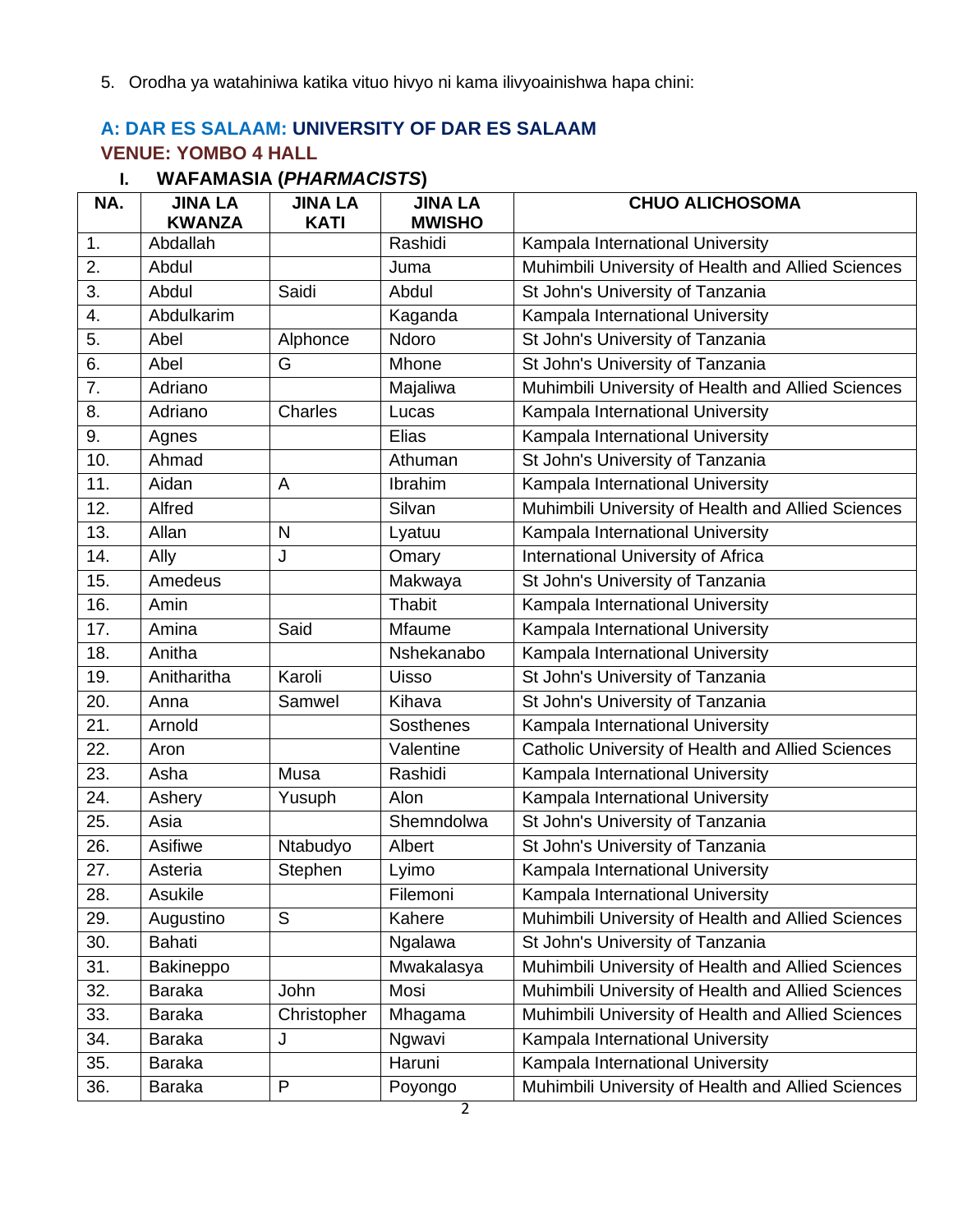| NA. | <b>JINA LA</b>                | <b>JINA LA</b>         | <b>JINA LA</b>         | <b>CHUO ALICHOSOMA</b>                                  |
|-----|-------------------------------|------------------------|------------------------|---------------------------------------------------------|
| 37. | <b>KWANZA</b><br><b>Barik</b> | <b>KATI</b><br>Phanuel | <b>MWISHO</b><br>Hemma | Kampala International University                        |
| 38. | <b>Beatrice</b>               | L                      | Mushi                  | Kampala International University                        |
| 39. | <b>Beatrice</b>               | Richard                | Mushi                  | St John's University of Tanzania                        |
| 40. | <b>Bishora</b>                | Amri                   | Suleiman               | Kampala International University                        |
| 41. | <b>Bolister</b>               |                        |                        |                                                         |
|     |                               |                        | Amon                   | Kampala International University                        |
| 42. | <b>Bushaha</b>                |                        | Liso                   | Kampala International University                        |
| 43. | Catherine                     | B                      | Ndunguru               | Catholic University of Health and Allied Sciences       |
| 44. | Catherine                     |                        | <b>Bruno</b>           | St John's University of Tanzania                        |
| 45. | Catherine                     | Julius                 | Makindoshi             | Kampala International University                        |
| 46. | Celcius                       | L                      | Mloti                  | St John's University of Tanzania                        |
| 47. | Charles                       |                        | <b>Bujiku</b>          | Kampala International University                        |
| 48. | Christine                     |                        | Anyango                | Kampala International University                        |
| 49. | Consolatha                    | Raphael                | Mlimwa                 | Kampala International University                        |
| 50. | Damian                        |                        | Simangwa               | Catholic University of Health and Allied Sciences       |
| 51. | Daniel                        | Norbert                | Kimeta                 | Kampala International University                        |
| 52. | David                         | Lucas                  | Mvukie                 | Muhimbili University of Health and Allied Sciences      |
| 53. | David                         | Nobert                 | Majura                 | Kampala International University                        |
| 54. | Denis                         | P                      | Marcusy                | Kampala International University                        |
| 55. | Deograsia                     | P                      | Nguruwe                | Kampala International University                        |
| 56. | Devotha                       | Albert                 | Ndembwike              | Rajiv Gandhi University of Health and Allied<br>Science |
| 57. | Dickson                       | J                      | Elisha                 | Kampala International University                        |
| 58. | Dioniz                        | Mussa                  | Misalaba               | Muhimbili University of Health and Allied Sciences      |
| 59. | Doctavian                     |                        | Fulgence               | Kampala International University                        |
| 60. | Domicianus                    | <b>Bp</b>              | Saiga                  | Kampala International University                        |
| 61. | Domina                        |                        | Manyonyi               | St John's University of Tanzania                        |
| 62. | Dorah                         |                        | Bendera                | St John's University of Tanzania                        |
| 63. | Duka                          |                        | Lehao                  | Kampala International University                        |
| 64. | Edifai                        |                        | Edson                  | Muhimbili University of Health and Allied Sciences      |
| 65. | Edward                        | Goodness               | Mchau                  | Muhimbili University of Health and Allied Sciences      |
| 66. | Edward                        | P                      | Mshani                 | Kampala International University                        |
| 67. | Elizabeth                     |                        | Dickson                | Kampala International University                        |
| 68. | Ellen                         |                        | Lutyedzidze            | Rajiv Gandhi University of Health Sciences              |
| 69. | Elyuta                        |                        | Tossi                  | Muhimbili University of Health and Allied Sciences      |
| 70. | Emil                          |                        | Ngaponda               | St John's University of Tanzania                        |
| 71. | Emmanuel                      | Sebastian              | Jidamila               | St John's University of Tanzania                        |
| 72. | Emmanuel                      |                        | Mbega                  | St John's University of Tanzania                        |
| 73. | Emmanuel                      | George                 | Chunga                 | Suresh Gyan Vihar University                            |
| 74. | Emmanuel                      | M                      | Wilson                 | Kampala International University                        |
| 75. | Enock                         |                        | Award                  | Kampala International University                        |
| 76. | Erasto                        | Ashery                 | <b>Ngailo</b>          | Muhimbili University of Health and Allied Sciences      |
| 77. | Erica                         | Nnko                   | Koinange               | St John's University of Tanzania                        |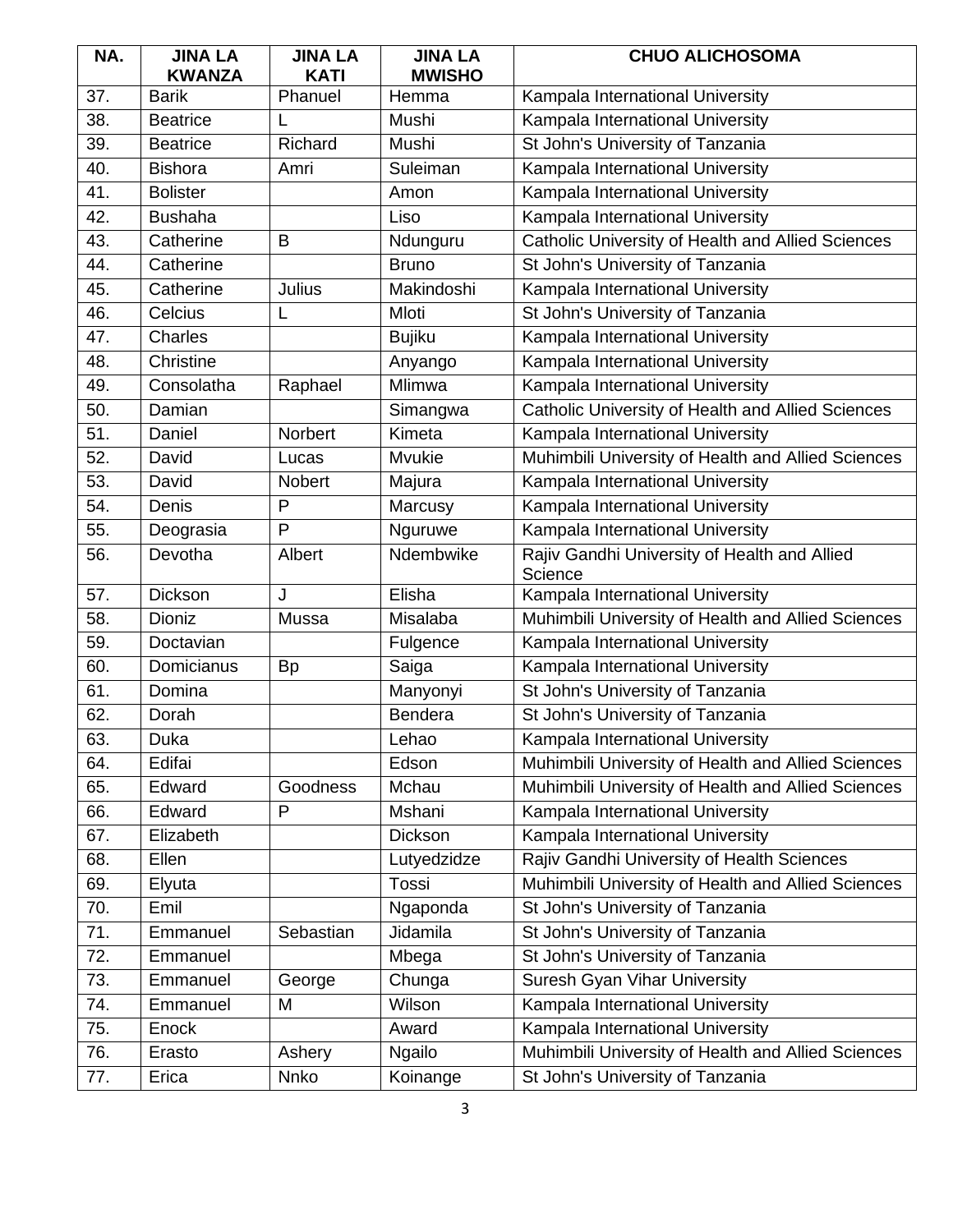| NA.  | <b>JINA LA</b><br><b>KWANZA</b> | <b>JINA LA</b><br><b>KATI</b> | <b>JINA LA</b><br><b>MWISHO</b> | <b>CHUO ALICHOSOMA</b>                             |
|------|---------------------------------|-------------------------------|---------------------------------|----------------------------------------------------|
| 78.  | Ester                           |                               | Mmary                           | Kampala International University                   |
| 79.  | <b>Esther</b>                   | <b>Boniface</b>               | <b>Bulamile</b>                 | Muhimbili University of Health and Allied Sciences |
| 80.  | <b>Esther</b>                   | J                             | Ndegeulaya                      | Muhimbili University of Health and Allied Sciences |
| 81.  | Eugene                          |                               | Valence                         | Muhimbili University of Health and Allied Sciences |
| 82.  | Eugine                          |                               | Mbwilo                          | Muhimbili University of Health and Allied Sciences |
| 83.  | Eunice                          |                               | Selemani                        | Kampala International University                   |
| 84.  | Eva                             | S                             | Shemdoe                         | Kampala International University                   |
| 85.  | Evaline                         |                               | Lomboi                          | Muhimbili University of Health and Allied Sciences |
| 86.  | Evans                           | Marshall                      | Magare                          | Kampala International University                   |
| 87.  | Fahmi                           | Kh                            | Jape                            | Kampala International University                   |
| 88.  | Faisalabbas                     |                               | <b>Bhimani</b>                  | Manipal University Karnataka, India                |
| 89.  | Faraja                          |                               | Kabanja                         | St John's University of Tanzania                   |
| 90.  | Fatma                           | H                             | Makame                          | Kampala International University                   |
| 91.  | Fatma                           |                               | Said                            | Kampala International University                   |
| 92.  | Fatuma                          | Ally                          | Ng'anzi                         | Kampala International University                   |
| 93.  | Faustine                        | Mdula                         | Edward                          | Muhimbili University of Health and Allied Sciences |
| 94.  | Ferister                        | Mwankilingo                   | Joseph                          | St John's University of Tanzania                   |
| 95.  | <b>Fidelis</b>                  | Francis                       | Manyaki                         | Muhimbili University of Health and Allied Sciences |
| 96.  | Flora                           | Mosha                         | Dubi                            | St John's University of Tanzania                   |
| 97.  | Flora                           |                               | Duttu                           | Kampala International University                   |
| 98.  | Fortunatus                      |                               | Mkama                           | Kampala International University                   |
| 99.  | Fransisca                       | C.                            | Msigwa                          | Kampala International University                   |
| 100. | Fredrick                        | H                             | <b>MNALI</b>                    | St John's University of Tanzania                   |
| 101. | Gabriel                         | B                             | <b>Mwalwisi</b>                 | St John's University of Tanzania                   |
| 102. | Gabriel                         | M                             | Cheyo                           | Kampala International University                   |
| 103. | Gamaya                          | W                             | <b>Bryson</b>                   | Kampala International University                   |
| 104. | Gaspary                         | Hendry                        | Mallya                          | Kampala International University                   |
| 105. | Geofrey                         |                               | Mhule                           | Kampala International University                   |
| 106. | George                          | Andrea                        | Mvuma                           | Muhimbili University of Health and Allied Sciences |
| 107. | Gerald                          | Gaspar                        | Mwakatuma                       | Muhimbili University of Health and Allied Sciences |
| 108. | Gerald                          |                               | <b>Deusdedith</b>               | Kampala International University                   |
| 109. | Gerald                          | F                             | Marisa                          | Catholic University of Health and Allied Sciences  |
| 110. | Getrude                         |                               | Marco                           | Kampala International University                   |
| 111. | Gift                            | N                             | Kiluvya                         | Catholic University of Health and Allied Sciences  |
| 112. | Glory                           | Charles                       | Mariki                          | Kampala International University                   |
| 113. | <b>Goodluck</b>                 | Nelson                        | <b>Nkya</b>                     | Kampala International University                   |
| 114. | Goodluck                        | G                             | Nyondo                          | Muhimbili University of Health and Allied Sciences |
| 115. | Grace                           | $\vee$                        | Mmakasa                         | St John's University of Tanzania                   |
| 116. | Grace                           |                               | <b>Bunzil</b>                   | Muhimbili University of Health and Allied Sciences |
| 117. | Hadija                          | A                             | Omary                           | Muhimbili University of Health and Allied Sciences |
| 118. | Hafidhi                         | Ramadhani                     | Mazige                          | Kampala International University                   |
| 119. | Halima                          | A                             | Omar                            | Kampala International University                   |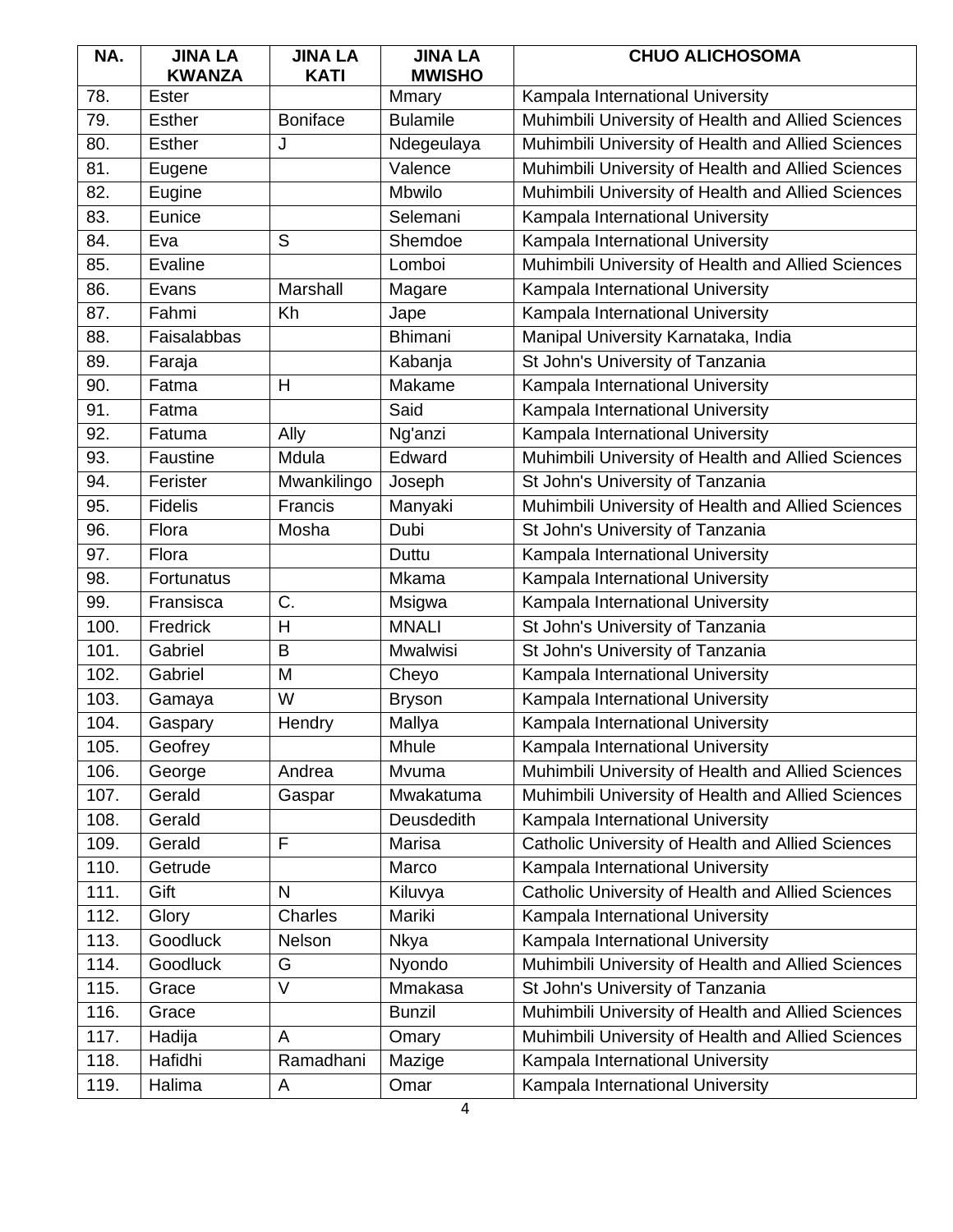| NA.  | <b>JINA LA</b><br><b>KWANZA</b> | <b>JINA LA</b><br><b>KATI</b> | <b>JINA LA</b><br><b>MWISHO</b> | <b>CHUO ALICHOSOMA</b>                                                       |
|------|---------------------------------|-------------------------------|---------------------------------|------------------------------------------------------------------------------|
| 120. | Hamidu                          |                               | Shemmela                        | Catholic University of Health and Allied Sciences                            |
| 121. | Hania                           | H                             | Msami                           | <b>Altinbas University</b>                                                   |
| 122. | Hassan                          | Suleiman                      | <b>Bungile</b>                  | Kampala International University                                             |
| 123. | Hawa                            | <b>Bachoo</b>                 | Hashim                          | Manipal College of Pharmaceutical Sciences                                   |
| 124. | Hawa                            | A                             | Zuberi                          | Kampala International University                                             |
| 125. | Hellen                          | E                             | Elinaza                         | St John's University of Tanzania                                             |
| 126. | Hemed                           | $\mathsf{R}$                  | Jadi                            | Rajiv Gandhi University of Health Sciences<br>Karnataka                      |
| 127. | Henerico                        |                               | Mbushi                          | Kampala International University                                             |
| 128. | Herson                          | Thomas                        | <b>Tippe</b>                    | Kampala International University                                             |
| 129. | Hudhaifa                        | Idrisa                        | Ibrahim                         | Kampala International University                                             |
| 130. | Humphrey                        |                               | Italazyo                        | Kampala International University                                             |
| 131. | Hussein                         | Suleiman                      | <b>Bungile</b>                  | Kampala International University                                             |
| 132. | Ingrid                          | $\top$                        | Kilaini                         | Vels Institute of Science Technology and<br><b>Advanced Studies (VISTAS)</b> |
| 133. | Innocent                        | Joseph                        | Sangawe                         | St John's University of Tanzania                                             |
| 134. | Irene                           |                               | Joseph                          | St John's University of Tanzania                                             |
| 135. | Irene                           | John                          | Mhina                           | <b>China Pharmaceutical Uniersity</b>                                        |
| 136. | Irene                           | Estomihi                      | Mmari                           | Muhimbili University of Health and Allied Sciences                           |
| 137. | Isaka                           |                               | Hamis                           | Kampala International University                                             |
| 138. | Issa                            | E                             | Mwambogela                      | St John's University of Tanzania                                             |
| 139. | Jackson                         | Gaspary                       | Mhelela                         | Kampala International University                                             |
| 140. | Jackson                         |                               | Peter                           | Catholic University of Health and Allied Sciences                            |
| 141. | Jackson                         | Moses                         | Kimaro                          | Kampala International University                                             |
| 142. | Jackson                         |                               | Moyo                            | Jawarhalal nehru Technological University<br>Anantapur                       |
| 143. | Jacob                           |                               | Jeremiah                        | Kampala International University                                             |
| 144. | Jacquiline                      | <b>Mkisa</b>                  | Frugence                        | Kampala International University                                             |
| 145. | James                           | R                             | Jomanga                         | Muhimbili University of Health and Allied Sciences                           |
| 146. | Janeth                          | Justine                       | Mahoo                           | <b>Wenzhou Medical University</b>                                            |
| 147. | Janeth                          | Athanas                       | Nyambbalya                      | St John's University of Tanzania                                             |
| 148. | Japhet                          | Peter                         | Malelo                          | Kampala International University                                             |
| 149. | Jenista                         | Melkion                       | Mhagama                         | St John's University of Tanzania                                             |
| 150. | Jephter                         | E                             | Malifa                          | Muhimbili University of Health and Allied Sciences                           |
| 151. | Jesca                           | Amani                         | Komu                            | Kampala International University                                             |
| 152. | Jessica                         | George                        | Mashauri                        | St John's University of Tanzania                                             |
| 153. | John                            | <b>Didas</b>                  | Mtei                            | <b>Galgotias University</b>                                                  |
| 154. | Johnson                         | Hamrodi                       | Kisanga                         | Kampala International University                                             |
| 155. | Johnson                         | D                             | Mshangila                       | Muhimbili University of Health and Allied Sciences                           |
| 156. | Joseph                          | Ernest                        | Hamdani                         | Muhimbili University of Health and Allied Sciences                           |
| 157. | Joyce                           |                               | Jacob                           | Kampala International University                                             |
| 158. | Judith                          |                               | Shuaka                          | Kampala International University                                             |
| 159. | Julieth                         |                               | Vincent                         | Catholic University of Health and Allied Sciences                            |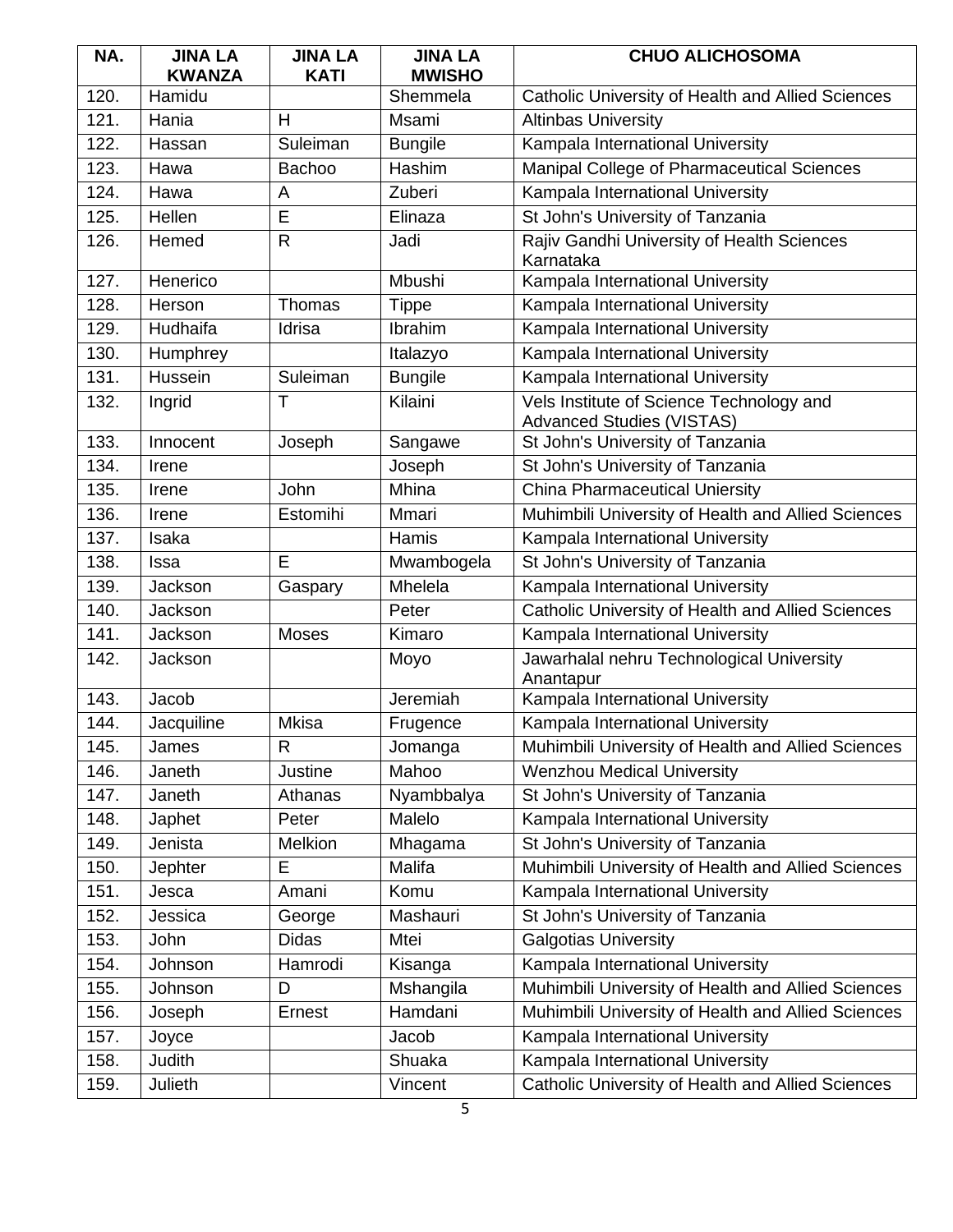| NA.  | <b>JINA LA</b><br><b>KWANZA</b> | <b>JINA LA</b><br><b>KATI</b> | <b>JINA LA</b><br><b>MWISHO</b> | <b>CHUO ALICHOSOMA</b>                                         |
|------|---------------------------------|-------------------------------|---------------------------------|----------------------------------------------------------------|
| 160. | Jumbe                           | K                             | Hassan                          | Kampala International University                               |
| 161. | Justine                         | S                             | Lepara                          | Kampala International University                               |
| 162. | Karim                           | Abtwalbu                      | Mruthu                          | Catholic University of Health and Allied Sciences              |
| 163. | Kasian                          | Pius                          | Kahulo                          | St John's University of Tanzania                               |
| 164. | Kelvin                          | Gration                       | Rwezaura                        | Huazhong University of Science and Technology,<br>Wuhan, China |
| 165. | Kevin                           |                               | Saimon                          | Kampala International University                               |
| 166. | Khadija                         | J                             | Khalfan                         | Kampala International University                               |
| 167. | Kilango                         |                               | Omari                           | St John's University of Tanzania                               |
| 168. | Kissa                           | Exaud                         | Tweve                           | Catholic University of Health and Allied Sciences              |
| 169. | Kulwa                           |                               | Samson                          | Muhimbili University of Health and Allied Sciences             |
| 170. | Kulwa                           |                               | Deogratias                      | Kampala International University                               |
| 171. | Kyuanga                         | Abdalah                       | Jarufu                          | Kampala International University                               |
| 172. | Latifa                          | Hamad                         | Mussa                           | Muhimbili University of Health and Allied Sciences             |
| 173. | Lawrence                        | Elisha                        | Tendwa                          | Kampala International University                               |
| 174. | Leonard                         | G                             | Fulko                           | Muhimbili University of Health and Allied Sciences             |
| 175. | Lightness                       | Danstan                       | Mtei                            | St John's University of Tanzania                               |
| 176. | Lilian                          | Princepius                    | Mwoleka                         | Kampala International University                               |
| 177. | Lomayani                        | E                             | Kipuyo                          | Kampala International University                               |
| 178. | Lucas                           |                               | Charles                         | St John's University of Tanzania                               |
| 179. | Lucy                            | Lucas                         | Chogo                           | Kampala International University                               |
| 180. | Lugunda                         |                               | Hussein                         | Kampala International University                               |
| 181. | Lulu                            | F                             | Ndelwa                          | Kampala International University                               |
| 182. | Machugu                         |                               | Merengo                         | Kampala International University                               |
| 183. | Macksock                        | Alex                          | Maleto                          | Kampala International University                               |
| 184. | Magori                          |                               | Marare                          | Kampala International University                               |
| 185. | Magreth                         | Frank                         | Mushi                           | Muhimbili University of Health and Allied Sciences             |
| 186. | Mahamoud                        | Mjaka                         | Haji                            | Kampala International University                               |
| 187. | Marcelina                       | S                             | <b>Balige</b>                   | Kampala International University                               |
| 188. | Margaleta                       | Shirima                       | Adolfu                          | Kampala International University                               |
| 189. | Maria                           | Martin                        | Kilumbe                         | Kampala International University                               |
| 190. | Marietha                        |                               | Sebastian                       | Kampala International University                               |
| 191. | Martha                          |                               | Kulwa                           | Muhimbili University of Health and Allied Sciences             |
| 192. | Martine                         |                               | Aron                            | Muhimbili University of Health and Allied Sciences             |
| 193. | Mary                            | M                             | Joseph                          | Kampala International University                               |
| 194. | Mary                            |                               | Ngelanija                       | Muhimbili University of Health and Allied Sciences             |
| 195. | Maryam                          | Feisal                        | Abeid                           | Kampala International University                               |
| 196. | Mathew                          | J                             | Choaji                          | Jawaharlal Nerhu Technological Unicesity -<br>Anantapura       |
| 197. | Meldon                          | Detto                         | Josiah                          | Kampala International University                               |
| 198. | Merceds                         | T                             | Phiri                           | St John's University of Tanzania                               |
| 199. | <b>Meshack</b>                  |                               | Emmanuel                        | Muhimbili University of Health and Allied Sciences             |
| 200. | Mickdad                         | H                             | Chengula                        | Kampala International University                               |
|      |                                 |                               | б                               |                                                                |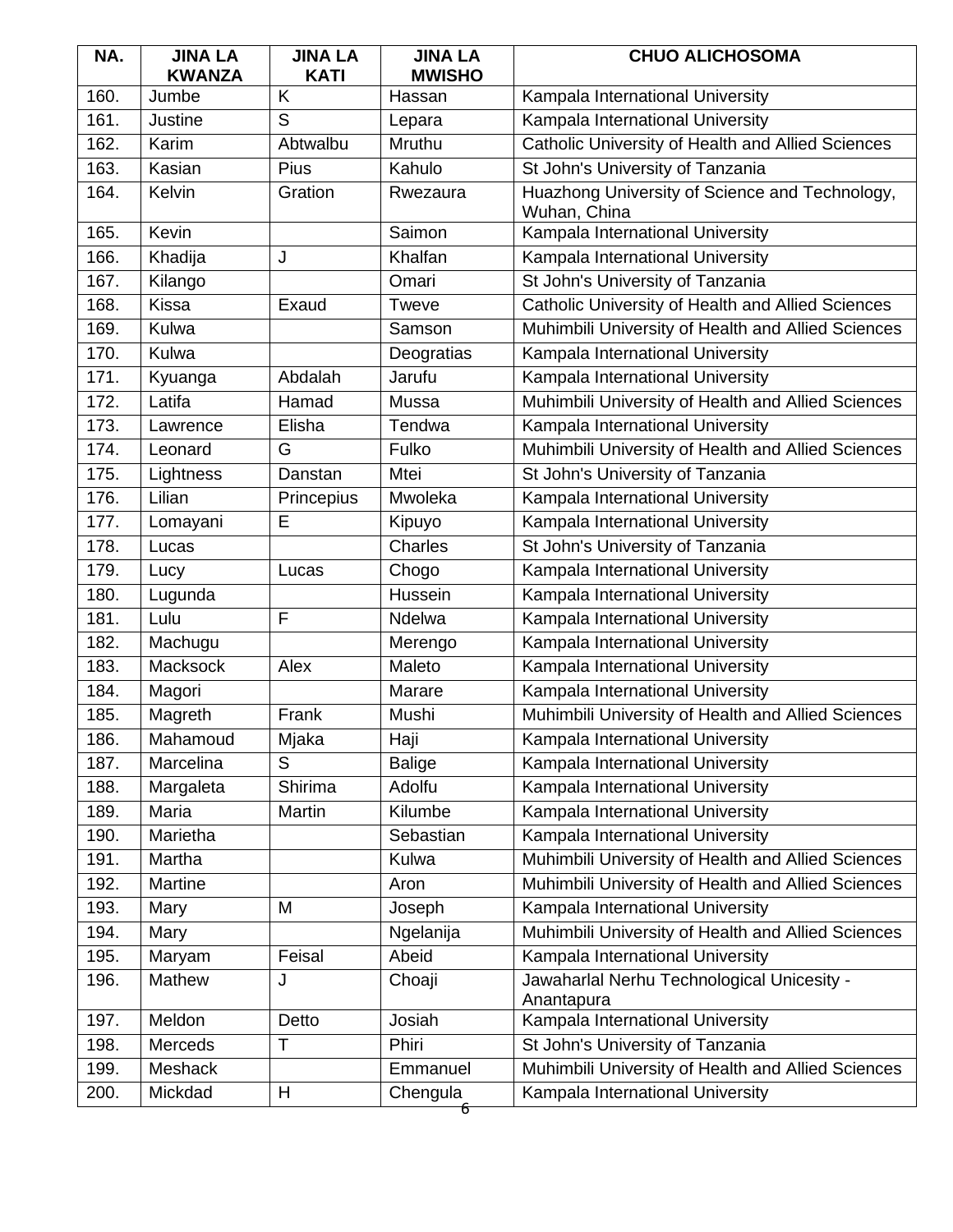| NA.  | <b>JINA LA</b><br><b>KWANZA</b> | <b>JINA LA</b><br><b>KATI</b> | <b>JINA LA</b><br><b>MWISHO</b> | <b>CHUO ALICHOSOMA</b>                             |
|------|---------------------------------|-------------------------------|---------------------------------|----------------------------------------------------|
| 201. | <b>Miller</b>                   |                               | Amon                            | Kampala International University                   |
| 202. | Minza                           |                               | Paul                            | St John's University of Tanzania                   |
| 203. | Mohamed                         |                               | Mgaya                           | Kampala International University                   |
| 204. | Morrice                         | Claver                        | Mwinuka                         | Catholic University of Health and Allied Sciences  |
| 205. | Mtemani                         | Tostao                        | Ntamaronka                      | Catholic University of Health and Allied Sciences  |
| 206. | Mussa                           |                               | Edward                          | Kampala International University                   |
| 207. | Mwanaisha                       |                               | Kassim                          | Kampala International University                   |
| 208. | Mwantumu                        | Mbaraka                       | Mwakivuma                       | St John's University of Tanzania                   |
| 209. | Mwita                           | N                             | Wambura                         | St John's University of Tanzania                   |
| 210. | Naftary                         |                               | <b>Blasio</b>                   | Kampala International University                   |
| 211. | Naifa                           | Juma                          | Mohamed                         | Kampala International University                   |
| 212. | <b>Naswiah</b>                  | Yahya                         | Kajuna                          | Rajiv Ghandi University                            |
| 213. | Ndaki                           |                               | Joseph                          | Kampala International University                   |
| 214. | Neema                           |                               | Tumaini                         | Kampala International University                   |
| 215. | Neema                           | Yudan                         | Luvanda                         | Kampala International University                   |
| 216. | Neema                           | Anthony                       | Mwandiga                        | St John's University of Tanzania                   |
| 217. | Neema                           |                               | Lession                         | Kampala International University                   |
| 218. | Nelson                          | M.                            | Mandela                         | Kampala International University                   |
| 219. | Ng'wisho                        | Nyalali                       | Ndaki                           | Muhimbili University of Health and Allied Sciences |
| 220. | Nikundiwe                       |                               | Mcharo                          | Kampala International University                   |
| 221. | Ntilasanwa                      |                               | Manga                           | Muhimbili University of Health and Allied Sciences |
| 222. | Nyambura                        |                               | Msaro                           | Kampala International University                   |
| 223. | Nyang'oko                       | Maingu                        | Jabha                           | Kampala International University                   |
| 224. | Nyegoro                         | M                             | Magoti                          | <b>China Pharmaceutical Uniersity</b>              |
| 225. | Ombeni                          | $\overline{S}$                | Kisamo                          | Muhimbili University of Health and Allied Sciences |
| 226. | Omega                           | D                             | Kinango                         | Kampala International University                   |
| 227. | Oscar                           | Griffin                       | Msenga                          | Kampala International University                   |
| 228. | Pascal                          | R                             | Mpangamila                      | Kampala International University                   |
| 229. | Paul                            | Gaufrid                       | Komba                           | Kampala International University                   |
| 230. | Peter                           | Justine                       | Tarimo                          | Kampala International University                   |
| 231. | Peter                           | Kisigaye                      | Patrick                         | St John's University of Tanzania                   |
| 232. | Peter                           | Charles                       | Mdachi                          | Kampala International University                   |
| 233. | Peter                           |                               | Ngalama                         | Kampala International University                   |
| 234. | Philemon                        |                               | Mombo                           | Kampala International University                   |
| 235. | Philomena                       | <b>Rudovick</b>               | Kazwala                         | Rajiv Gandhi University of Health Sciences         |
| 236. | Praygod                         | W                             | Shao                            | Kampala International University                   |
| 237. | Prisca                          | S                             | Lazaro                          | St John's University of Tanzania                   |
| 238. | Rachel                          |                               | Tenga                           | Kampala International University                   |
| 239. | Ramadhan                        |                               | Juma                            | Muhimbili University of Health and Allied Sciences |
| 240. | Ramadhani                       |                               | Musa                            | Muhimbili University of Health and Allied Sciences |
| 241. | Ramuna                          | Hamad                         | Makame                          | Kampala International University                   |
| 242. | Range                           | Gibore                        | Nyambega                        | Lovely Professional University India               |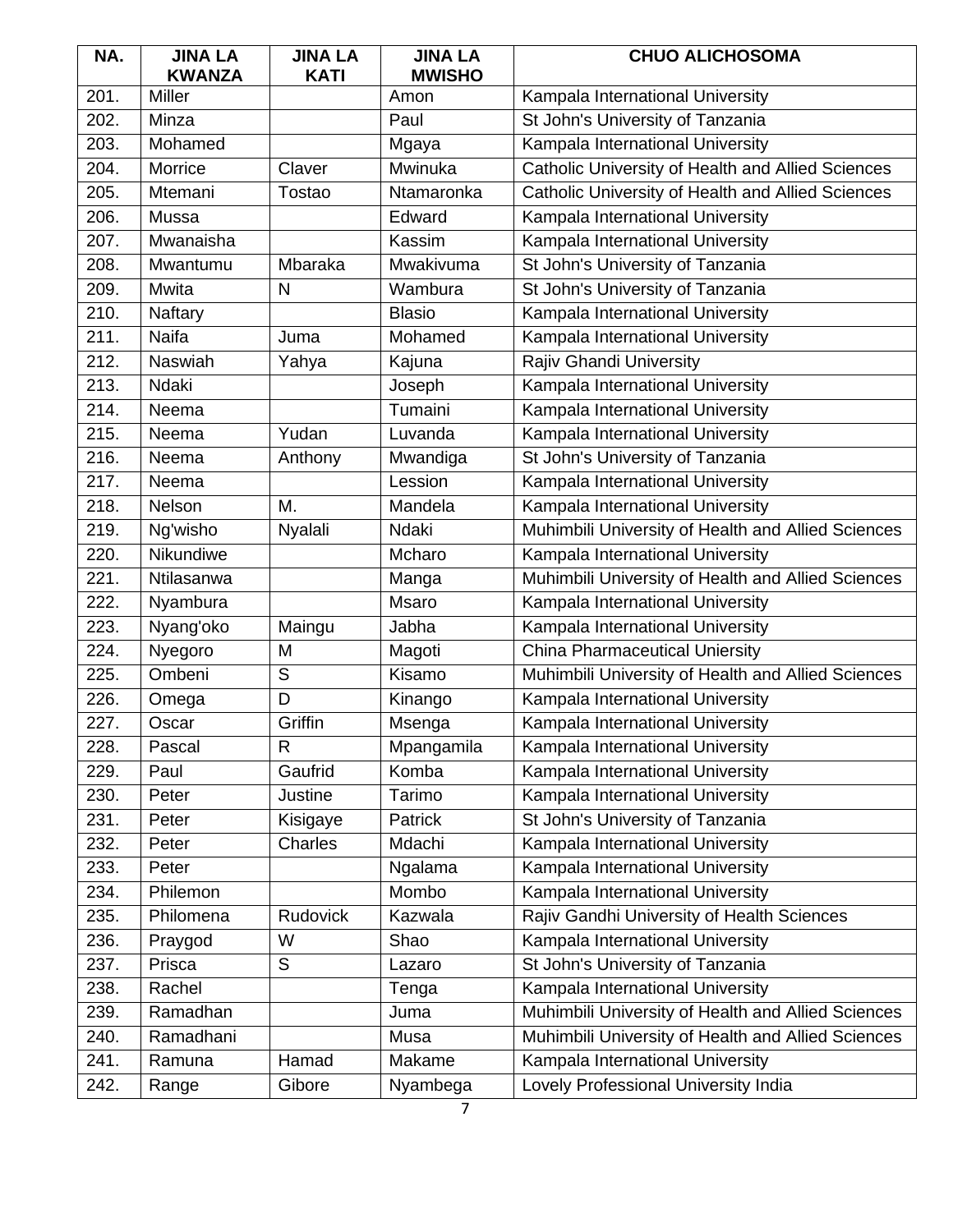| NA.  | <b>JINA LA</b>          | <b>JINA LA</b>   | <b>JINA LA</b>          | <b>CHUO ALICHOSOMA</b>                                   |
|------|-------------------------|------------------|-------------------------|----------------------------------------------------------|
| 243. | <b>KWANZA</b><br>Rashid | <b>KATI</b><br>M | <b>MWISHO</b><br>Rashid | Kampala International University                         |
| 244. | Rashid                  | Seif             |                         |                                                          |
| 245. |                         | K                | Shomary<br>Ali          | Muhimbili University of Health and Allied Sciences       |
|      | Raya                    |                  |                         | St John's University of Tanzania                         |
| 246. | Rehema                  | Simon            | Megiroo                 | Kampala International University                         |
| 247. | Remigius                |                  | Sukumah                 | Kampala International University                         |
| 248. | Richard                 |                  | Salala                  | Kampala International University                         |
| 249. | Richard                 |                  | Robert                  | Kampala International University                         |
| 250. | Richard                 |                  | Kamata                  | Kampala International University                         |
| 251. | Richard                 |                  | Amos                    | Kampala International University                         |
| 252. | Rozina                  | P                | Malamsha                | Catholic University of Health and Allied Sciences        |
| 253. | Rweyemamu               | K                | Peter                   | Muhimbili University of Health and Allied Sciences       |
| 254. | Sabrina                 | Abdulkadir       | Luswala                 | Ras Al Khaimah Medical and Health Sciences<br>University |
| 255. | Sada                    | M                | James                   | Catholic University of Health and Allied Sciences        |
| 256. | Salim                   | Kassimu          | Iddi                    | Kampala International University                         |
| 257. | Salome                  | D                | Slahay                  | <b>Lovely Professional University</b>                    |
| 258. | Samora                  | J                | Mahundi                 | Kampala International University                         |
| 259. | Samson                  |                  | Philipo                 | Catholic University of Health and Allied Sciences        |
| 260. | Sandrah                 |                  | Semboni                 | Kampala International University                         |
| 261. | Sebastian               |                  | Mzindakaya              | Kampala International University                         |
| 262. | Sechelela               | Vincent          | Lemanya                 | Muhimbili University of Health and Allied Sciences       |
| 263. | Sephu                   | Nassoro          | Omari                   | St John's University of Tanzania                         |
| 264. | Sharifa                 | $\mathsf{R}$     | Mlawi                   | Kampala International University                         |
| 265. | Shija                   | D                | Mashauri                | Kampala International University                         |
| 266. | Sila                    | Tanda            | <b>Boniface</b>         | Kampala International University                         |
| 267. | Simon                   | Laurent          | Khombe                  | Catholic University of Health and Allied Sciences        |
| 268. | Sixberth                |                  | Bugeraha                | Kampala International University                         |
| 269. | Siyaeli                 | Charles          | Mariki                  | St John's University of Tanzania                         |
| 270. | Sotel                   | Musa             | Mhagama                 | Kampala International University                         |
| 271. | Soviet                  | Dominic          | Mbaya                   | Kampala International University                         |
| 272. | Stephano                | Magesa           | Honyo                   | Kampala International University                         |
| 273. | <b>Steven</b>           |                  | John                    | Kampala International University                         |
| 274. | <b>Steven</b>           | John             | Felician                | Kampala International University                         |
| 275. | <b>Stevin</b>           |                  | Sungura                 | Kampala International University                         |
| 276. | Tecla                   | J                | Kessy                   | Catholic University of Health and Allied Sciences        |
| 277. | Thomas                  |                  | Mboya                   | St John's University of Tanzania                         |
| 278. | Thomas                  | Joseph           | Maliga                  | Kampala International University                         |
| 279. | Thomas                  | Mugoro           | Chacha                  | Kampala International University                         |
| 280. | Vaileth                 | J                | Kalebi                  | St John's University of Tanzania                         |
| 281. | Vicent                  | Jastini          | Macha                   | Kampala International University                         |
| 282. | Victor                  | Enos             | Jailo                   | Kampala International University                         |
| 283. | Willbrod                |                  | Mlokozi                 | Kampala International University                         |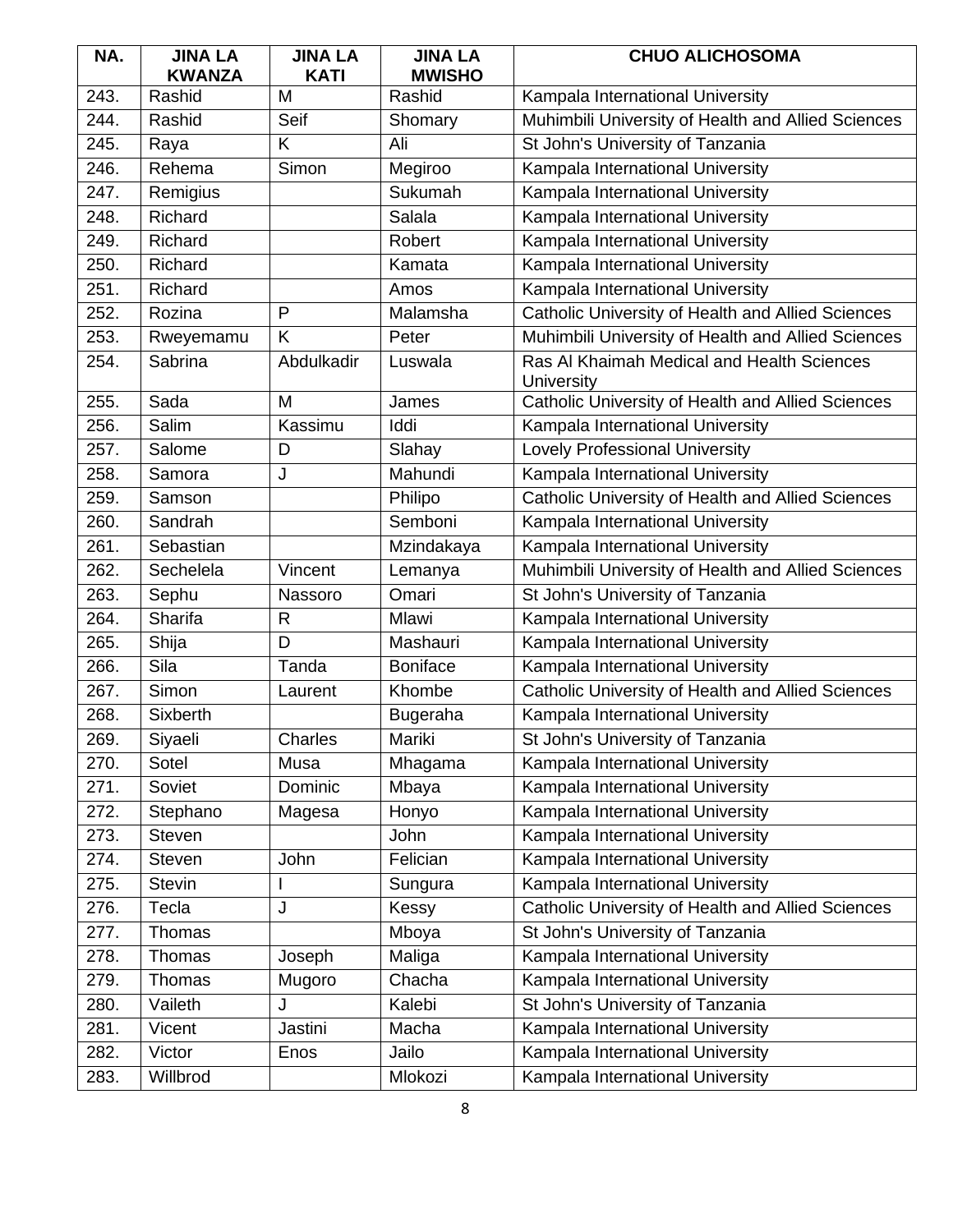| NA.  | <b>JINA LA</b><br><b>KWANZA</b> | <b>JINA LA</b><br><b>KATI</b> | <b>JINA LA</b><br><b>MWISHO</b> | <b>CHUO ALICHOSOMA</b>                             |
|------|---------------------------------|-------------------------------|---------------------------------|----------------------------------------------------|
| 284. | William                         |                               | Mdesa                           | Catholic University of Health and Allied Sciences  |
| 285. | Wilson                          |                               | Ngowi                           | Kampala International University                   |
| 286. | Wilson                          |                               | Mariki                          | Muhimbili University of Health and Allied Sciences |
| 287. | Winnie                          |                               | Samwel                          | Muhimbili University of Health and Allied Sciences |
| 288. | <b>Witness</b>                  | Aminadabu                     | Shoo                            | Kampala International University                   |
| 289. | Yasinta                         | Daudi                         | Katyetye                        | Catholic University of Health and Allied Sciences  |
| 290. | Yasmin                          |                               | Mohamed                         | Kampala International University                   |
| 291. | Yoel                            | E                             | Ndegea                          | Muhimbili University of Health and Allied Sciences |
| 292. | Yohana                          |                               | Yusufu                          | Muhimbili University of Health and Allied Sciences |
| 293. | Yona                            | J                             | Mtunda                          | Jiangsu University                                 |
| 294. | Yona                            |                               | Elias                           | Muhimbili University of Health and Allied Sciences |
| 295. | Yuda                            |                               | <b>Nkilila</b>                  | Catholic University of Health and Allied Sciences  |
| 296. | Yustina                         | F                             | Musyola                         | Kampala International University                   |
| 297. | Yusuph                          |                               | Mwakatobe                       | Muhimbili University of Health and Allied Sciences |
| 298. | Zaid                            |                               | Maruzuku                        | St John's University of Tanzania                   |
| 299. | Zainabu                         | Ally                          | Salim                           | <b>Wenzhou Medical University</b>                  |
| 300. | Janeth                          | <b>Mansuetus</b>              | Mboya                           | Danylo Halytsky Lviv National Medical University   |
| 301. | Lucy                            |                               | Mkini                           | Kampala International University                   |
| 302. | Chacha                          | Benson                        | Sospeter                        | Kampala International University                   |
| 303. | Juliet                          | B                             | Mmbando                         | <b>Others</b>                                      |
| 304. | Masoud                          | Sadiki                        | Rashidi                         | Kampala International University                   |
| 305. | Paul                            | Michael                       | Mwipamagila                     | Kampala International University                   |
| 306. | Peter                           |                               | Rweyemamu                       | Kampala International University                   |
| 307. | Stephano                        |                               | Makebu                          | Kampala International University                   |
| 308. | Thomas                          |                               | Mboya                           | St John's University of Tanzania                   |
| 309. | <b>Witness</b>                  |                               | Kasaini                         | St John's University of Tanzania                   |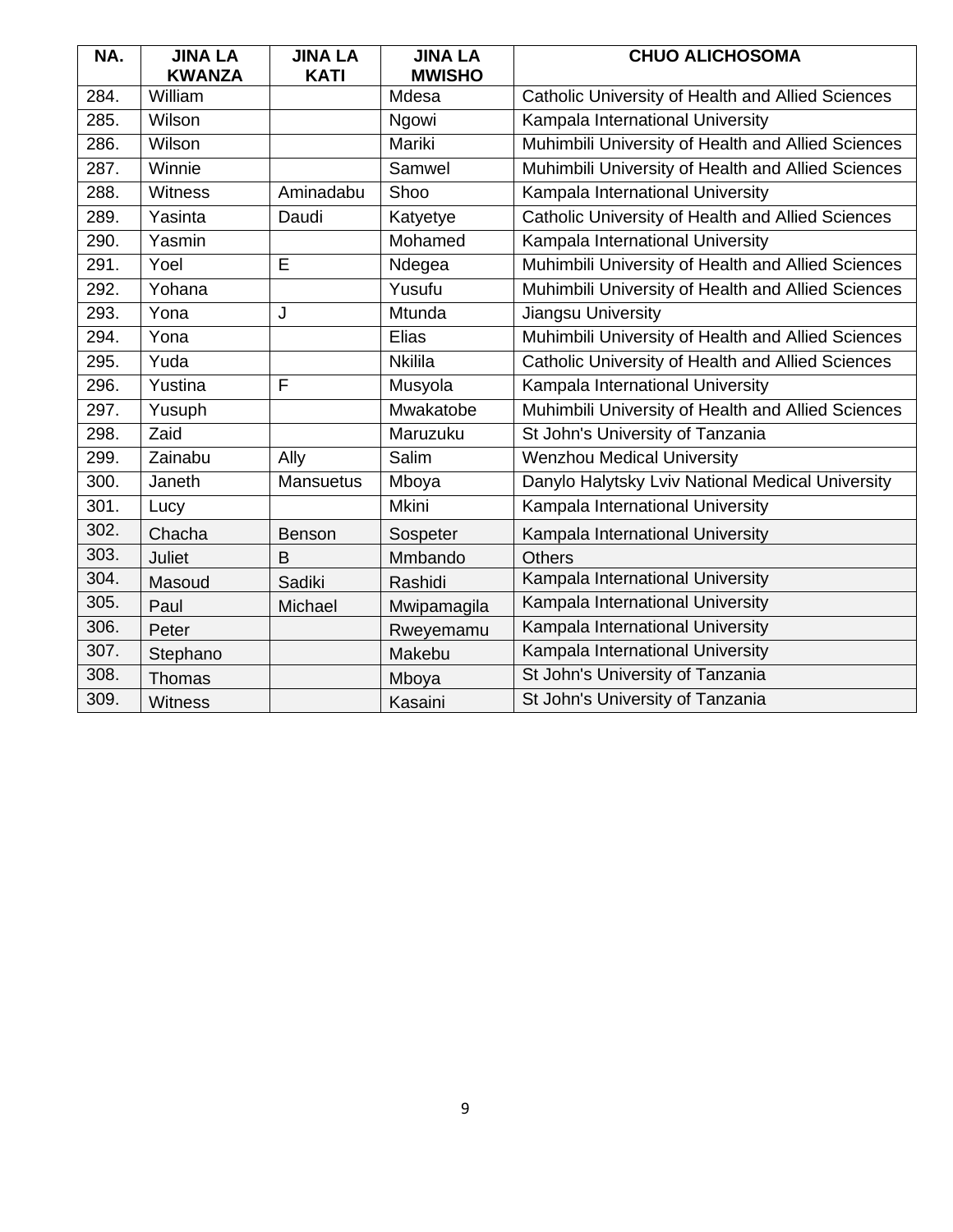| NA. | <b>JINA LA</b><br><b>KWANZA</b> | <b>JINA LA</b><br><b>KATI</b> | <b>JINA LA</b><br><b>MWISHO</b> | <b>CHUO ALICHOSOMA</b>                                                 |
|-----|---------------------------------|-------------------------------|---------------------------------|------------------------------------------------------------------------|
| 1.  | Abdillah                        | Ali                           | Sharif                          | Kigamboni City College of Health and Allied Science                    |
| 2.  | Abel                            | Real                          | Peter                           | Muhimbili University of Health and Allied Sciences                     |
| 3.  | Abissina                        | A                             | Mtemi                           | Ruaha Catholic University                                              |
| 4.  | Agatha                          |                               | Njiku                           | Kigamboni City College of Health and Allied Science                    |
| 5.  | Agnes                           | M                             | Kalage                          | Kilimanjaro School of Pharmacy                                         |
| 6.  | Agness                          | M                             | Kabika                          | <b>Royal Training Institute</b>                                        |
| 7.  | Aisha                           | Rashid                        | Othman                          | St. Joseph College of Health and Allied Sciences                       |
| 8.  | Alex                            | J                             | Cosmac                          | Kigamboni City College of Health and Allied Science                    |
| 9.  | Alhairati                       | Awadhi                        | Athumani                        | Paradigm Institute College                                             |
| 10. | Ali                             | Said                          | Mjaka                           | School of Health and Allied Sciences Zanzibar                          |
| 11. | Amina                           |                               | Abdi                            | Paradigm Institute College                                             |
| 12. | Amina                           | Hamisi                        | Dyandumbo                       | <b>City College of Health and Allied Sciences</b>                      |
| 13. | Amos                            | M                             | Chalya                          | Kampala International University                                       |
| 14. | Anna                            | Augustin                      | Kiwale                          | Tandabui Institute of Health Science and Technology                    |
| 15. | Anneth                          |                               | Ntongani                        | <b>Ruaha Catholic University</b>                                       |
| 16. | Arnold                          | Alex                          | <b>Nkini</b>                    | Paradigm Institute College                                             |
| 17. | Arnold                          | Erasmo                        | Kihaka                          | St. Joseph College of Health and Allied Sciences                       |
| 18. | Asha                            | Senkondo                      | Mussa                           | Paradigm Institute College                                             |
| 19. | Asha                            | Athumani                      | Mtinyungu                       | St. Joseph College of Health and Allied Sciences                       |
| 20. | Ashura                          | Mohamed                       | Mrutu                           | <b>Royal Training Institute</b>                                        |
| 21. | Asia                            | S                             | Nyumba                          | City College of Health and Allied Sciences                             |
| 22. | Asia                            |                               | Hamisi                          | <b>Royal Training Institute</b>                                        |
| 23. | Ayubu                           | Athumani                      | Kishombo                        | Kigamboni city college of health and allied science                    |
| 24. | <b>Bakari</b>                   | Mussa                         | Igugu                           | Paradigm Institute College                                             |
| 25. | Benjamin                        | Mrimi                         | Wangwe                          | St. John's University of Tanzania                                      |
| 26. | <b>Brandon</b>                  | А.                            | Mkungi                          | City College of Health and Allied Sciences                             |
| 27. | <b>Brown</b>                    | $\sf B$                       | Mamiro                          | St. Joseph College of Health and Allied Sciences                       |
| 28. | Catherine                       | P                             | Ishemwambula                    | St. Francis University College of Health and Allied<br><b>Sciences</b> |
| 29. | Chrispin                        | Eulogy                        | Temba                           | Kigamboni City College of Health and Allied Science                    |
| 30. | Christopher                     | Lusarago                      | Mreka                           | St. Joseph College of Health and Allied Sciences                       |
| 31. | Claire                          | B                             | Mattowo                         | St. Francis University College of Health and Allied<br><b>Sciences</b> |
| 32. | Daina                           | Gano                          | Nsajigwa                        | St. Joseph College of Health and Allied Sciences                       |
| 33. | Daniel                          |                               | <b>Shadrack</b>                 | St. Joseph College of Health and Allied Sciences                       |
| 34. | Daudi                           | Daniel                        | Malleyeck                       | Paradigm Institute College                                             |
| 35. | David                           | Modest                        | Simbeye                         | Muhimbili University of Health and Allied Sciences                     |
| 36. | Dawa                            |                               | Mussa                           | City College of Health and Allied Sciences                             |
| 37. | Debora                          | G                             | Abel                            | <b>Royal Training Institute</b>                                        |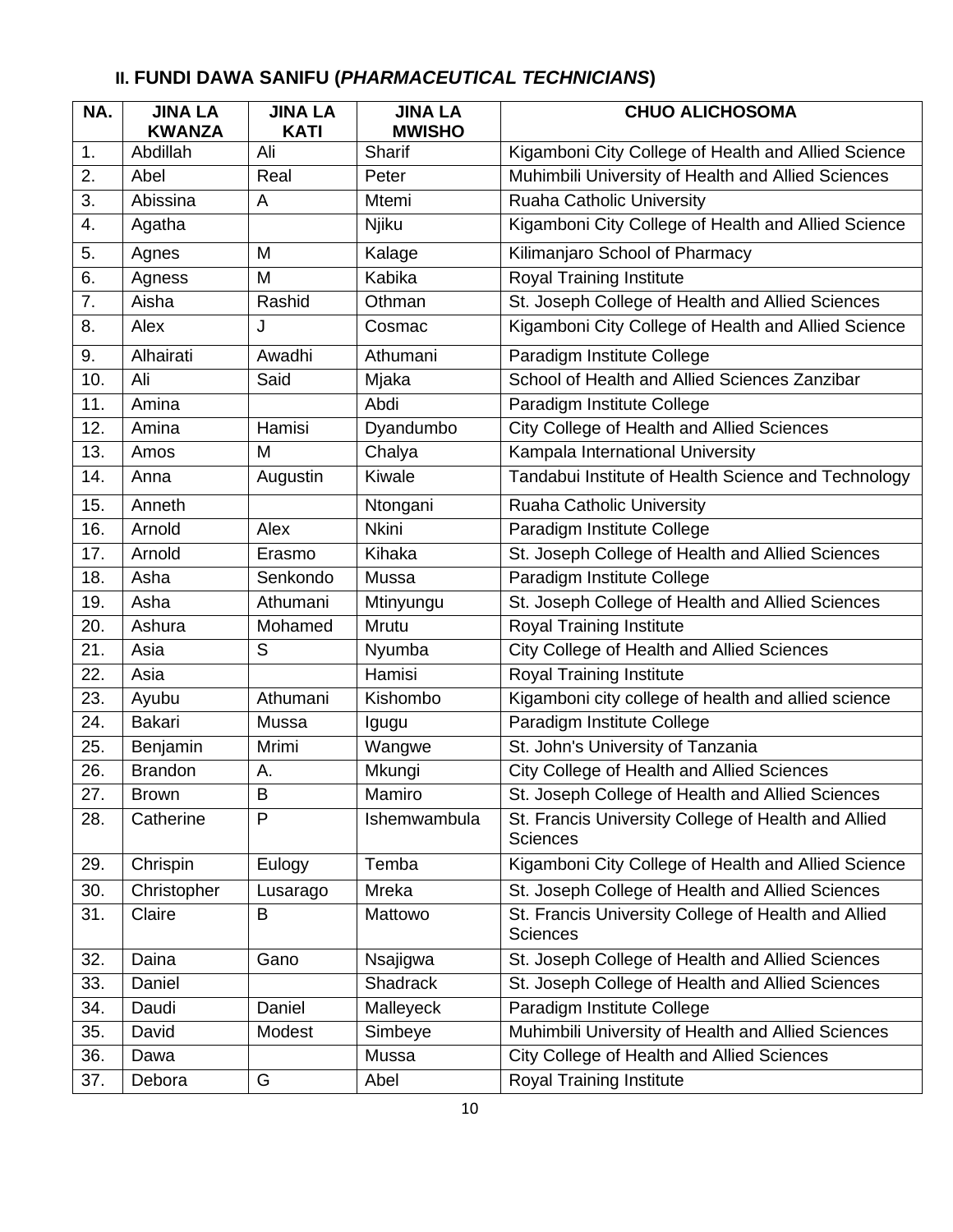| NA. | <b>JINA LA</b>   | <b>JINA LA</b> | <b>JINA LA</b> | <b>CHUO ALICHOSOMA</b>                                                 |
|-----|------------------|----------------|----------------|------------------------------------------------------------------------|
|     | <b>KWANZA</b>    | <b>KATI</b>    | <b>MWISHO</b>  |                                                                        |
| 38. | Denis            | Subili         | Mwalusa        | City College of Health and Allied Sciences                             |
| 39. | Dennis           | D              | Mosha          | City College of Health and Allied Sciences                             |
| 40. | Deogratius       | B              | Kambo          | Muhimbili University of Health and Allied Sciences                     |
| 41. | Diana            |                | Nicodemus      | City College of Health and Allied Sciences                             |
| 42. | Diana            | Darius         | Francis        | <b>Ruaha Catholic University</b>                                       |
| 43. | Dolorosa         |                | Mhonyo         | The University of Dodoma                                               |
| 44. | <b>Dominicus</b> | Peter          | Mhelela        | Kampala International University                                       |
| 45. | Dorcas           | D              | Mtulo          | City College of Health and Allied Sciences                             |
| 46. | Doreen           |                | Lutayabulwa    | City College of Health and Allied Sciences                             |
| 47. | Doreen           | <b>Godrick</b> | Natay          | Kilimanjaro School of Pharmacy                                         |
| 48. | <b>Doris</b>     |                | Makeka         | RoyalTtraining Institute                                               |
| 49. | Elamu            | Shemu          | Mpolenkile     | <b>Ruaha Catholic University</b>                                       |
| 50. | Emanuel          | P              | Masamaki       | Kigamboni City College of Health and Allied Science                    |
| 51. | Emanuel          |                | Lyowo          | St. Francis University College of Health and Allied<br><b>Sciences</b> |
| 52. | Emily            | Respice        | Mizambwa       | Kilimanjaro School of Pharmacy                                         |
| 53. | Emmanuel         | Samson         | Heguye         | Paradigm Institute College                                             |
| 54. | Emmanuel         | Donminoh       | Shayo          | St. John's University of Tanzania                                      |
| 55. | Epiphania        | J              | Shavu          | St. Francis University College of Health and Allied<br><b>Sciences</b> |
| 56. | Erick            | W              | Gervas         | St. Joseph College of Health and Allied Sciences                       |
| 57. | <b>Esther</b>    |                | <b>Mathias</b> | Ruaha Catholic University                                              |
| 58. | <b>Esther</b>    | <b>Dionis</b>  | Mmbaga         | Kahama College of Health Sciences                                      |
| 59. | Evarist          | <b>Thobias</b> | Matu           | Ruaha Catholic University                                              |
| 60. | Fakii            | Abeid          | Najumwe        | Ruaha Catholic University                                              |
| 61. | Faraja           |                | James          | Kampala International University                                       |
| 62. | Fatma            |                | Yahya          | Ruaha Catholic University                                              |
| 63. | Fatuma           |                | Amiri          | Paradigm Institute College                                             |
| 64. | Felix            | P              | Samani         | Muhimbili University of Health and Allied Sciences                     |
| 65. | Flaviana         |                | Leonidas       | Kampala International University                                       |
| 66. | Flora            | M              | Mwambe         | Kampala International University                                       |
| 67. | Flora            |                | Lucas          | Kigamboni City College of Health and Allied Science                    |
| 68. | Franco           |                | Joseph         | Muhimbili University of Health and Allied Sciences                     |
| 69. | Frank            | Richard        | Sandi          | <b>Excellent College of Health and Allied Sciences</b>                 |
| 70. | Fredy            | Fadhili        | Mkeni          | <b>City College of Health and Allied Sciences</b>                      |
| 71. | Furaha           | S              | Chaula         | Kampala International University                                       |
| 72. | Gashoni          | J              | Opely          | Kampala International University                                       |
| 73. | Geofrey          | Lucas          | Kapwa          | Muhimbili University of Health and Allied Sciences                     |
| 74. | Germana          | G              | Mkoka          | City College of Health and Allied Sciences                             |
| 75. | Getrude          | Alfred         | Kibasa         | City College of Health and Allied Sciences                             |
| 76. | Gilbert          |                | Nkanga         | Ruaha Catholic University                                              |
| 77. | Gilbert          | Herbert        | Mateshi        | <b>Royal Training Institute</b>                                        |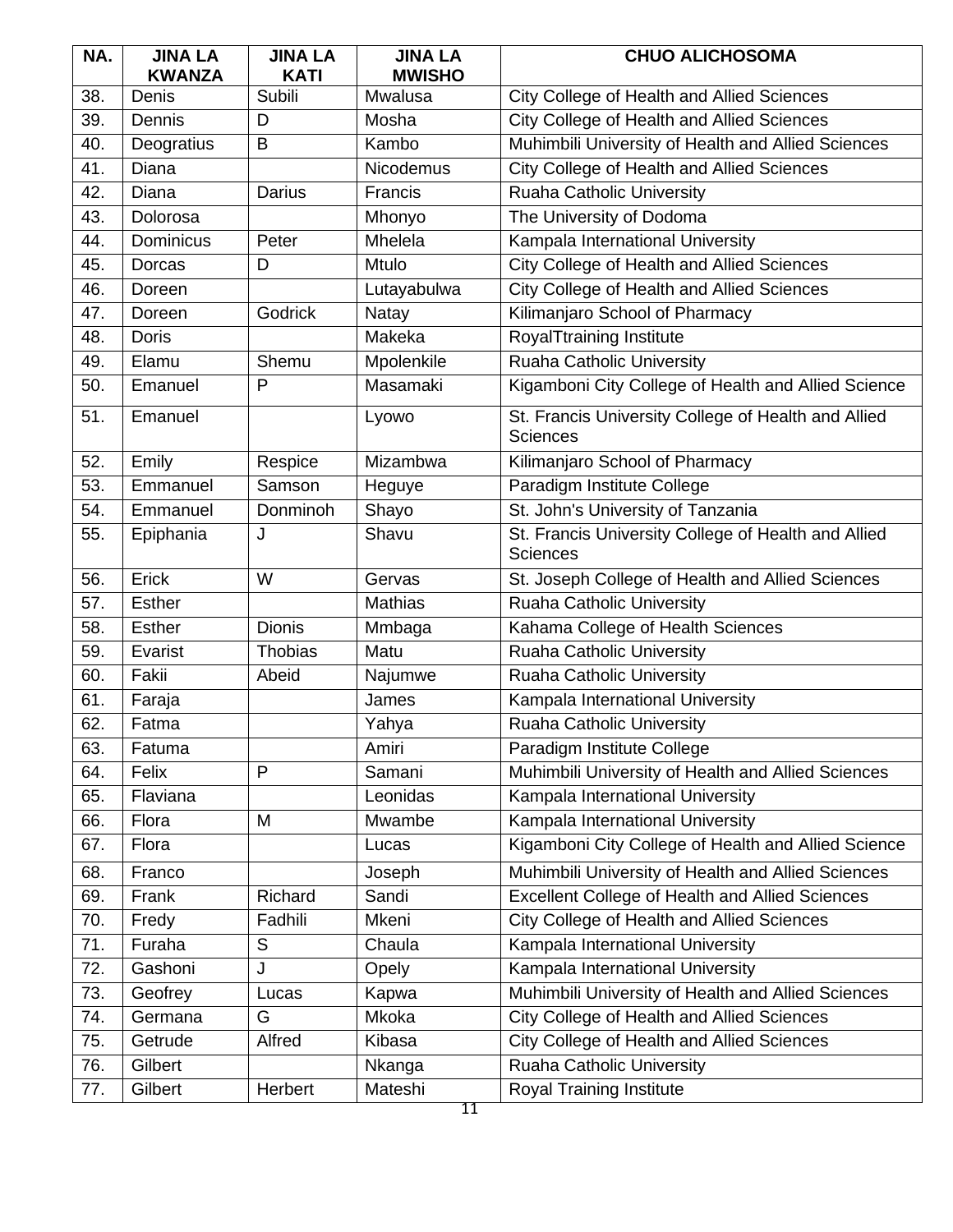| NA.  | <b>JINA LA</b><br><b>KWANZA</b> | <b>JINA LA</b><br><b>KATI</b> | <b>JINA LA</b><br><b>MWISHO</b> | <b>CHUO ALICHOSOMA</b>                                                 |
|------|---------------------------------|-------------------------------|---------------------------------|------------------------------------------------------------------------|
| 78.  | Hakika                          | Lutufyo                       | Mwakosya                        | Muhimbili University of Health and Allied Sciences                     |
| 79.  | Halima                          | Swalehe                       | Mariri                          | Paradigm Institute College                                             |
| 80.  | <b>Happiness</b>                | Selemani                      | Shaibu                          | St. Francis University College of Health and Allied<br><b>Sciences</b> |
| 81.  | Happinesses                     |                               | Morice                          | Paradigm Institute College                                             |
| 82.  | Hawa                            | Hamad                         | Adam                            | Paradigm Institute College                                             |
| 83.  | Hepifania                       | Andrea                        | Longini                         | Kilimanjaro School of Pharmacy                                         |
| 84.  | Heri                            | N                             | Mauki                           | Muhimbili University of Health and Allied Sciences                     |
| 85.  | Horace                          |                               | Chamgeni                        | Royal Training Institute                                               |
| 86.  | Ichikael                        | Godfrey                       | Mboya                           | Kampala International University                                       |
| 87.  | Iman                            | Mwamanda                      | Petro                           | Kampala International University                                       |
| 88.  | Innocent                        |                               | <b>Benedict</b>                 | St. Joseph College of Health and Allied Sciences                       |
| 89.  | Irene                           |                               | Respick                         | Royal Training Institute                                               |
| 90.  | <b>Jackline</b>                 | M                             | Sosoma                          | Paradigm Institute College                                             |
| 91.  | Jackline                        | <b>Bullaya</b>                | Pascal                          | The University of Dodoma                                               |
| 92.  | Jackson                         | Ally                          | Mkubwa                          | Muhimbili University of Health and Allied Sciences                     |
| 93.  | Jacqueline                      | Sabas                         | Matolo                          | Paradigm Institute College                                             |
| 94.  | James                           |                               | Anthony                         | City College of Health and Allied Sciences                             |
| 95.  | James                           |                               | Josephat                        | Muhimbili University of Health and Allied Sciences                     |
| 96.  | Jasmin                          |                               | Majid                           | Muhimbili University of Health and Allied Sciences                     |
| 97.  | Jerome                          |                               | Cloudy                          | St. Joseph College of Health and Allied Sciences                       |
| 98.  | Jesca                           | Shabani                       | Mtija                           | Ruaha Catholic University                                              |
| 99.  | Joanes                          |                               | Mujuni                          | Royal Training Institute                                               |
| 100. | John                            | <b>Benard</b>                 | Wandera                         | Ruaha Catholic University                                              |
| 101. | Joseph                          | Hezron                        | Mkini                           | St. John College of Health Sciences                                    |
| 102. | Joseph                          | B                             | Thadeo                          | St. Francis University College of Health and Allied<br><b>Sciences</b> |
| 103. | Joseph                          | David                         | Mwafute                         | Kilimanjaro School of Pharmacy                                         |
| 104. | Joseph                          | J                             | Mallya                          | Paradigm Institute College                                             |
| 105. | Joseph                          | Boi                           | Mpili                           | Paradigm Institute College                                             |
| 106. | Josephine                       | Edward                        | Shabani                         | Kampala International University                                       |
| 107. | Joyce                           | Gaston                        | <b>Msipa</b>                    | Kilimanjaro School of Pharmacy                                         |
| 108. | Joyce                           |                               | Severian                        | St. Joseph College of Health and Allied Sciences                       |
| 109. | Judith                          | Н                             | Musa                            | Paradigm Institute College                                             |
| 110. | Justaviana                      | O                             | Makoye                          | Kigamboni City College of Health and Allied Science                    |
| 111. | Karl                            | Marx                          | Mwinyi                          | The University of Dodoma                                               |
| 112. | Kasimu                          |                               | Omar                            | City College of Health and Allied Sciences                             |
| 113. | Kelvin                          | Ally                          | M                               | Kigamboni City College of Health and Allied Science                    |
| 114. | Khadija                         | S                             | Rashid                          | City College of Health and Allied Sciences                             |
| 115. | Khairat                         | Ismail                        | Khaify                          | Kigamboni City College of Health and Allied Science                    |
| 116. | Kiangi                          | Kiangi                        | Shukrani                        | St. Joseph College of Health and Allied Sciences                       |
| 117. | Kingo                           | Mhina                         | Kingo                           | Muhimbili University of Health and Allied Sciences                     |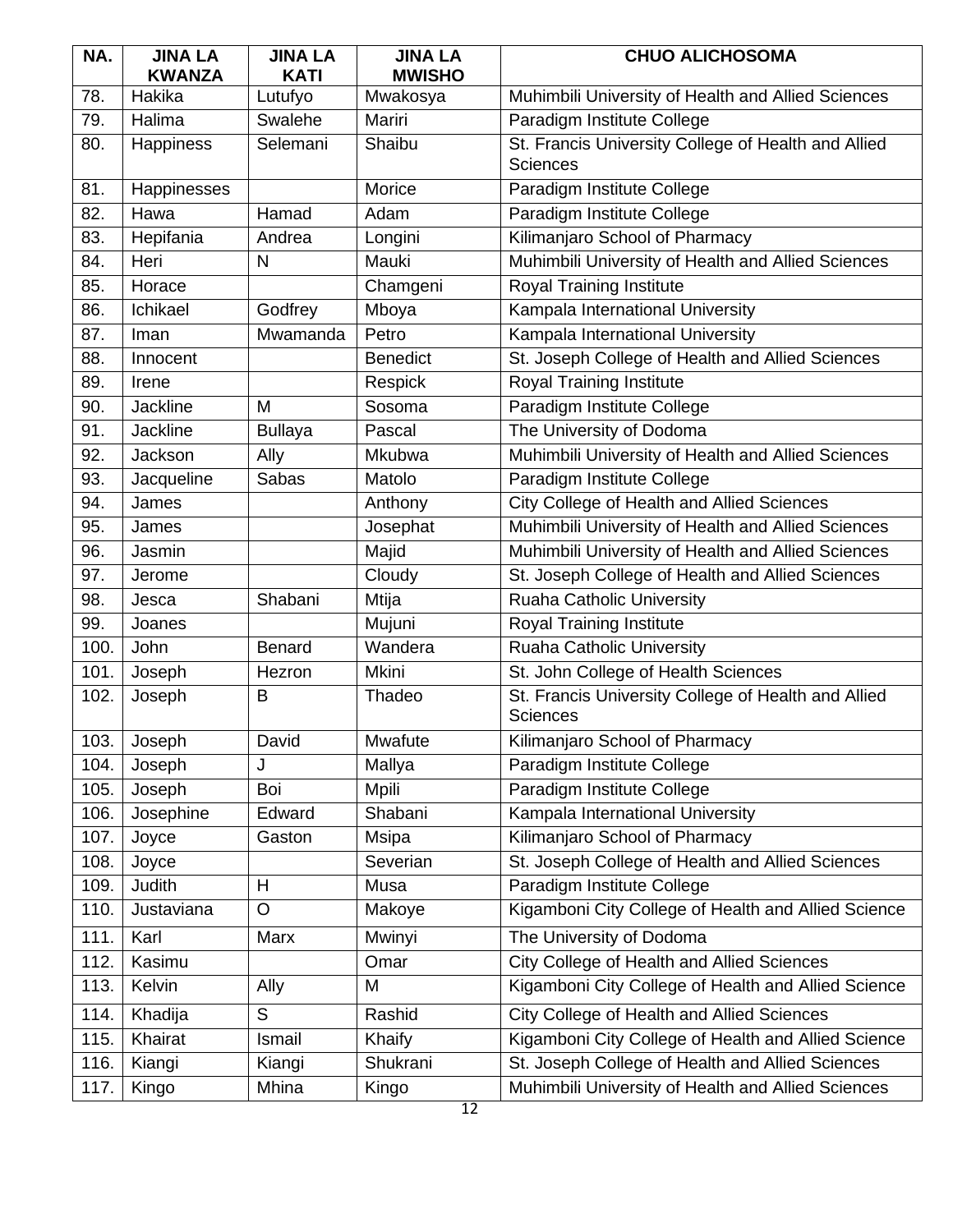| NA.  | <b>JINA LA</b>  | <b>JINA LA</b>        | <b>JINA LA</b> | <b>CHUO ALICHOSOMA</b>                              |
|------|-----------------|-----------------------|----------------|-----------------------------------------------------|
|      | <b>KWANZA</b>   | <b>KATI</b>           | <b>MWISHO</b>  |                                                     |
| 118. | Kishamercy      | $\overline{\text{C}}$ | Mukaja         | Catholic University of Health and Allied Sciences   |
| 119. | Kundi           | J                     | <b>Busumba</b> | City College of Health and Allied Sciences          |
| 120. | Lawrance        |                       | Charles        | Muhimbili University of Health and Allied Sciences  |
| 121. | Linda           |                       | Johnson        | The University of Dodoma                            |
| 122. | Livin           | F                     | Agustino       | Ruaha Catholic University                           |
| 123. | Loyce           | David                 | Magana         | Kigamboni City College of Health and Allied Science |
| 124. | Lucas           |                       | Paul           | City College of Health and Allied Sciences          |
| 125. | Lucy            |                       | Mashauri       | City College of Health and Allied Sciences          |
| 126. | Lydia           |                       | Elias          | Paradigm Institute College                          |
| 127. | Maduhu          |                       | Singu          | Paradigm Institute College                          |
| 128. | Magreth         | Alex                  | Lufunga        | Paradigm Institute College                          |
| 129. | Magreth         |                       | George         | Kampala International University                    |
| 130. | Maimuna         | Ahmed                 | Simbah         | Muhimbili University of Health and Allied Sciences  |
| 131. | Mandwa          |                       | Yasini         | City College of Health and Allied Sciences          |
| 132. | Manuari         |                       | Ndozi          | Kigamboni City College of Health and Allied Science |
| 133. | Mariam          | Omari                 | Salimu         | Paradigm Institute College                          |
| 134. | Mariam          | G                     | <b>Nzicku</b>  | Muhimbili University of Health and Allied Sciences  |
| 135. | Mariamu         | J                     | Saidi          | Paradigm Institute College                          |
| 136. | Marry           | Oscar                 | Mgina          | Kigamboni City College of Health and Allied Science |
| 137. | Mary            | Wales                 | Hassani        | Kampala International University                    |
| 138. | Mary            | J                     | Mfuko          | City College of Health and Allied Sciences          |
| 139. | Mashavu         | S                     | Kasanga        | Decca College of Health and Allied Sciences         |
| 140. | Melkizedeck     | P                     | Temba          | St. Joseph College of Health and Allied Sciences    |
| 141. | Mohamed         | $\circ$               | <b>Tofiki</b>  | Ruaha Catholic University                           |
| 142. | Monica          | Peter                 | Emanuel        | Paradigm Institute College                          |
| 143. | Moshi           | Adam                  | Lyasuka        | St. Joseph College of Health and Allied Sciences    |
| 144. | <b>Mudrik</b>   | Ali                   | Vuai           | Kigamboni City College of Health and Allied Science |
| 145. | Muhsini         | Habibu                | Mkonde         | City College of Health and Allied Sciences          |
| 146. | Munira          | M                     | Abubakar       | Paradigm Institute College                          |
| 147. | Musa            | A                     | Kiambaki       | Paradigm Institute College                          |
| 148. | Musa            | $\mathsf{R}$          | Mweta          | Kahama College of Health Sciences                   |
| 149. | Mustafa         |                       | Ngaja          | Muhimbili University of Health and Allied Sciences  |
| 150. | Mwanahawa       |                       | Ally           | Royal Training Institute                            |
| 151. | Mwanaid         | Shaweji               | Yusuf          | Kilimanjaro School of Pharmacy                      |
| 152. | Mwanamkisi      | A                     | Jumaa          | Paradigm Institute College                          |
| 153. | Nasiri          | Y                     | Atanasi        | Paradigm Institute College                          |
| 154. | Neema           | Calistus              | Maombo         | City College of Health and Allied Sciences          |
| 155. | Neema           | Nahum                 | Mbasha         | Ruaha Catholic University                           |
| 156. | Ng'waca         | Paul                  | Nyagwaswa      | St. Joseph College of Health and Allied Sciences    |
| 157. | <b>Nicolaus</b> |                       | Ivo            | Kampala International University                    |
| 158. | Noah            | H                     | Mwambogolo     | Paradigm Institute College                          |
| 159. | Nolvetha        | Humphrey              | Kimath         | St. Joseph College of Health and Allied Sciences    |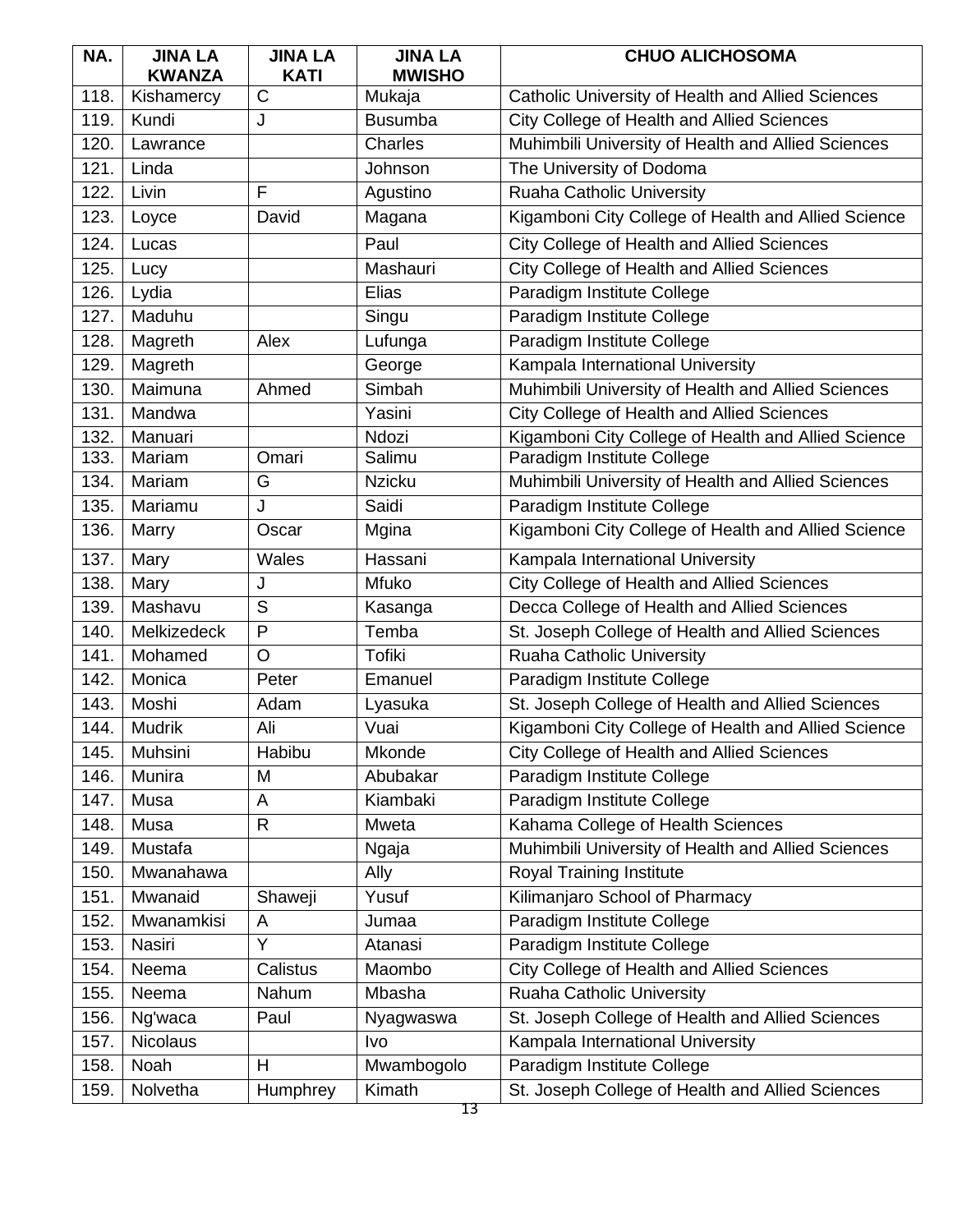| NA.  | <b>JINA LA</b>   | <b>JINA LA</b> | <b>JINA LA</b> | <b>CHUO ALICHOSOMA</b>                                                 |
|------|------------------|----------------|----------------|------------------------------------------------------------------------|
|      | <b>KWANZA</b>    | <b>KATI</b>    | <b>MWISHO</b>  |                                                                        |
| 160. | Norah            | M              | Mwarusa        | Paradigm Institute College                                             |
| 161. | <b>Nuru</b>      |                | Salum          | Royal Training Institute                                               |
| 162. | Pendo            |                | Jerome         | City College of Health and Allied Sciences                             |
| 163. | Peter            | P              | Chitalula      | Kampala International University                                       |
| 164. | Prisila          | S              | Qwarsan        | Paradigm Institute College                                             |
| 165. | Pude             | <b>Ezekiel</b> | Lwanzali       | Paradigms College of Health Sciences                                   |
| 166. | Rahma            | Selemani       | Khamis         | Kigamboni City College of Health and Allied Science                    |
| 167. | Raphaela         | Evaristo       | Mkinga         | Muhimbili University of Health and Allied Sciences                     |
| 168. | Regina           | D              | Ng'ondi        | Paradigm Institute College                                             |
| 169. | Rehema           | Shariph        | Mbawala        | <b>Ruaha Catholic University</b>                                       |
| 170. | Revelian         |                | Mwombeki       | Muhimbili University of Health and Allied Sciences                     |
| 171. | Rhoda            | <b>Stanley</b> | Chidomole      | Paradigm Institute College                                             |
| 172. | <b>Rightness</b> | Titho          | Mwogofi        | <b>Ruaha Catholic University</b>                                       |
| 173. | Ritha            | Judica         | Jacob          | Kigamboni City College of Health and Allied Science                    |
| 174. | Robert           | Daniel         | Malendeja      | Kigamboni City College of Health and Allied Science                    |
| 175. | Ruth             | Thomas         | Chatanda       | Ruaha Catholic University                                              |
| 176. | Salu             | Charles        | Shimba         | <b>Ruaha Catholic University</b>                                       |
| 177. | Salum            | S              | Hassan         | St. Joseph College of Health and Allied Sciences                       |
| 178. | Samwel           | A              | Mwaigomole     | Muhimbili University of Health and Allied Sciences                     |
| 179. | Saphia           | J              | Ramadhani      | Royal Training Institute                                               |
| 180. | Sarah            | E              | Pyuzza         | St. Francis University College of Health and Allied<br><b>Sciences</b> |
| 181. | Sayuni           | Constantino    | Kalinga        | The University of Dodoma                                               |
| 182. | Seslia           |                | Anderson       | <b>City College of Health and Allied Sciences</b>                      |
| 183. | Severine         | M              | Simon          | <b>Royal Training Institute</b>                                        |
| 184. | Shafii           | S              | Yusufu         | Ruaha Catholic University                                              |
| 185. | Shagi            | Bulengela      | Nhandi         | City College of Health and Allied Sciences                             |
| 186. | Sharifa          | M              | Salumu         | Ruaha Catholic University                                              |
| 187. | Shekaina         |                | Fanuely        | St. Francis University College of Health and Allied<br><b>Sciences</b> |
| 188. | Sichile          |                | Hokororo       | St. Francis University College of Health and Allied<br><b>Sciences</b> |
| 189. | Susan            | Shabo          | <b>Ngole</b>   | Muhimbili University of Health and Allied Sciences                     |
| 190. | Tatu             | A              | Litanda        | Ruaha Catholic University                                              |
| 191. | Thani            | Omary          | Mustafa        | Ruaha Catholic University                                              |
| 192. | Theresia         |                | Lumanyika      | Royal Training Institute                                               |
| 193. | Upendo           | Jasper         | Kimbwereza     | Muhimbili University of Health and Allied Sciences                     |
| 194. | Vaileth          |                | <b>Nkata</b>   | Paradigm Institute College                                             |
| 195. | Victoria         | Jared          | Otieno         | St. Francis University College of Health and Allied<br><b>Sciences</b> |
| 196. | Winifrida        | C              | Massawe        | City College of Health and Allied Sciences                             |
| 197. | Winifrida        | $\mathsf S$    | Kanyika        | Ruaha Catholic University                                              |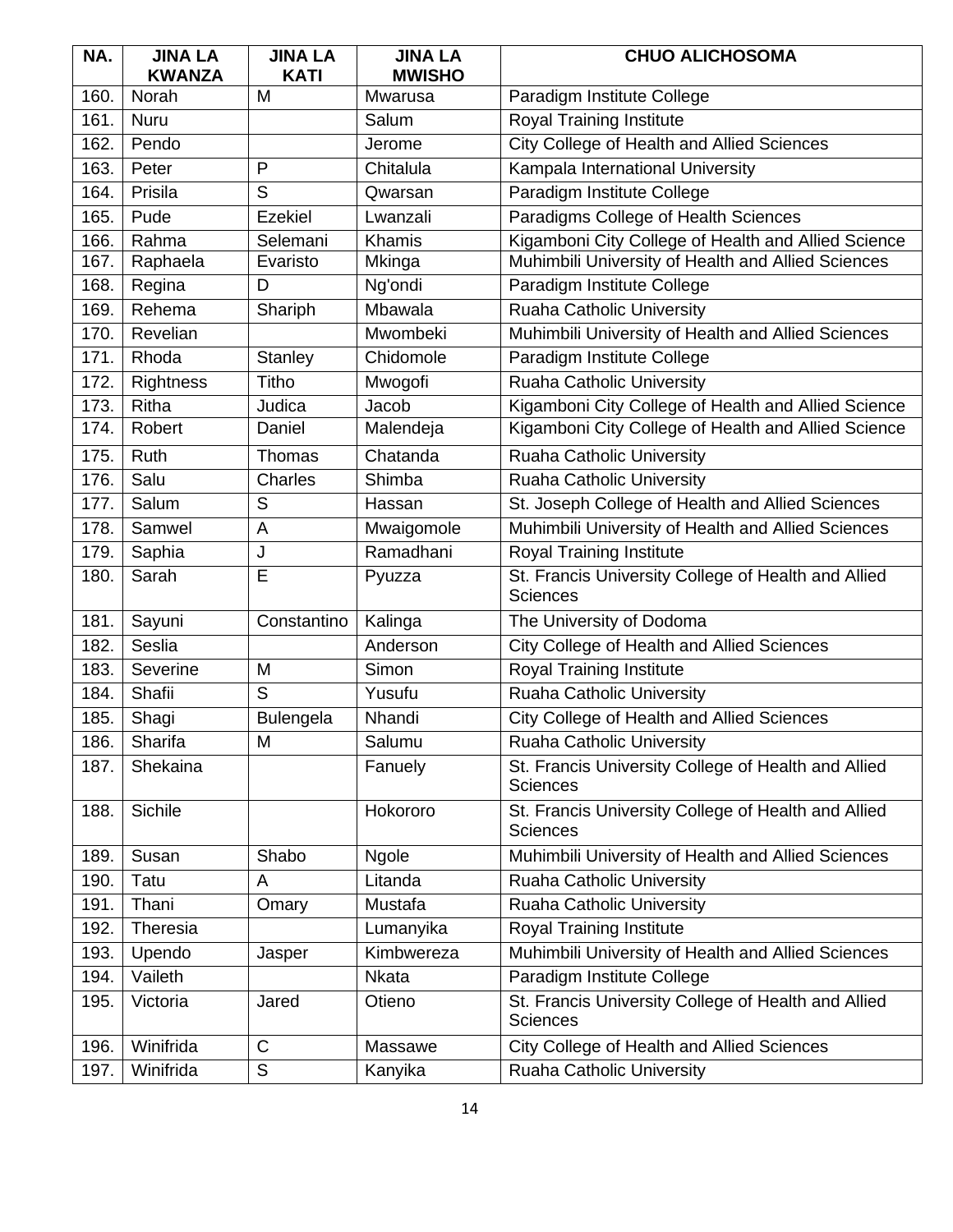| NA.  | <b>JINA LA</b><br><b>KWANZA</b> | <b>JINA LA</b><br><b>KATI</b> | <b>JINA LA</b><br><b>MWISHO</b> | <b>CHUO ALICHOSOMA</b>                              |
|------|---------------------------------|-------------------------------|---------------------------------|-----------------------------------------------------|
| 198. | Yohana                          | A                             | Kirodi                          | <b>Ruaha Catholic University</b>                    |
| 199. | Yohana                          | <b>John</b>                   | Momburi                         | <b>City College of Health and Allied Sciences</b>   |
| 200. | Yusuph                          | <b>Malick</b>                 | Masawe                          | St. Joseph College of Health and Allied Sciences    |
| 201. | Zabron                          | S                             | <b>Nestory</b>                  | Kigamboni City College of Health and Allied Science |
| 202. | Zakayo                          |                               | Charles                         | Paradigm Institute College                          |
| 203. | Zepherine                       |                               | Mafuru                          | Muhimbili University of Health and Allied Sciences  |
| 204. | <b>Ziad</b>                     | Abuu                          | <b>Ziad</b>                     | Kigamboni City College of Health and Allied Science |
| 205. | Zulpha                          | ↘                             | Bakari                          | Kampala International University                    |
| 206. | Godfrey                         | G                             | Bagoka                          | Muhimbili University of Health and Allied Sciences  |
| 207. | Salome                          | E                             | Kiula                           | City College of Health and Allied Sciences          |

| NA.            | <b>JINA LA</b><br><b>KWANZA</b> | <b>JINA LA</b><br><b>KATI</b> | <b>JINA LA</b><br><b>MWISHO</b> | <b>CHUO ALICHOSOMA</b>                                 |
|----------------|---------------------------------|-------------------------------|---------------------------------|--------------------------------------------------------|
| 1 <sub>1</sub> | Johanes                         |                               | Ishengoma                       | Paradigms Institute College                            |
| 2.             | Evodia                          | S                             | <b>Issa</b>                     | <b>Royal Training Institute</b>                        |
| 3.             | Edward                          | <b>Steven</b>                 | Luchato                         | <b>Royal Training Institute</b>                        |
| 4.             | Juma                            | Hemedi                        | Mfinanga                        | Kigamboni City College of Health and Allied<br>Science |
| 5.             | Janeth                          |                               | Mnzava                          | Paradigms Institute College                            |
| 6.             | Jackson                         | B                             | <b>Mkonda</b>                   | Kampala International University                       |
| 7.             | Joel                            |                               | Peter                           | <b>Mgao Health Training Institute</b>                  |
| 8.             | Michael                         | D                             | Wangwe                          | City college of Health and Allied Sciences             |
| 9.             | <b>Norbert</b>                  |                               | <b>Nicolaus</b>                 | <b>Royal Training Institute</b>                        |
| 10.            | Valence                         | М                             | <b>John</b>                     | <b>Mgao Health Training Institute</b>                  |
| 11.            | <b>Sitta</b>                    | Manjale                       | Kitungulu                       | City college of Health and Allied Sciences             |
| 12.            | Marco                           |                               | Lucas                           | Mtwara College of Health and Allied Sciences           |

## **II. WATOA DAWA (***PHARMACEUTICAL DISPENSERS***)**

| NA.              | <b>JINA LA KWANZA</b> | <b>JINA LA</b><br><b>KATI</b> | <b>JINA LA</b><br><b>MWISHO</b> | <b>CHUO ALICHOSOMA</b>                             |
|------------------|-----------------------|-------------------------------|---------------------------------|----------------------------------------------------|
|                  | Irini                 | Emil                          | Kessy                           | Kampala International University                   |
| $\overline{2}$ . | Selina                |                               | Silavo                          | Kampala International University                   |
| 3.               | Zawadi                | <b>Barekele</b>               | James                           | Muhimbili University of Health and Allied Sciences |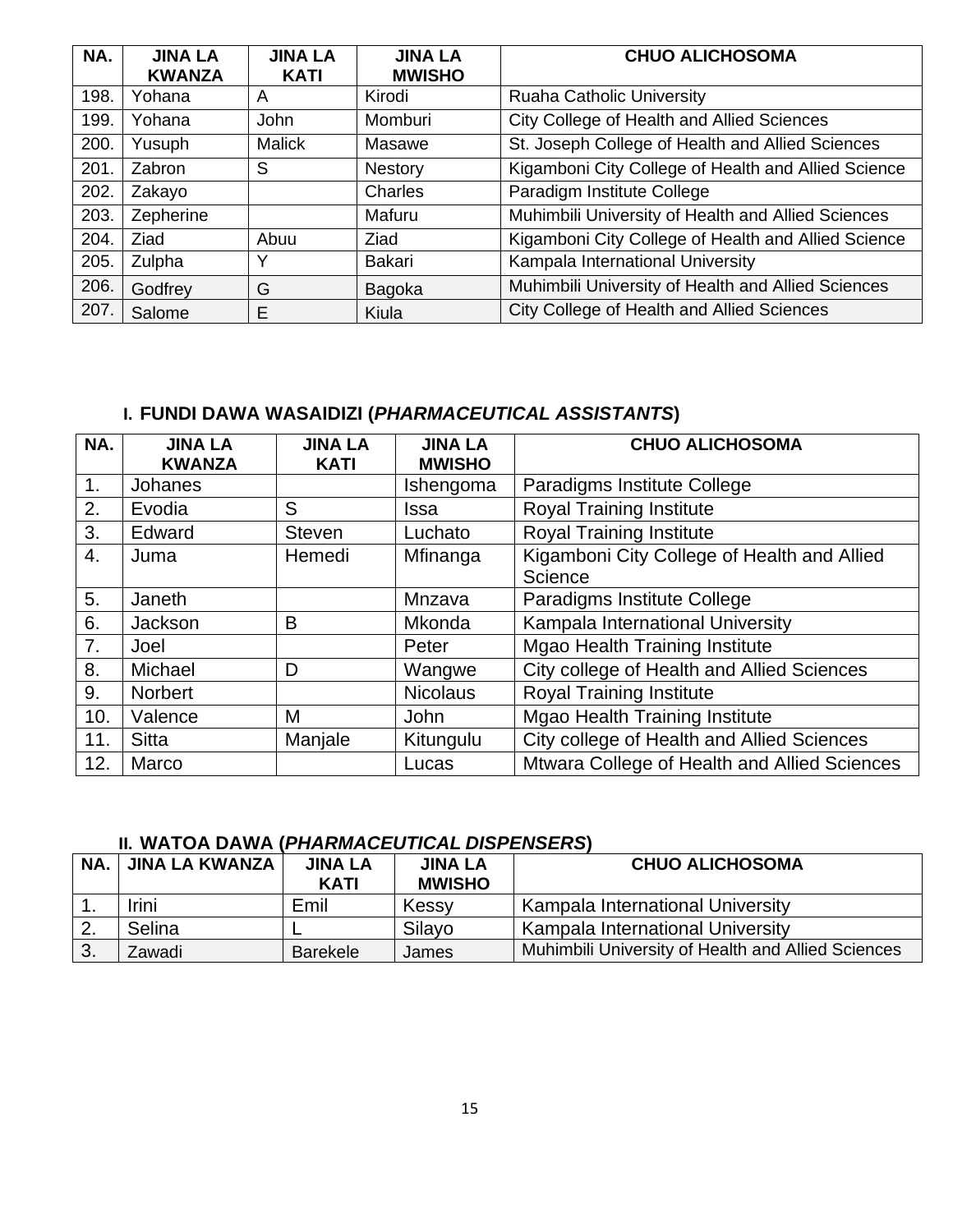## **B: DODOMA: COLLEGE OF HEALTH SCIENCES, UNIVERSITY OF DODOMA (UDOM).**

**VENUE: MLR1 AND MLR2**

| NA. | <b>JINA LA</b><br><b>KWANZA</b> | <b>JINA LA KATI</b> | <b>JINA LA</b><br><b>MWISHO</b> | <b>CHUO ALICHOSOMA</b>                             |
|-----|---------------------------------|---------------------|---------------------------------|----------------------------------------------------|
| 1.  | Abdulqadir                      | Shabbir             | Gohar                           | St John's University of Tanzania                   |
| 2.  | Agnes                           | Peter               | Mushi                           | St John's University of Tanzania                   |
| 3.  | Andulile                        | M                   | Anganile                        | St John's University of Tanzania                   |
| 4.  | Anna                            | Amen                | Josephat                        | St John's University of Tanzania                   |
| 5.  | Annette                         | A                   | Kalimba                         | St John's University of Tanzania                   |
| 6.  | Asteria                         | <b>Nicholaus</b>    | Komba                           | St John's University of Tanzania                   |
| 7.  | Casiana                         | Elenzian            | Ngonyani                        | Catholic University of Health and Allied Sciences  |
| 8.  | Cosmas                          | W                   | Kayombo                         | Kampala International University                   |
| 9.  | Dativa                          | Wilson              | Mbaga                           | St John's University of Tanzania                   |
| 10. | Dorinegrace                     | Joseph              | Mushi                           | St John's University of Tanzania                   |
| 11. | Dorothea                        | Smith               | Mrema                           | St John's University of Tanzania                   |
| 12. | Eliaichi                        | E                   | Saria                           | Catholic University of Health and Allied Sciences  |
| 13. | Eliwaja                         | Stephen             | Ogha                            | St John's University of Tanzania                   |
| 14. | Emmanuel                        | Exaud               | Msambwa                         | St John's University of Tanzania                   |
| 15. | Emmanuel                        | Rozaria             | <b>Balisondole</b>              | St John's University of Tanzania                   |
| 16. | Erick                           | Andrea              | Kusenha                         | Muhimbili University of Health and Allied Sciences |
| 17. | Erick                           | Marwa               | Paul                            | Kampala International University                   |
| 18. | Eugen                           |                     | Erick                           | St John's University of Tanzania                   |
| 19. | Evance                          | $\mathsf{R}$        | Mariki                          | St John's University of Tanzania                   |
| 20. | Fadhili                         | $\mathsf{F}$        | Fwambo                          | St John's University of Tanzania                   |
| 21. | Fatma                           | Daud                | Juma                            | Catholic University of Health and Allied Sciences  |
| 22. | Gati                            | <b>Mriba</b>        | Mwita                           | St John's University of Tanzania                   |
| 23. | Gonzagagonza                    |                     | Kailembo                        | St John's University of Tanzania                   |
| 24. | Hadija                          | Idd                 | Kaholla                         | Muhimbili University of Health and Allied Sciences |
| 25. | Haruna                          |                     | Ramadhan                        | St John's University of Tanzania                   |
| 26. | <b>Hilary</b>                   | Atanasius           | Masoud                          | St John's University of Tanzania                   |
| 27. | Imran                           |                     | Issa                            | St John's University of Tanzania                   |
| 28. | Irene                           | S                   | Mkomwa                          | St John's University of Tanzania                   |
| 29. | Jacqueline                      | E                   | Fungo                           | St John's University of Tanzania                   |
| 30. | Janeth                          |                     | John                            | St John's University of Tanzania                   |
| 31. | Jenipher                        | S                   | Asenga                          | St John's University of Tanzania                   |
| 32. | Karoli                          |                     | Kahindi                         | St John's University of Tanzania                   |
| 33. | Kazija                          | Moh'd               | Haji                            | St John's University of Tanzania                   |
| 34. | Kisoli                          |                     | Joseph                          | St John's University of Tanzania                   |
| 35. | Lydia                           | Raymond             | Kiwone                          | St John's University of Tanzania                   |
| 36. | Maregesi                        | January             | Simula                          | Kampala International University                   |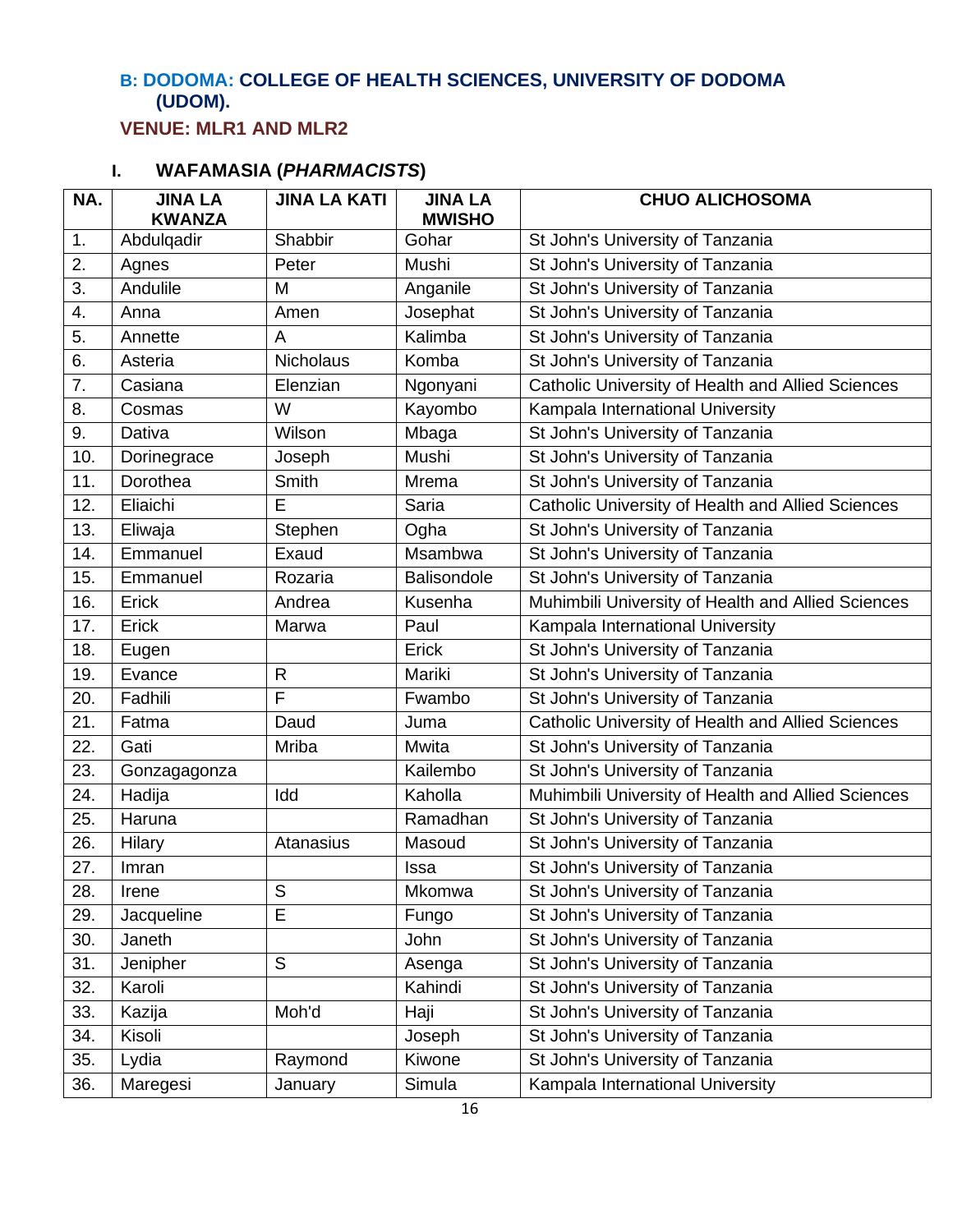| NA. | <b>JINA LA</b><br><b>KWANZA</b> | <b>JINA LA KATI</b> | <b>JINA LA</b><br><b>MWISHO</b> | <b>CHUO ALICHOSOMA</b>                             |
|-----|---------------------------------|---------------------|---------------------------------|----------------------------------------------------|
| 37. | <b>Mireille</b>                 | A                   | Karekezi                        | St John's University of Tanzania                   |
| 38. | Mkapa                           |                     | Madebele                        | Catholic University of Health and Allied Sciences  |
| 39. | Modekai                         |                     | William                         | St John's University of Tanzania                   |
| 40. | Mussa                           | M                   | Robert                          | <b>Ruaha Catholic University</b>                   |
| 41. | <b>Nasra</b>                    | Khalifa             | Dossa                           | St John's University of Tanzania                   |
| 42. | Neema                           |                     | Shimwela                        | St John's University of Tanzania                   |
| 43. | Neema                           | Alexander           | Nchimbi                         | St John's University of Tanzania                   |
| 44. | <b>Nicholaus</b>                | Venance             | Sayenda                         | St John's University of Tanzania                   |
| 45. | Odetha                          |                     | Venant                          | St John's University of Tanzania                   |
| 46. | Otilia                          | Gideon              | Masumbuko                       | St John's University of Tanzania                   |
| 47. | Pasiano                         | Adriano             | Kahere                          | St John's University of Tanzania                   |
| 48. | Paulo                           | $\vee$              | Kinyaga                         | Muhimbili University of Health and Allied Sciences |
| 49. | Perpetua                        |                     | <b>Birusya</b>                  | St John's University of Tanzania                   |
| 50. | Peter                           | M                   | Joseph                          | St John's University of Tanzania                   |
| 51. | Rahma                           | Jamal               | Said                            | St John's University of Tanzania                   |
| 52. | Rehema                          | Shambakubwa         | Longido                         | <b>China Pharmaceutical University</b>             |
| 53. | <b>Richard</b>                  | Peter               | Respick                         | Catholic University of Health and Allied Sciences  |
| 54. | Sigfrid                         |                     | Mustapha                        | St John's University of Tanzania                   |
| 55. | Siriaton                        | <b>Jastin</b>       | Sway                            | Catholic University of Health and Allied Sciences  |
| 56. | Valence                         | L                   | Mhobesi                         | St John's University of Tanzania                   |
| 57. | Warda                           | Idd                 | Said                            | St John's University of Tanzania                   |
| 58. | Yusuph                          |                     | Yunusu                          | St John's University of Tanzania                   |
| 59. | <b>Derick</b>                   |                     | Mwakimbwala                     | St John's University of Tanzania                   |

| NA. | <b>JINA LA</b><br><b>KWANZA</b> | <b>JINA LA KATI</b> | <b>JINA LA</b><br><b>MWISHO</b> | <b>CHUO ALICHOSOMA</b>                      |
|-----|---------------------------------|---------------------|---------------------------------|---------------------------------------------|
| 1.  | Alan                            | H                   | Mwaya                           | Kahama College of Health Sciences           |
| 2.  | Alifa                           | Υ                   | Saidi                           | St. John's University of Tanzania           |
| 3.  | Aman                            | Elias               | Kwale                           | The University of Dodoma                    |
| 4.  | Amina                           | S                   | Salimu                          | Decca College of Health and Allied Sciences |
| 5.  | Anthony                         | Vangiringa          | Kinara                          | Decca College of Health and Allied Sciences |
| 6.  | Augustino                       | A                   | Philipo                         | St. John's University of Tanzania           |
| 7.  | Azmara                          | Khamis              | Kambona                         | St. John's University of Tanzania           |
| 8.  | <b>Blandina</b>                 | Wilbrod             | Nyami                           | Ruaha Catholic University                   |
| 9.  | Canimariusi                     | Vitalisi            | Nyaluzi                         | St. John's University of Tanzania           |
| 10. | Diana                           | Mussa               | Kapufi                          | Kilimanjaro School of Pharmacy              |
| 11. | Dwasi                           |                     | Njebele                         | The University of Dodoma                    |
| 12. | <b>Ester</b>                    | Υ                   | Yambayamba                      | The University of Dodoma                    |
| 13. | Evelyne                         | Renatus             | Andrew                          | Ruaha Catholic University                   |
| 14. | Ezekiel                         | Lawi                | Tsingay                         | The University of Dodoma                    |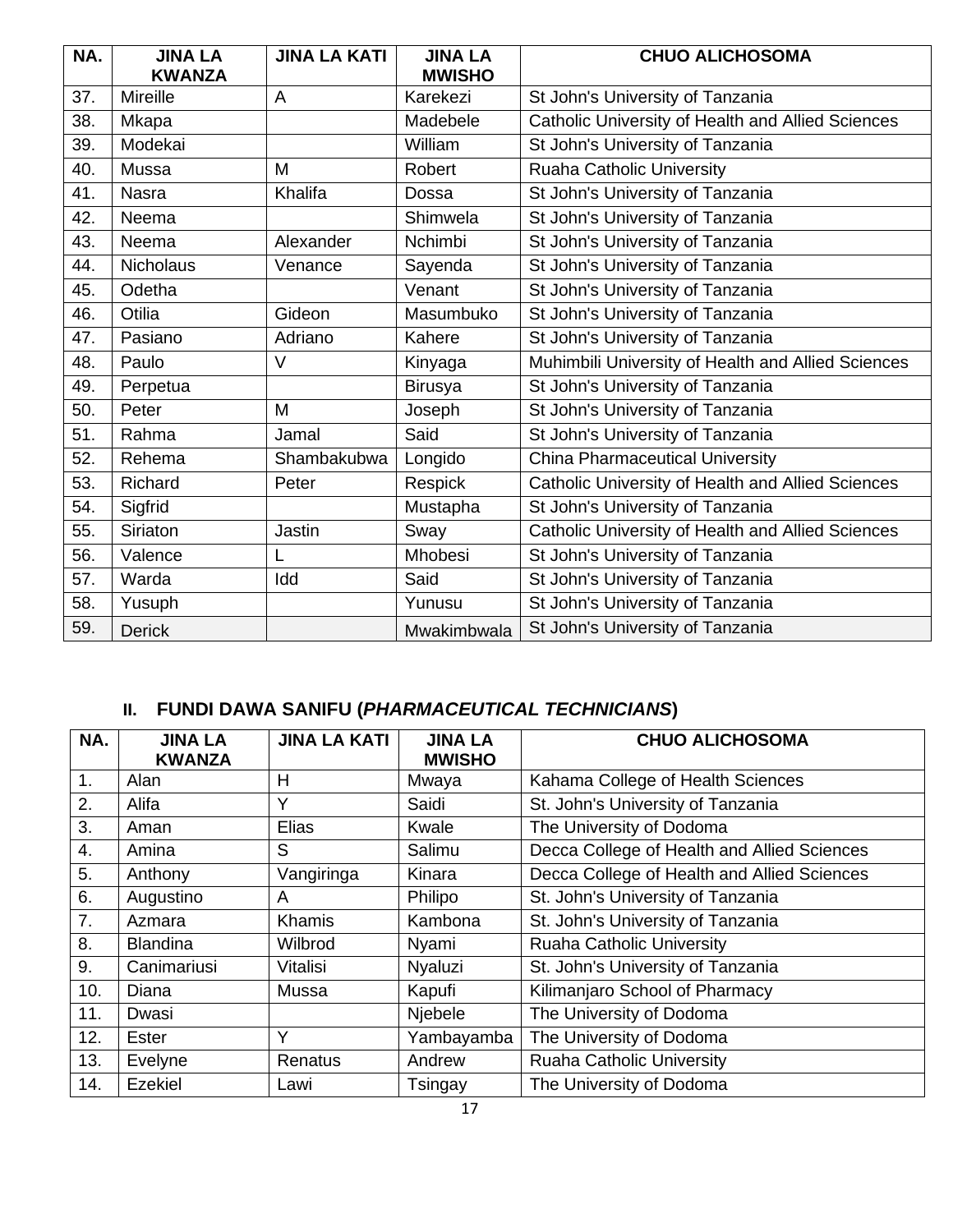| NA. | <b>JINA LA</b><br><b>KWANZA</b> | <b>JINA LA KATI</b> | <b>JINA LA</b><br><b>MWISHO</b> | <b>CHUO ALICHOSOMA</b>                             |
|-----|---------------------------------|---------------------|---------------------------------|----------------------------------------------------|
| 15. | Ezekiel                         | Samsoni             | Eliah                           | St. John's University of Tanzania                  |
| 16. | Farida                          | Juma                | <b>Mwera</b>                    | Royal Training Institute                           |
| 17. | Fatma                           | Said                | Mwakaje                         | St. John's University of Tanzania                  |
| 18. | Fredy                           | Kamonongo           | Mshubi                          | St. John's University of Tanzania                  |
| 19. | Galiyaya                        | Ng'humbi            | Ng'walida                       | The University of Dodoma                           |
| 20. | Gerald                          |                     | Maugo                           | St. John's University of Tanzania                  |
| 21. | Gisamu                          | Mabula              | Juchu                           | Decca College of Health and Allied Sciences        |
| 22. | Goerge                          | Gibson              | Kissinza                        | City College of health and Allied Sciences         |
| 23. | Grace                           | Shilugu             | Lubigisa                        | St. John's University of Tanzania                  |
| 24. | Hogla                           | C                   | Lembo                           | Decca College of Health and Allied Sciences        |
| 25. | Innocent                        | H                   | Maghali                         | St. John's University of Tanzania                  |
| 26. | <b>Isaack</b>                   | Shikombe            | Joseph                          | St. John's University of Tanzania                  |
| 27. | Jamila                          | Salimu              | Kitiku                          | St. John College of Health Sciences                |
| 28. | Janeth                          | P                   | Chacha                          | Catholic University of Health and Allied Sciences  |
| 29. | Jesca                           | Daniel              | Shauri                          | St. John's University of Tanzania                  |
| 30. | John                            | Stanley             | Ndahani                         | The University of Dodoma                           |
| 31. | Joseph                          | $\mathsf C$         | Sengasenga                      | The University of Dodoma                           |
| 32. | Lazaro                          |                     | Nyakiriga                       | St. John's University of Tanzania                  |
| 33. | Leonard                         |                     | Sungwa                          | St. John's University of Tanzania                  |
| 34. | Leonard                         | Zengo               | Luziga                          | Decca College of Health and Allied Sciences        |
| 35. | Levis                           |                     | Mwombeki                        | St. John's University of Tanzania                  |
| 36. | Lydia                           |                     | Mganwa                          | Ruaha Catholic University                          |
| 37. | Mark                            | Abedi               | Omary                           | Muhimbili University of Health and Allied Sciences |
| 38. | Mary                            |                     | Masele                          | The University of Dodoma                           |
| 39. | Marybenedicta                   | Josephat            | Mboya                           | Decca College of Health and Allied Sciences        |
| 40. | Michael                         |                     | <b>Busungu</b>                  | Ruaha Catholic University                          |
| 41. | Monica                          |                     | Ruginama                        | St. John's University of Tanzania                  |
| 42. | Mwanakombo                      | Abdallah            | Mwanyiro                        | Decca College of Health and Allied Sciences        |
| 43. | Rachel                          | <b>Mectidis</b>     | Aliko                           | Ruaha Catholic University                          |
| 44. | Salome                          | P                   | Kihiyo                          | St. John's University of Tanzania                  |
| 45. | Sarah                           |                     | Lulambo                         | St. John's University of Tanzania                  |
| 46. | Shada                           | <b>Sales</b>        | <b>IBRAHIM</b>                  | The University of Dodoma                           |
| 47. | Theresia                        | M                   | Msoffe                          | Ruaha Catholic University                          |
| 48. | Veronica                        | Julius              | Ndega                           | Decca College of Health and Allied Sciences        |
| 49. | Veronica                        |                     | Mfunga                          | Ruaha Catholic University                          |
| 50. | Winfrida                        |                     | Msonge                          | Kilimanjaro School of Pharmacy                     |
| 51. | Zahara                          |                     | Hamisi                          | St. John's University of Tanzania                  |
| 52. | Zuwena                          | Ally                | Mhanga                          | The University of Dodoma                           |
| 53. | Debora                          | Joel                | Sungi                           | The University of Dodoma                           |
| 54. | Enock                           | <b>Dominick</b>     | Kitogwe                         | Ruaha Catholic University                          |
| 55. | Karima                          | Yahya               | Nzalawahe                       | Ruaha Catholic University                          |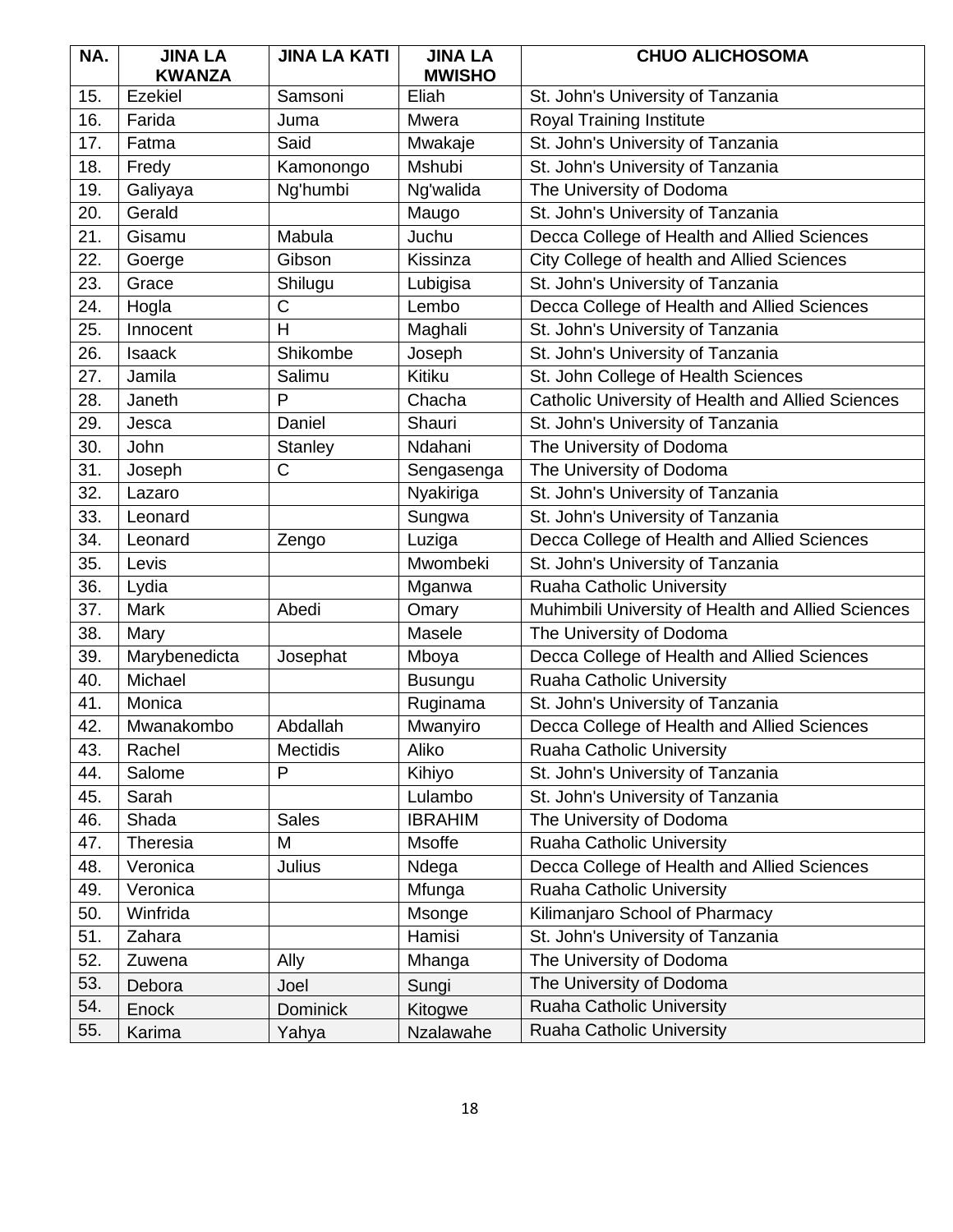| NA. | <b>JINA LA KWANZA</b> | <b>JINA LA KATI</b> | <b>JINA LA</b><br><b>MWISHO</b> | <b>CHUO ALICHOSOMA</b>                      |
|-----|-----------------------|---------------------|---------------------------------|---------------------------------------------|
| 1.  | Paul                  |                     | Cosmas                          | St John College of Health Sciences          |
| 2.  | Ayoub                 | Simon               | Ally                            | Decca College of Health and Allied Sciences |
| 3.  | Vitalia               | Amos                | Mligo                           | St John's University of Tanzania            |
| 4.  | Ndailata              | Jonathan            | Victor                          | Decca College of Health and Allied Sciences |
| 5.  | Lucas                 |                     | Kulwa                           | Decca College of Health and Allied Sciences |
| 6.  | Maria                 | Julius              | Kingu                           | Decca College of Health and Allied Sciences |
| 7.  | Mwamisa               | Mussa               | Ramadhan                        | Decca College of Health and Allied Sciences |
| 8.  | Yusta                 | <b>Bombastic</b>    | Kamazigawa                      | Decca College of Health and Allied Sciences |
| 9.  | Frola                 | N                   | Jerome                          | Decca College of Health and Allied Sciences |

### **IV. WATOA DAWA (***PHARMACEUTICAL DISPENSERS***)**

| NA. | <b>JINA LA</b><br><b>KWANZA</b> | <b>JINA LA</b><br><b>KATI</b> | <b>JINA LA</b><br><b>MWISHO</b> | <b>CHUO ALICHOSOMA</b>                      |
|-----|---------------------------------|-------------------------------|---------------------------------|---------------------------------------------|
|     | Rehema                          | Lukasho                       | Charles                         | St John's University of Tanzania            |
| 2.  | <b>Melchior</b>                 |                               | Jerome                          | St John's University of Tanzania            |
| 3.  | Andrew                          | E                             | Kibwata                         | Decca College of Health and Allied Sciences |
| 4.  | Elizabeth                       |                               | Godfrey                         | St John's University of Tanzania            |
| 5.  | Ellen                           | Amosi                         | Mgeni                           | St John's University of Tanzania            |

#### **C: MWANZA: BUGANDO TRAINING CENTRE, ZONAL HEALTH RESOURCES CENTRE MWANZA VENUE: LECTURE HALL MD1**

| NA.              | <b>JINA LA</b><br><b>KWANZA</b> | <b>JINA LA</b><br><b>KATI</b> | <b>JINA LA</b><br><b>MWISHO</b> | <b>CHUO ALICHOSOMA</b>                            |
|------------------|---------------------------------|-------------------------------|---------------------------------|---------------------------------------------------|
| $\overline{1}$ . | Anna                            | Laurent                       | Msambwa                         | Catholic University of Health and Allied Sciences |
| 2.               | Aristides                       |                               | Mushi                           | St John's University of Tanzania                  |
| 3.               | Aurelia                         | Gendero                       | Songati                         | Catholic University of Health and Allied Sciences |
| 4.               | <b>Baraka</b>                   | C                             | Malangalila                     | St John's University of Tanzania                  |
| 5.               | <b>Benson</b>                   |                               | Katundu                         | St John's University of Tanzania                  |
| 6.               | Boniphace                       | J                             | Minja                           | Catholic University of Health and Allied Sciences |
| 7.               | Catherine                       |                               | Deus                            | Catholic University of Health and Allied Sciences |
| 8.               | Clement                         |                               | Toyi                            | St John's University of Tanzania                  |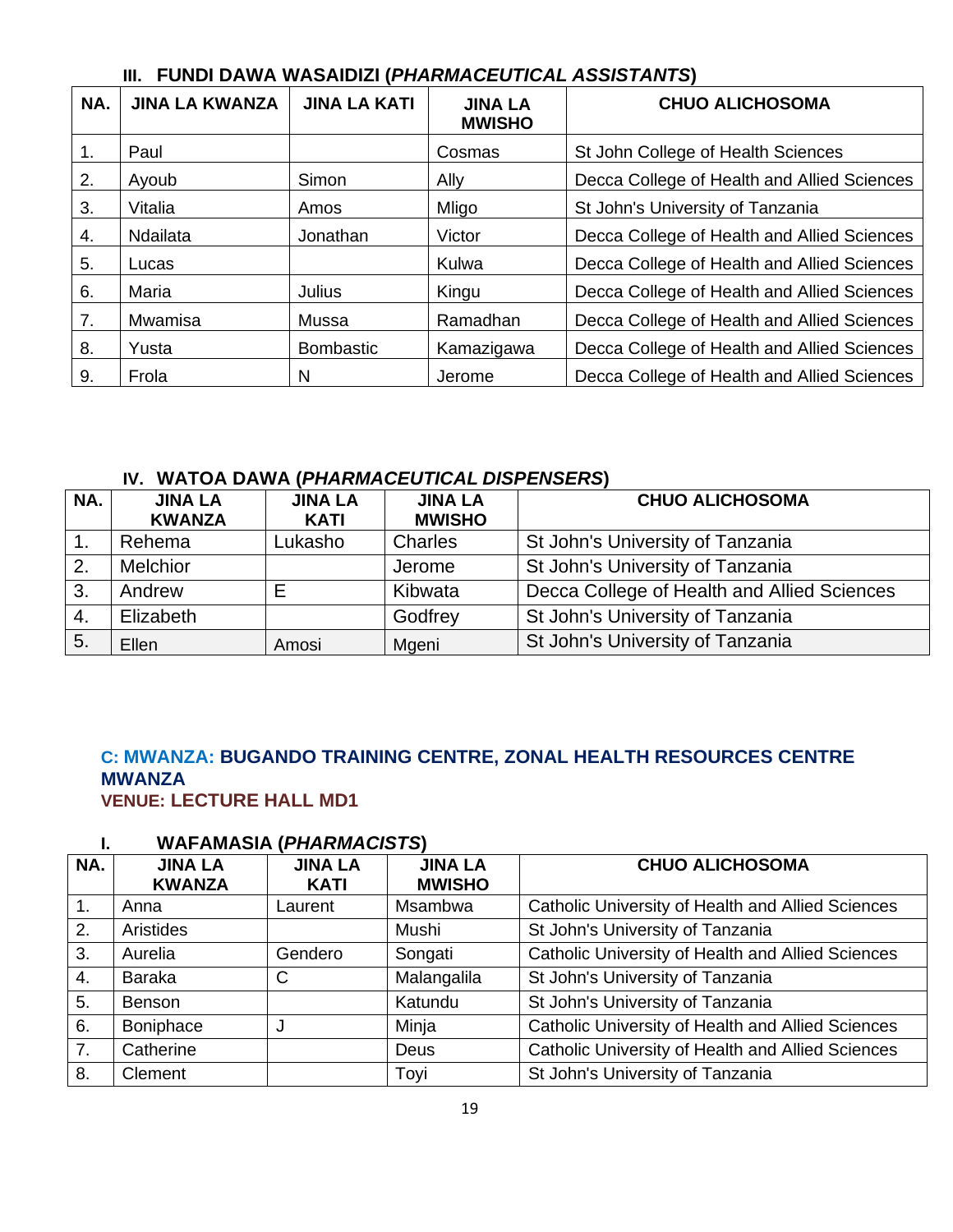| NA. | <b>JINA LA</b><br><b>KWANZA</b> | <b>JINA LA</b><br><b>KATI</b> | <b>JINA LA</b><br><b>MWISHO</b> | <b>CHUO ALICHOSOMA</b>                             |
|-----|---------------------------------|-------------------------------|---------------------------------|----------------------------------------------------|
| 9.  | Daudi                           | <b>Benedicto</b>              | Heneye                          | St John's University of Tanzania                   |
| 10. | Dawson                          |                               | Balyebonera                     | Catholic university of health and allied sciences  |
| 11. | <b>Diley</b>                    |                               | Robert                          | Catholic University of Health and Allied Sciences  |
| 12. | Edward                          |                               | Mayila                          | Muhimbili University of Health and Allied Sciences |
| 13. | Edwin                           | Philipo                       | Mozes                           | Kampala International University                   |
| 14. | Elianne                         |                               | Damas                           | Catholic University of Health and Allied Sciences  |
| 15. | Elizabeth                       |                               | Ndozelo                         | St John's University of Tanzania                   |
| 16. | Elvira                          |                               | Masuka                          | Catholic University of Health and Allied Sciences  |
| 17. | Epifani                         | Fabiano                       | Jacob                           | Catholic University of Health and Allied Sciences  |
| 18. | Erick                           | Kabyemela                     | Mbiza                           | Catholic University of Health and Allied Sciences  |
| 19. | <b>Ester</b>                    |                               | Victor                          | Catholic University of Health and Allied Sciences  |
| 20. | Eunice                          | G                             | Emmanuel                        | Catholic University of Health and Allied Sciences  |
| 21. | Evina                           |                               | Kailembo                        | Kampala International University                   |
| 22. | Exsaveria                       | M                             | Stephano                        | Kampala International University                   |
| 23. | Faraji                          |                               | Omari                           | St John's University of Tanzania                   |
| 24. | Florian                         | Τ                             | Kabigiza                        | Catholic University of Health and Allied Sciences  |
| 25. | George                          | Jonathan                      | Mirambo                         | St John's University of Tanzania                   |
| 26. | Gijsberta                       | Damas                         | Jengo                           | St John's University of Tanzania                   |
| 27. | Gilbert                         |                               | Juma                            | Catholic University of Health and Allied Sciences  |
| 28. | Helena                          | Happy amani                   | Chami                           | Catholic University of Health and Allied Sciences  |
| 29. | Invyolatha                      | Αn                            | Kimaro                          | St John's University of Tanzania                   |
| 30. | Jackson                         | J                             | Ruge                            | Catholic University of Health and Allied Sciences  |
| 31. | Jaquline                        | Adelard                       | Ritte                           | Catholic University of Health and Allied Sciences  |
| 32. | John                            | Mwemela                       | Kelebuse                        | St John's University of Tanzania                   |
| 33. | Joseph                          | D                             | Pima                            | Catholic University of Health and Allied Sciences  |
| 34. | Joseph                          | J                             | <b>Bukango</b>                  | Catholic University of Health and Allied Sciences  |
| 35. | Joyce                           |                               | Philip                          | St John's University of Tanzania                   |
| 36. | Kona                            | N                             | Mnyamosi                        | Catholic University of Health and Allied Sciences  |
| 37. | Letisia                         | <b>Bosco</b>                  | Ndunguru                        | Catholic University of Health and Allied Sciences  |
| 38. | Lilian                          | Peter                         | Temu                            | Catholic University of Health and Allied Sciences  |
| 39. | Lilian                          |                               | Cronery                         | St John's University of Tanzania                   |
| 40. | Lydia                           | Paul                          | Bia                             | Kampala International University                   |
| 41. | Lydia                           | Μ                             | Arbogast                        | Catholic University of Health and Allied Sciences  |
| 42. | Mariam                          | Gc                            | Simiyu                          | Catholic University of Health and Allied Sciences  |
| 43. | Marystella                      | Ζ                             | Vingson                         | Catholic University of Health and Allied Sciences  |
| 44. | Masalu                          |                               | <b>Mathias</b>                  | Catholic University of Health and Allied Sciences  |
| 45. | Mberwa                          |                               | Rweyemamu                       | St John's University of Tanzania                   |
| 46. | Missana                         |                               | Honest                          | St John's University of Tanzania                   |
| 47. | Miyanga                         | Hamisi                        | Fadhili                         | Kampala International University                   |
| 48. | Monyi                           | Joseph                        | Nyamarasa                       | Kampala International University                   |
| 49. | Nyanda                          |                               | Charles                         | Catholic University of Health and Allied Sciences  |
| 50. | Nyigana                         | M                             | Nyigana                         | St John's University of Tanzania                   |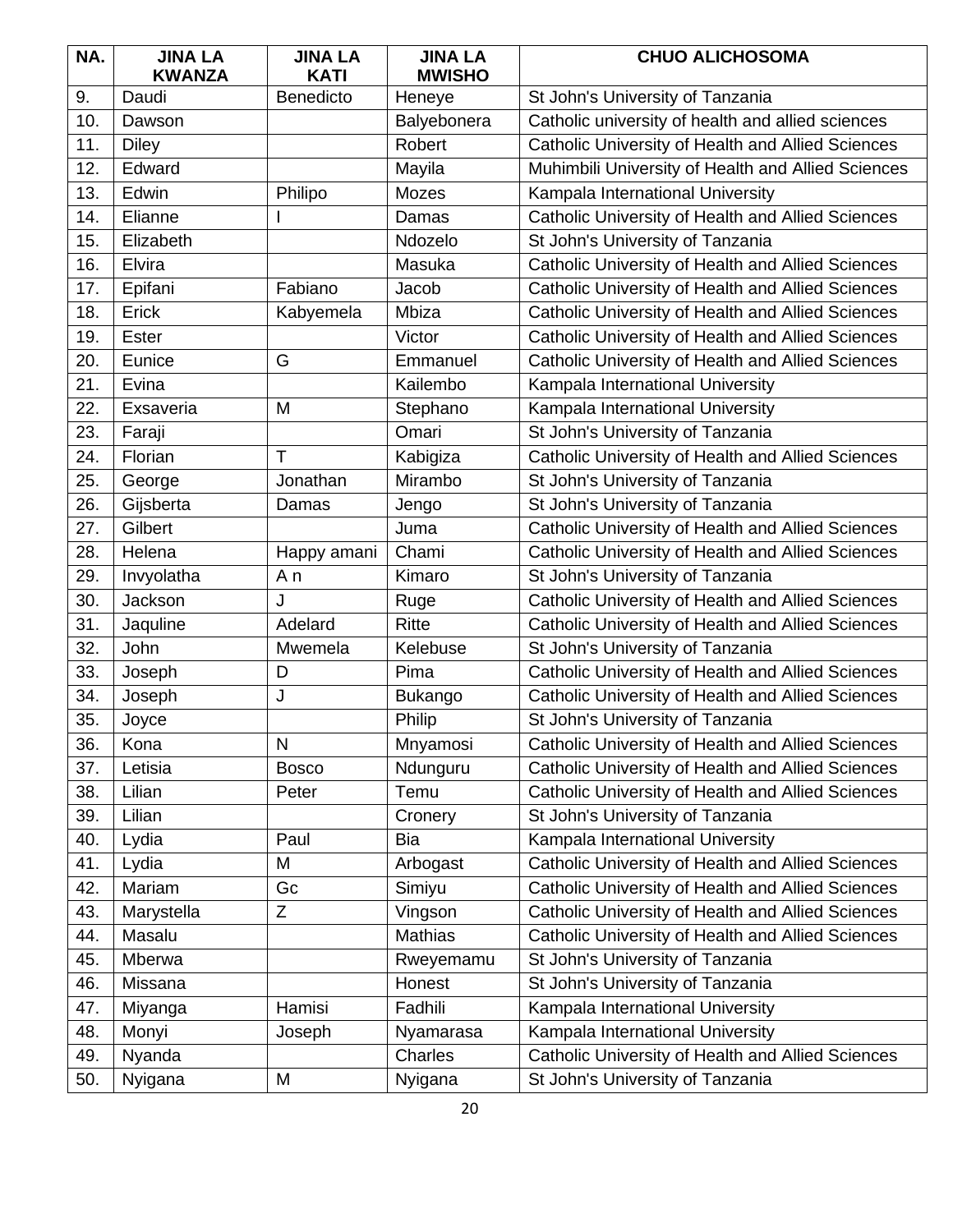| NA. | <b>JINA LA</b><br><b>KWANZA</b> | <b>JINA LA</b><br><b>KATI</b> | <b>JINA LA</b><br><b>MWISHO</b> | <b>CHUO ALICHOSOMA</b>                            |
|-----|---------------------------------|-------------------------------|---------------------------------|---------------------------------------------------|
| 51. | Obedi                           |                               | Daniel                          | Catholic University of Health and Allied Sciences |
| 52. | Prosper                         | E                             | Sallu                           | Catholic University of Health and Allied Sciences |
| 53. | <b>Respicius</b>                | M                             | <b>Bundala</b>                  | St John's University of Tanzania                  |
| 54. | Sengiyumva                      |                               | William                         | Kampala International University                  |
| 55. | Simon                           | R                             | <b>Mathias</b>                  | St John's University of Tanzania                  |
| 56. | Simon                           |                               | Ephraimu                        | Kampala International University                  |
| 57. | Tausi                           |                               | <b>Sadick</b>                   | Catholic University of Health and Allied Sciences |
| 58. | Teddy                           | F                             | Mpeta                           | Catholic University of Health and Allied Sciences |
| 59. | Winfrida                        | Venance                       | Minja                           | Catholic University of Health and Allied Sciences |
| 60. | Amon                            |                               | <b>Buliro</b>                   | St John's University of Tanzania                  |

| NA. | <b>JINA LA</b><br><b>KWANZA</b> | <b>JINA LA KATI</b> | <b>JINA LA</b><br><b>MWISHO</b> | <b>CHUO ALICHOSOMA</b>                                                 |
|-----|---------------------------------|---------------------|---------------------------------|------------------------------------------------------------------------|
| 1.  | Eveline                         | Joseph              | Mchele                          | St. Francis University College of Health and Allied<br><b>Sciences</b> |
| 2.  | Suzan                           | Owen                | Wambogo                         | Kilimanjaro School of Pharmacy                                         |
| 3.  | Agnes                           |                     | Samola                          | Tandabui Institute of Health Science and Technology                    |
| 4.  | Alan                            | Pulugwe             | Mgesi                           | Kigamboni City College of Health and Allied Science                    |
| 5.  | Anold                           | Nicodemas           | Matay                           | Tandabui Institute of Health Science and Technology                    |
| 6.  | <b>Baraka</b>                   |                     | <b>Bwatwa</b>                   | Tandabui Institute of Health Science and Technology                    |
| 7.  | <b>Beatrice</b>                 | Laurent             | Kasandiko                       | Tandabui Institute of Health Science and Technology                    |
| 8.  | Denis                           |                     | John                            | RoyalTtraining Institute                                               |
| 9.  | Claudia                         |                     | Patrick                         | Catholic Unuversity of Health and Allied Sciences                      |
| 10. | Christer                        |                     | Mujuni                          | Paradigm Institute College                                             |
| 11. | Erick                           | Juma                | Charles                         | Spring Institute of Business and Science                               |
| 12. | Elias                           |                     | Zakayo                          | Catholic Unuversity of Health and Allied Sciences                      |
| 13. | Flavia                          | J                   | <b>Mfata</b>                    | Kilimanjaro School of Pharmacy                                         |
| 14. | <b>Dismas</b>                   | Dotto               | Vicent                          | Catholic Unuversity of Health and Allied Sciences                      |
| 15. | Felister                        |                     | Nyanda                          | Catholic Unuversity of Health and Allied Sciences                      |
| 16. | Godwin                          | Raphael             | Mutayoba                        | <b>Ruaha Catholic University</b>                                       |
| 17. | Grace                           |                     | Emmanuel                        | Kilimanjaro School of Pharmacy                                         |
| 18. | Generose                        | L                   | Alex                            | Paradigm Institute College                                             |
| 19. | Denis                           |                     | Warioba                         | Ruaha Catholic University                                              |
| 20. | Editha                          | $\top$              | Tirwabahoile                    | Catholic Unuversity of Health and Allied Sciences                      |
| 21. | Andoto                          | Orango              | Damas                           | St. John's University of Tanzania                                      |
| 22. | Adilia                          |                     | Cosmas                          | RoyalTtraining Institute                                               |
| 23. | Adia                            | Kassim              | Mataka                          | Tandabui Institute of Health Science and Technology                    |
| 24. | Anjela                          | M                   | Vanginoti                       | Catholic Unuversity of Health and Allied Sciences                      |
| 25. | Dotto                           |                     | Robert                          | The University of Dodoma                                               |
| 26. | Tereza                          | J                   | Portini                         | Paradigm Institute College                                             |
| 27. | Emmanuel                        | Lupiganchenga       | Maduhu                          | Muhimbili University of Health and Allied Sciences                     |
| 28. | Benadetha                       | A                   | <b>Mtaima</b>                   | Catholic Unuversity of Health and Allied Sciences                      |
| 29. | <b>Bhoke</b>                    | $\overline{A}$      | Marwa                           | Catholic Unuversity of Health and Allied Sciences                      |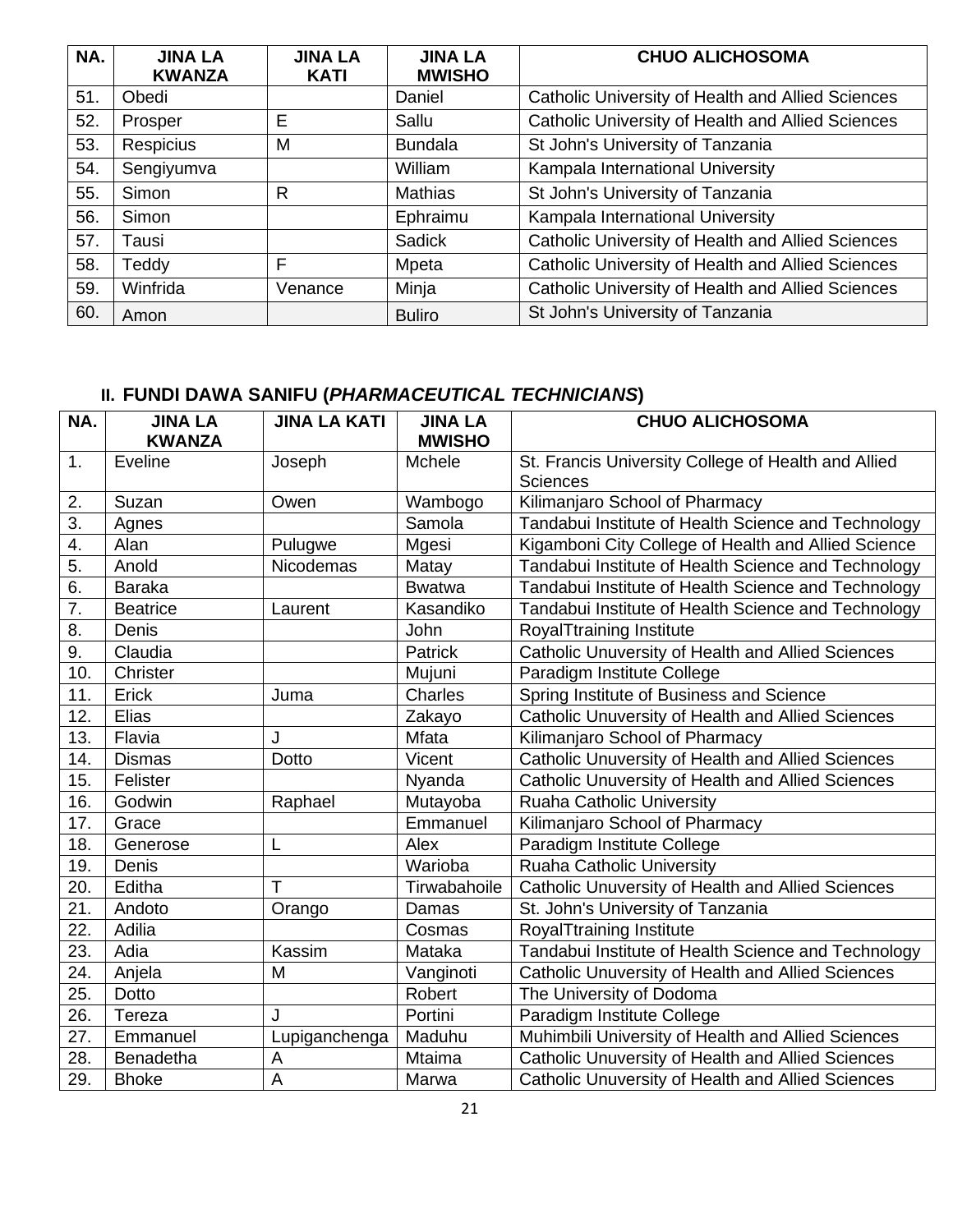| NA. | <b>JINA LA</b>  | <b>JINA LA KATI</b> | <b>JINA LA</b> | <b>CHUO ALICHOSOMA</b>                              |
|-----|-----------------|---------------------|----------------|-----------------------------------------------------|
|     | <b>KWANZA</b>   |                     | <b>MWISHO</b>  |                                                     |
| 30. | Denice          |                     | Isack          | Catholic Unuversity of Health and Allied Sciences   |
| 31. | Daudi           | Edwin               | Siyantemi      | Catholic Unuversity of Health and Allied Sciences   |
| 32. | Emmanuel        |                     | Samson         | St. John's University of Tanzania                   |
| 33. | <b>Esther</b>   |                     | Kadogo         | Tandabui Institute of Health Science and Technology |
| 34. | Mtwale          | Ladislaus           | Protus         | Spring Institute of Business and Science            |
| 35. | Joseph          | Safari              | Shirahe        | Kampala International University                    |
| 36. | Jackson         | Mwikwabi            | Mbango         | The University of Dodoma                            |
| 37. | Jesca           |                     | Pius           | Catholic Unuversity of Health and Allied Sciences   |
| 38. | John            | M                   | Mashimba       | Spring Institute of Business and Science            |
| 39. | Justha Josephat |                     | Josephat       | Catholic Unuversity of Health and Allied Sciences   |
| 40. | Khadija         | Yusuph              | <b>Msita</b>   | Tandabui Institute of Health Science and Technology |
| 41. | Linda           | S                   | Gideon         | Catholic Unuversity of Health and Allied Sciences   |
| 42. | Muhsin          | Ahmad               | Kasose         | Kahama College of Health Sciences                   |
| 43. | Moses           | C                   | Mwaisumo       | RoyalTtraining Institute                            |
| 44. | Masuke          |                     | Kulilo         | Catholic Unuversity of Health and Allied Sciences   |
| 45. | Mika            | <b>Om</b>           | Obenge         | Kampala International University                    |
| 46. | Miriam          | Cleopa              | Mmary          | Tandabui Institute of Health Science and Technology |
| 47. | Noel            |                     | Masanja        | Catholic University of Health and Allied Sciences   |
| 48. | Nuru            | Z                   | Ayugi          | Kilimanjaro School of Pharmacy                      |
| 49. | Naomi           |                     | William        | Spring Institute of Business and Science            |
| 50. | Nuru            | S                   | Ally           | Catholic Unuversity of Health and Allied Sciences   |
| 51. | Ng'washi        |                     | <b>Mathias</b> | Paradigm Institute College                          |
| 52. | Neema           | Harrison            | Kimaro         | Catholic Unuversity of Health and Allied Sciences   |
| 53. | Omary           | Khatibu             | Mohamed        | Decca College of Health and Aallied Sciences        |
| 54. | Paulina         | Mathias             | Tito           | Paradigm Institute College                          |
| 55. | Robert          |                     | Ghati          | <b>Others</b>                                       |
| 56. | Swalhat         | Ally                | Yusufu         | Kampala International University                    |
| 57. | Shadrack        |                     | Gidion         | The University of Dodoma                            |
| 58. | Salome          |                     | Genchwele      | Ruaha Catholic University                           |
| 59. | Shelembi        |                     | Chama          | The University of Dodoma                            |
| 60. | Sukuyu          |                     | Mandu          | City College of Health and Allied Sciences          |
| 61. | Salome          | Rhobi               | Wandongo       | <b>Ruaha Catholic University</b>                    |
| 62. | Sarah           |                     | Emmanuel       | Tandabui Institute of Health Science and Technology |
| 63. | Piensia         |                     | Mathias        | Catholic Unuversity of Health and Allied Sciences   |
| 64. | Witness         | Kumbwael            | Kimaro         | Paradigm Institute College                          |
| 65. | Zakaria         | <b>Titus</b>        | Kaniki         | Catholic Unuversity of Health and Allied Sciences   |
| 66. | Hillary         |                     | John           | Catholic Unuversity of Health and Allied Sciences   |
| 67. | Simon           |                     | Joseph         | St. John's University of Tanzania                   |
| 68. | Jacquline       | B                   | Chimagu        | Ruaha Catholic University                           |
| 69. | Paschal         |                     | Michael        | St. Francis University College of Health and Allied |
|     |                 |                     |                | <b>Sciences</b>                                     |
| 70. | Keah            | M                   | John           | City College of Health and Allied Sciences          |
| 71. | Swaibu          |                     | Abdallah       | Catholic Unuversity of Health and Allied Sciences   |
| 72. | Faida           |                     | Miligo         | City College of Health and Allied Sciences          |
| 73. | Pendo           | Lubeho              | Lucas          | Kilimanjaro School of Pharmacy                      |
| 74. | Nyamkubi        | Mshola              | Masungwa       | Catholic Unuversity of Health and Allied Sciences   |
| 75. | Iman            |                     | Mbunda         | Ruaha Catholic University                           |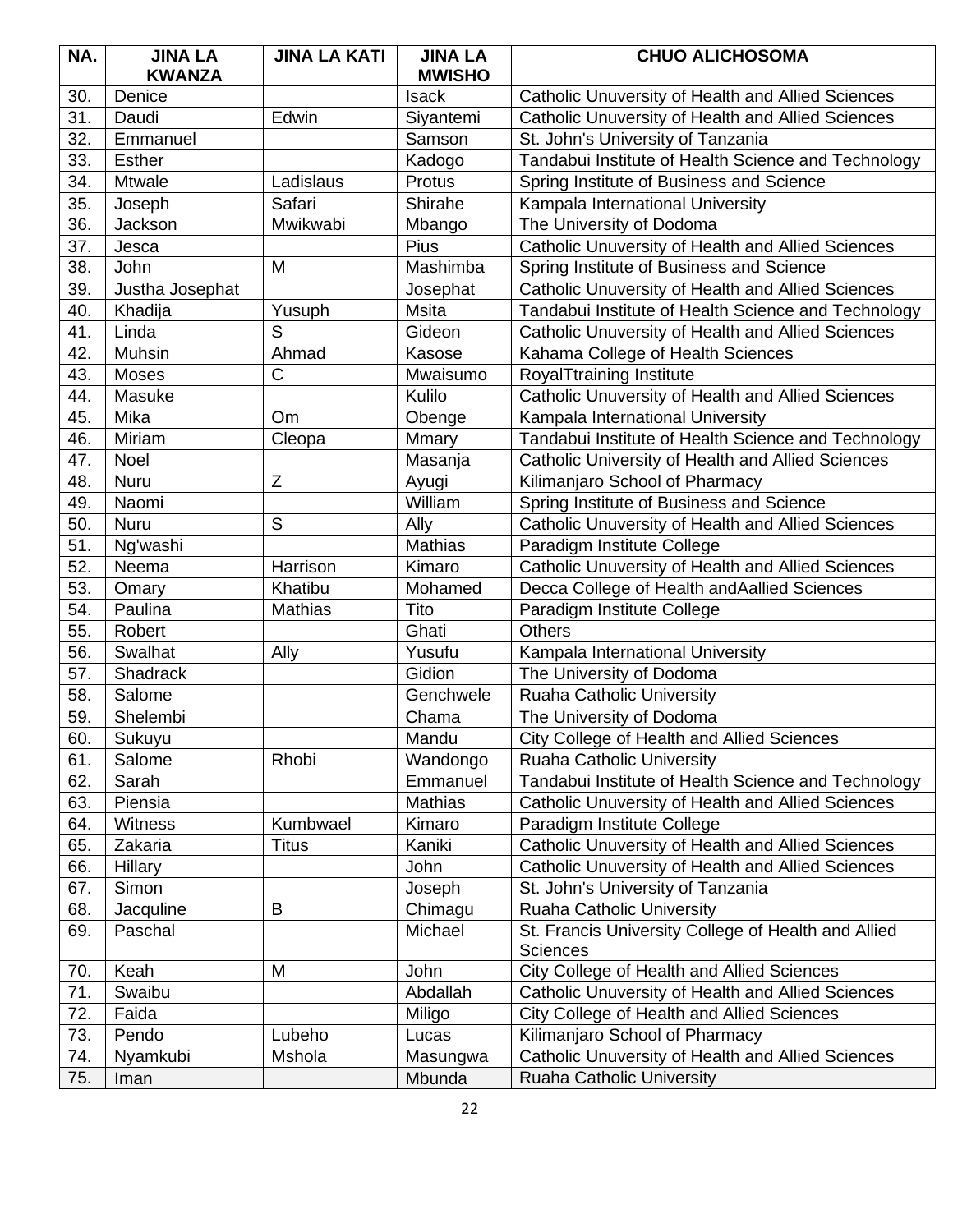| NA. | <b>JINA LA</b><br><b>KWANZA</b> | <b>JINA LA KATI</b> | <b>JINA LA</b><br><b>MWISHO</b> | <b>CHUO ALICHOSOMA</b>                            |
|-----|---------------------------------|---------------------|---------------------------------|---------------------------------------------------|
| 76. | Judith                          | Noel                | Msosa                           | Catholic Unuversity of Health and Allied Sciences |
| 77. | Shamila                         |                     | Juma                            | Catholic Unuversity of Health and Allied Sciences |

| NA.            | <b>JINA LA</b> | JINA LA     | <b>JINA LA</b> | <b>CHUO ALICHOSOMA</b>                              |
|----------------|----------------|-------------|----------------|-----------------------------------------------------|
|                | <b>KWANZA</b>  | <b>KATI</b> | <b>MWISHO</b>  |                                                     |
| 1.             | Jastina        |             | Melickisadeck  | Kampala International University                    |
| 2.             | Yohana         | M           | Kamchape       | Kahama College of Health Sciences                   |
| 3.             | Benjamin       | J           | Marwa          | Kahama College of Health Sciences                   |
| 4.             | Letifer        |             | Selestine      | Decca College of Health and Allied Sciences         |
| 5.             | Euralia        | Rauriani    | Rwabukoba      | Decca College of Health and Allied Sciences         |
| 6.             | Godliver       | Gerald      | Mahona         | Kam College of Health Sciences                      |
| 7 <sub>1</sub> | Mekseda        | Simon       | Anthony        | <b>Tabora Polytechnic College</b>                   |
| 8.             | Juma           | Lameck      | Gamu           | St. Francis University College of Health and Allied |
|                |                |             |                | <b>Sciences</b>                                     |
| 9.             | Joseph         | Charles     | Rusuhi         | <b>Mgao Health Training Institute</b>               |
| 10.            | Maria          | W           | Shirati        | Tandabui Institute of Health Science and Technology |
| 11.            | Obadia         |             | Zacharia       | Paradigms Institute College                         |
| 12.            | Spora          | Kidyamali   | Mazu           | St John College of Health Sciences                  |
| 13.            | Samwel         | N           | Nyaindi        | <b>Mgao Health Training Institute</b>               |
| 14.            | Rehema         | Josiah      | Kungu          | Tandabui Institute of Health Science and Technology |
| 15.            | Kakulu         | Majula      | Msokwa         | Mtwara College of Health and Allied Sciences        |

## **IV. WATOA DAWA (***PHARMACEUTICAL DISPENSERS***)**

| NA. | <b>JINA LA</b><br><b>KWANZA</b> | <b>JINA LA</b><br><b>KATI</b> | <b>JINA LA</b><br><b>MWISHO</b> | <b>CHUO ALICHOSOMA</b>            |
|-----|---------------------------------|-------------------------------|---------------------------------|-----------------------------------|
|     | <b>Nikas</b>                    | Adriano                       | Hindi                           | Musoma Utalii College Tabora      |
|     | Richard                         | Maziku                        | Furaha                          | Kahama College of Health Sciences |
| 3.  | Elimina                         | Fortunatus                    | Buguzi                          | St. John's University of Tanzania |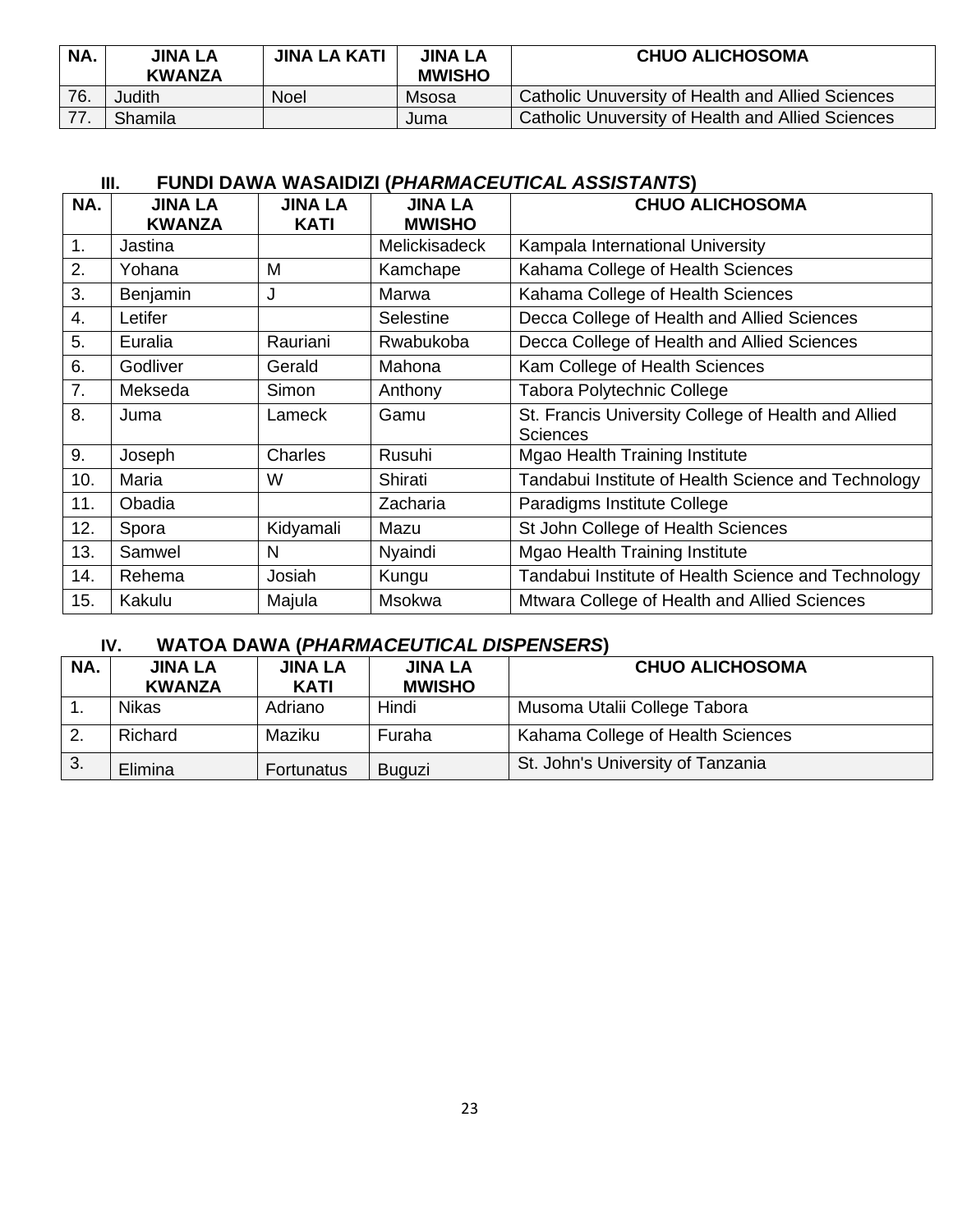## **D: MBEYA: ASSISTANT MEDICAL OFFICER TRAINING COLLEGE, MBEYA.**

| NA. | <b>JINA LA</b><br><b>KWANZA</b> | <b>JINA LA KATI</b> | <b>JINA LA</b><br><b>MWISHO</b> | <b>CHUO ALICHOSOMA</b>                             |
|-----|---------------------------------|---------------------|---------------------------------|----------------------------------------------------|
| 1.  | Abasi                           | Uwesu               | Katundu                         | Muhimbili University of Health and Allied Sciences |
| 2.  | Agape                           | John                | Sarikoki                        | Catholic University of Health and Allied Sciences  |
| 3.  | Allen                           |                     | Zawadi                          | Catholic University of Health and Allied Sciences  |
| 4.  | Azizi                           | Ramadhani           | Salum                           | St John's University of Tanzania                   |
| 5.  | Chausiku                        |                     | Nuhu                            | Kampala International University                   |
| 6.  | Dalali                          | Herman              | James                           | St John's University of Tanzania                   |
| 7.  | Daly                            | Patrick             | Mbunda                          | Catholic University of Health and Allied Sciences  |
| 8.  | Daud                            |                     | Aron                            | Muhimbili University of Health and Allied Sciences |
| 9.  | Deodatus                        | G                   | Ngerangera                      | Kampala International University                   |
| 10. | Doreen                          | Francis             | Sanga                           | Catholic University of Health and Allied Sciences  |
| 11. | Dorice                          |                     | Prosper                         | Catholic University of Health and Allied Sciences  |
| 12. | Elia                            | Aidan               | Sangula                         | St John's University of Tanzania                   |
| 13. | Emanuel                         | Masalu              | Mlingwa                         | Catholic University of Health and Allied Sciences  |
| 14. | <b>Esther</b>                   |                     | Zakayo                          | Kampala International University                   |
| 15. | <b>Esther</b>                   |                     | Ngeze                           | St John's University of Tanzania                   |
| 16. | Ezra                            | Emmanuel            | Sanga                           | Catholic University of Health and Allied Sciences  |
| 17. | Farida                          | Samson              | Longo                           | Kampala International University                   |
| 18. | George                          |                     | Yona                            | Catholic University of Health and Allied Sciences  |
| 19. | Happy                           | $\mathsf{R}$        | Mbasa                           | Kampala International University                   |
| 20. | John                            |                     | Michael                         | St John's University of Tanzania                   |
| 21. | Kija                            | Ilanga              | Mnada                           | Muhimbili University of Health and Allied Sciences |
| 22. | <b>Kissa</b>                    |                     | Ambangile                       | Catholic University of Health and Allied Sciences  |
| 23. | Lunogelo                        |                     | Mahenge                         | St John's University of Tanzania                   |
| 24. | Matilda                         |                     | Mwakambaya                      | Catholic University of Health and Allied Sciences  |
| 25. | Monica                          | S                   | Alex                            | Catholic University of Health and Allied Sciences  |
| 26. | Mwanda                          | D                   | Zaire                           | St John's University of Tanzania                   |
| 27. | Noel                            | Joseph              | Taifa                           | St John's University of Tanzania                   |
| 28. | Philipo                         | G                   | Augen                           | Kampala International University                   |
| 29. | Plasido                         | David               | Masika                          | Catholic University of Health and Allied Sciences  |
| 30. | Plisla                          | Grassian            | <b>Nyika</b>                    | St John's University of Tanzania                   |
| 31. | Prosper                         | Mario               | Lutego                          | Catholic University of Health and Allied Sciences  |
| 32. | <b>Robius</b>                   |                     | Agard                           | St John's University of Tanzania                   |
| 33. | Roland                          | M                   | Sibanilo                        | Kampala International University                   |
| 34. | Timotheo                        | Erick               | Kilasi                          | Catholic University of Health and Allied Sciences  |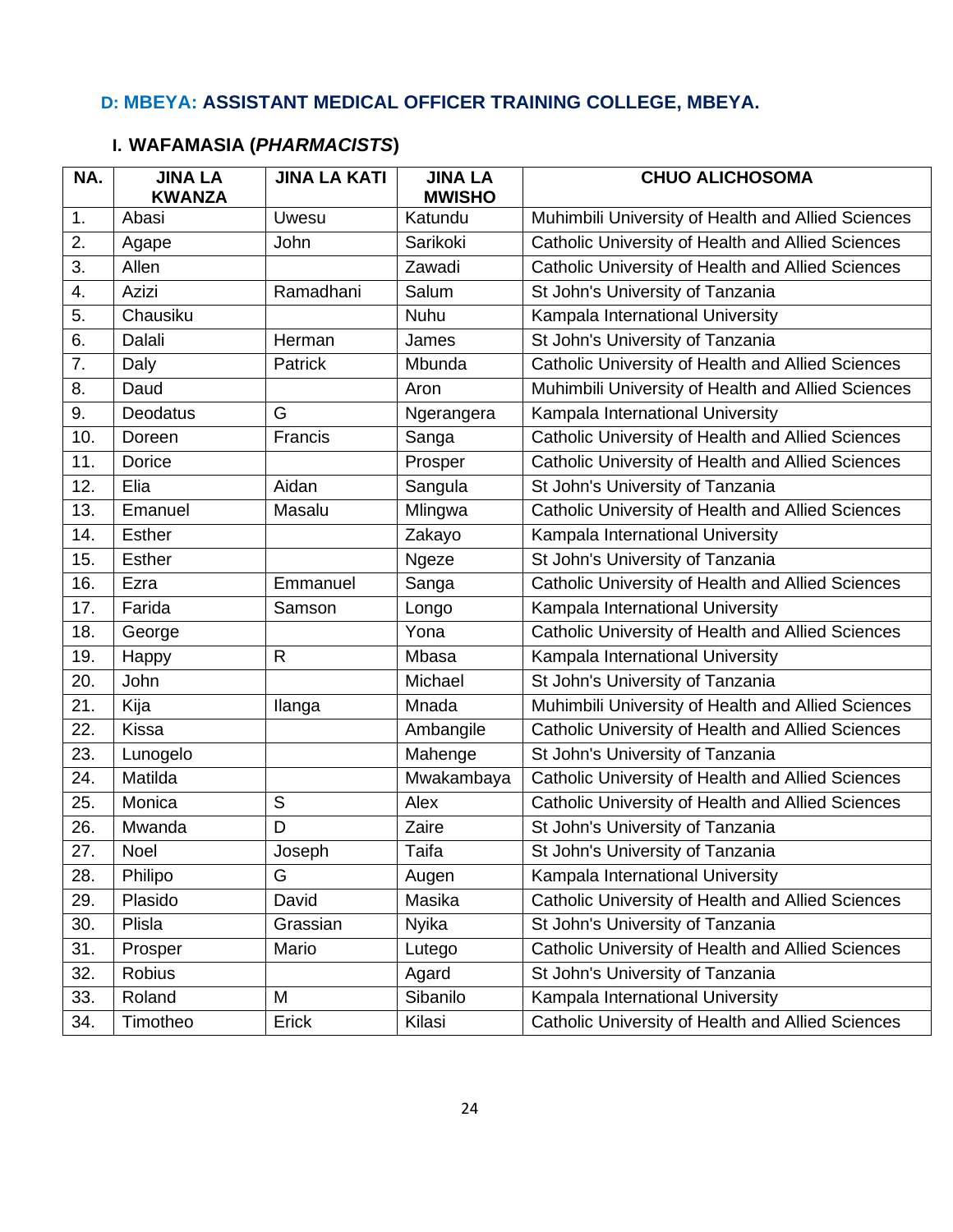| NA.               | <b>JINA LA</b>   | <b>JINA LA KATI</b> | <b>JINA LA</b> | <b>CHUO ALICHOSOMA</b>                              |
|-------------------|------------------|---------------------|----------------|-----------------------------------------------------|
|                   | <b>KWANZA</b>    |                     | <b>MWISHO</b>  |                                                     |
| 1.                | Abubakary        | <b>Mbaruck</b>      | Mohamedi       | <b>Ruaha Catholic University</b>                    |
| 2.                | Agatha           | Yahya               | Deule          | Ruaha Catholic University                           |
| 3.                | Aizack           | B                   | Ndone          | <b>Ruaha Catholic University</b>                    |
| 4.                | Allen            | Nicodem             | Ndunguru       | <b>Ruaha Catholic University</b>                    |
| 5.                | Aneth            | Gabriel             | Mosha          | Paradigm Institute College                          |
| 6.                | Angel            | Martin              | Mwacha         | City College of Health and Allied Sciences          |
| 7.                | Angela           | Hamza               | Mtangi         | Ruaha Catholic University                           |
| 8.                | Asunta           | Andrea              | <b>Mfaume</b>  | <b>Ruaha Catholic University</b>                    |
| 9.                | Baby             |                     | Victor         | <b>Ruaha Catholic University</b>                    |
| 10.               | Banadetha        | Shanely             | Njombo         | <b>Ruaha Catholic University</b>                    |
| 11.               | <b>Baraka</b>    | $\mathsf{R}$        | Mbanga         | St. Francis University College of Health and Allied |
|                   |                  |                     |                | <b>Sciences</b>                                     |
| 12.               | <b>Beta</b>      | Chesco              | Mfikwa         | Ruaha Catholic University                           |
| 13.               | Caroline         | M                   | Dominic        | <b>Ruaha Catholic University</b>                    |
| 14.               | Castory          | Cardo               | Mwinuka        | The University of Dodoma                            |
| 15.               | Christina        | Allen               | Mhahilidza     | <b>Ruaha Catholic University</b>                    |
| 16.               | Cleopatra        |                     | Mwaijande      | <b>Ruaha Catholic University</b>                    |
| 17.               | Daniel           | Steven              | Ndelwa         | Ruaha Catholic University                           |
| 18.               | Devotha          | Sylvanus            | Msigwa         | <b>Ruaha Catholic University</b>                    |
| 19.               | Dorice           | Dickson             | <b>Bihemo</b>  | <b>Ruaha Catholic University</b>                    |
| 20.               | Dorothy          | Peter               | Kwetukia       | <b>Ruaha Catholic University</b>                    |
| 21.               | Elton            | J                   | Ludigija       | <b>Ruaha Catholic University</b>                    |
| 22.               | Emanuel          |                     | Shauritanga    | Ruaha Catholic University                           |
| $\overline{23}$ . | Erick            | Fintan              | Mtanda         | <b>Ruaha Catholic University</b>                    |
| 24.               | <b>Ester</b>     | G                   | Lyaniva        | Paradigm Institute College                          |
| 25.               | Evance           | Polycapy            | Mlelwa         | Ruaha Catholic University                           |
| 26.               | Evaristo         | Augustino           | Godwin         | <b>Ruaha Catholic University</b>                    |
| 27.               | Faraja           | Mikael              | Mwandi         | Paradigm Institute College                          |
| 28.               | Flaviana         | Ayub                | Ndambo         | Ruaha Catholic University                           |
| 29.               | Fortunatus       |                     | Mbilinyi       | Ruaha Catholic University                           |
| 30.               | Fredy            |                     | Richard        | <b>Ruaha Catholic University</b>                    |
| 31.               | Furaha           | Cosmas              | Kavula         | <b>Ruaha Catholic University</b>                    |
| 32.               | Gastiano         | Oscar               | Kawaganise     | Ruaha Catholic University                           |
| 33.               | Glory            |                     | Mbalaswa       | The University of Dodoma                            |
| 34.               | Goodluck         | Renatus             | Kalinga        | Ruaha Catholic University                           |
| 35.               | Gwakisa          | L                   | Swilla         | <b>Ruaha Catholic University</b>                    |
| 36.               | <b>Happyness</b> | J                   | Bujukano       | City College of Health and Allied Sciences          |
| 37.               | Hawa             | А                   | Saidi          | Ruaha Catholic University                           |
| 38.               | Henry            |                     | Mwampuga       | Ruaha Catholic University                           |
| 39.               | Hilali           | Vicent              | Kikoti         | <b>Ruaha Catholic University</b>                    |
| 40.               | Hosea            | J                   | Ndingo         | Ruaha Catholic University                           |
| 41.               | Imakulata        | Njalama             | <b>Mtweve</b>  | <b>Ruaha Catholic University</b>                    |
| 42.               | Immaculatha      | M                   | Madyane        | Paradigm Institute College                          |
| 43.               | Isabela          | A                   | Ponela         | St. John College of Health Scieces                  |
| 44.               | Issa             |                     | Ricco          | <b>Ruaha Catholic University</b>                    |
| 45.               | Jailos           | J                   | Nduye          | St. Francis University College of Health and Allied |
|                   |                  |                     |                | <b>Sciences</b>                                     |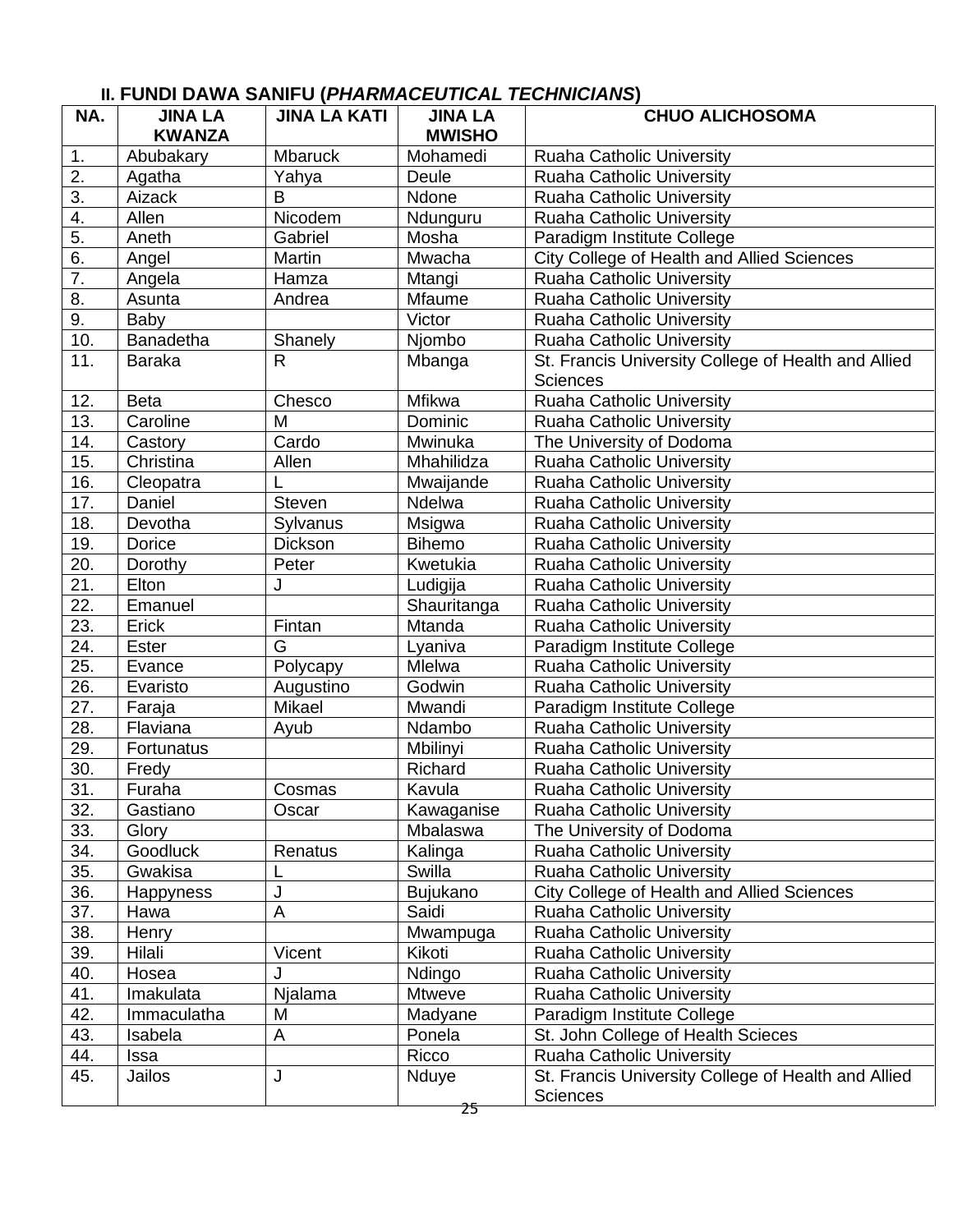| NA. | <b>JINA LA</b><br><b>KWANZA</b> | <b>JINA LA KATI</b> | <b>JINA LA</b><br><b>MWISHO</b> | <b>CHUO ALICHOSOMA</b>                              |
|-----|---------------------------------|---------------------|---------------------------------|-----------------------------------------------------|
| 46. | Jane                            | Mgelavanu           | Maliva                          | Ruaha Catholic University                           |
| 47. | Janet                           | Mzighwa             | <b>Mtali</b>                    | <b>Ruaha Catholic University</b>                    |
| 48. | Janeth                          |                     | Sichone                         | Paradigm Institute College                          |
| 49. | Jelly                           | Jonasy              | Chaula                          | <b>Ruaha Catholic University</b>                    |
| 50. | Jesca                           | Raphael             | Kitumbika                       | Ruaha Catholic University                           |
| 51. | Joseph                          | W                   | Mbilinyi                        | <b>Ruaha Catholic University</b>                    |
| 52. | Joseph                          | Gerald              | Mwamuhamila                     | <b>Ruaha Catholic University</b>                    |
| 53. | Joseph                          | A                   | Macha                           | Ruaha Catholic University                           |
| 54. | Joshua                          |                     | Kabuje                          | <b>Ruaha Catholic University</b>                    |
| 55. | Juliana                         | E                   | Mlwilo                          | <b>Ruaha Catholic University</b>                    |
| 56. | Jullu                           | M                   | Masatu                          | St. Francis University College of Health and Allied |
|     |                                 |                     |                                 | <b>Sciences</b>                                     |
| 57. | Justin                          |                     | Jacob                           | Tandabui Institute of Health Science and            |
|     |                                 |                     |                                 | Technology                                          |
| 58. | Kasian                          | Jacob               | Makasi                          | Ruaha Catholic University                           |
| 59. | Kefrene                         | P                   | <b>Kisusi</b>                   | <b>City College of Health and Allied Sciences</b>   |
| 60. | Kesheni                         | Albelto             | Gwivaha                         | Ruaha Catholic University                           |
| 61. | Laurent                         | B                   | Sokesha                         | <b>Ruaha Catholic University</b>                    |
| 62. | Lightness                       | N                   | Ngakonda                        | <b>Ruaha Catholic University</b>                    |
| 63. | Lilian                          | Charles             | Mdetele                         | Ruaha Catholic University                           |
| 64. | Lucia                           | <b>Atilio</b>       | Mgaya                           | St. Joseph College of Hhealth and Allied Sciences   |
| 65. | Magreth                         | Semeon              | Shauri                          | <b>Ruaha Catholic University</b>                    |
| 66. | Makrina                         | Η                   | Mgaya                           | <b>Ruaha Catholic University</b>                    |
| 67. | Mariam                          |                     | Thomas                          | Paradigm Institute College                          |
| 68. | Marko                           | Gerion              | Hofa                            | <b>Ruaha Catholic University</b>                    |
| 69. | Mary                            | J                   | Mwinuka                         | <b>Ruaha Catholic University</b>                    |
| 70. | Matilda                         | Peter               | Mkoshayo                        | Ruaha Catholic University                           |
| 71. | Mohamed                         | T                   | Katulla                         | Ruaha Catholic University                           |
| 72. | Mussa                           | Azizi               | Maketa                          | Ruaha Catholic University                           |
| 73. | <b>Naziel</b>                   | Reward              | Mpembeni                        | Kilimanjaro School of Pharmacy                      |
| 74. | Nibariki                        | Ely                 | Soverah                         | <b>Ruaha Catholic University</b>                    |
| 75. | Nusura                          | <b>Bernard</b>      | Myinga                          | <b>Ruaha Catholic University</b>                    |
| 76. | Nzigo                           | Κ                   | Kanani                          | Ruaha Catholic University                           |
| 77. | Omega                           |                     | <b>Mwakisole</b>                | Kilimanjaro School of Pharmacy                      |
| 78. | Paul                            | Lucas               | Kahamba                         | St. John's University of Tanzania                   |
| 79. | Petro                           | Isdori              | Nyangalima                      | Ruaha Catholic University                           |
| 80. | Rahel                           |                     | Chilale                         | Ruaha Catholic University                           |
| 81. | Roswita                         |                     | Mwakambaya                      | St. John's University of Tanzania                   |
| 82. | Sabina                          | M                   | Jacksoni                        | Mbeya college of health and allied sciences         |
| 83. | Saimon                          | G                   | Ntobi                           | Kampala International University                    |
| 84. | Samwel                          | W                   | Ntenga                          | City College of Health and Allied Sciences          |
| 85. | Samwel                          |                     | Mhagama                         | Ruaha Catholic University                           |
| 86. | Sarah                           |                     | Mhagama                         | <b>Ruaha Catholic University</b>                    |
| 87. | Shephania                       | S                   | Kayogoro                        | Ruaha Catholic University                           |
| 88. | Shunifa                         | Jordani             | King'ung'e                      | Ruaha Catholic University                           |
| 89. | Simon                           | Martin              | Idabu                           | <b>Ruaha Catholic University</b>                    |
| 90. | <b>Steven</b>                   | M                   | Nsemwa                          | Ruaha Catholic University                           |
| 91. | Suzan                           | Clement             | Chang'a                         | Kilimanjaro School of Pharmacy                      |
| 92. | Teddy                           | E                   | Kalimalwendo                    | St. Francis University College of Health and Allied |
|     |                                 |                     | 26                              | <b>Sciences</b>                                     |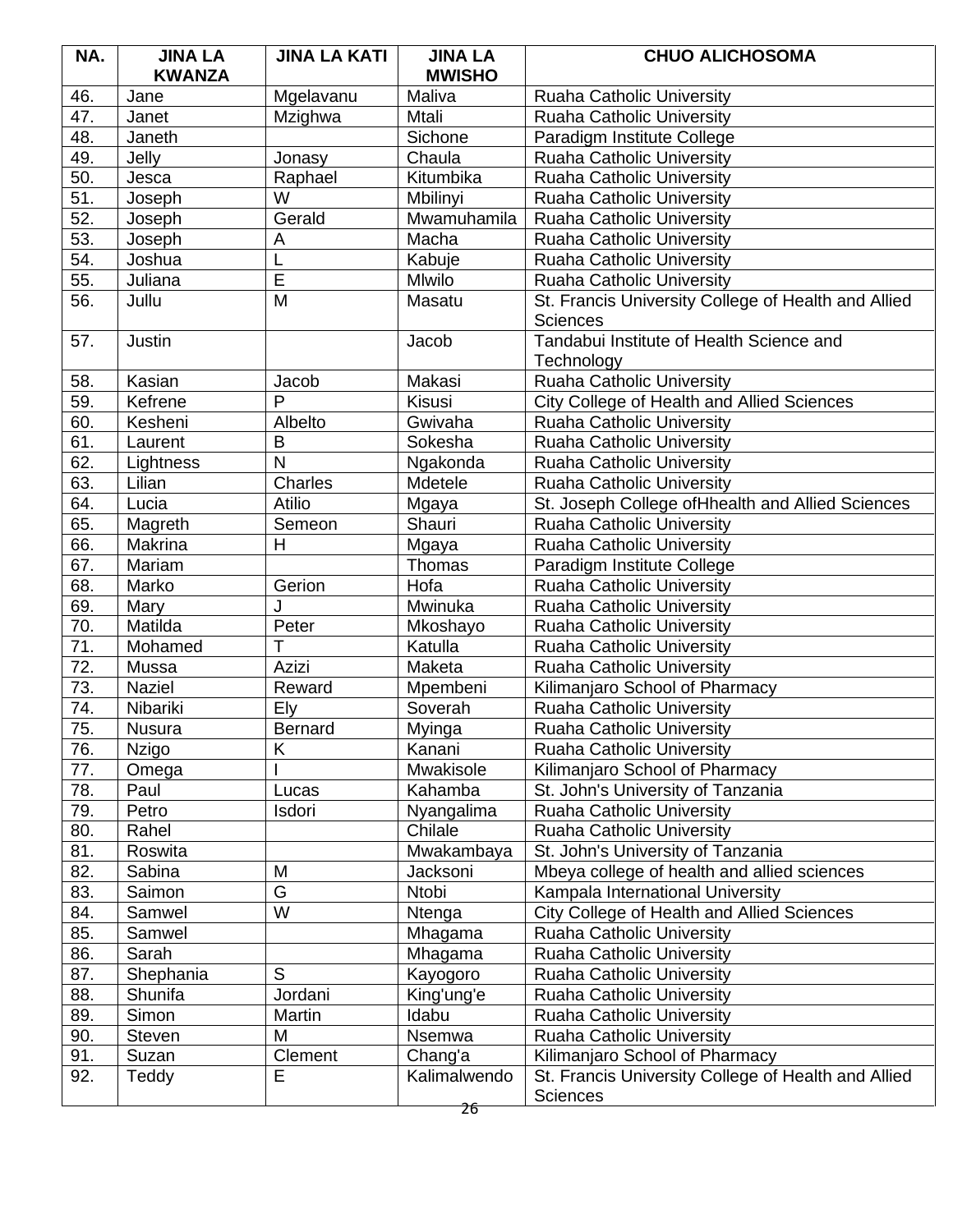| NA.  | <b>JINA LA</b> | <b>JINA LA KATI</b> | <b>JINA LA</b>  | <b>CHUO ALICHOSOMA</b>           |
|------|----------------|---------------------|-----------------|----------------------------------|
|      | <b>KWANZA</b>  |                     | <b>MWISHO</b>   |                                  |
| 93.  | Treazer        | Clemence            | Mginah          | <b>Ruaha Catholic University</b> |
| 94.  | Tuma           | S                   | Sugilo          | <b>Ruaha Catholic University</b> |
| 95.  | Upendo         |                     | Issa            | <b>Ruaha Catholic University</b> |
| 96.  | Victoria       | Besconi             | Sanga           | <b>Ruaha Catholic University</b> |
| 97.  | Viviana        | John                | <b>Benedict</b> | <b>Ruaha Catholic University</b> |
| 98.  | Winfrida       | Aldo                | Chahe           | <b>Ruaha Catholic University</b> |
| 99.  | Yasinta        | Ignas               | Maseko          | <b>Ruaha Catholic University</b> |
| 100. | Yohana         | E                   | Haule           | Ruaha Catholic University        |
| 101. | Yohana         | Stephan             | Haule           | <b>Ruaha Catholic University</b> |
| 102. | Zawadi         |                     | Kitime          | <b>Ruaha Catholic University</b> |

| NA. | <b>JINA LA</b><br><b>KWANZA</b> | <b>JINA LA KATI</b> | <b>JINA LA</b><br><b>MWISHO</b> | <b>CHUO ALICHOSOMA</b>                     |
|-----|---------------------------------|---------------------|---------------------------------|--------------------------------------------|
| 1.  | Chimu                           | Kabilimwanza        | Maziku                          | St John College of Health Sciences         |
| 2.  | <b>Buzuka</b>                   |                     | Katale                          | <b>Mgao Health Training Institute</b>      |
| 3.  | Ajalie                          | Thomas              | Fredinand                       | Mgao Health Training Institute             |
| 4.  | Alatupa                         | Amiri               | Sanga                           | <b>Mgao Health Training Institute</b>      |
| 5.  | Janson                          | A                   | Prosper                         | St. Peters College of Health Sciences      |
| 6.  | Thomas                          |                     | Mwaipyana                       | City college of Health and Allied Sciences |
| 7.  | Frida                           | <b>Bethuel</b>      | Mpumilwa                        | St. John's University of Tanzania          |

### **IV. WATOA DAWA (***PHARMACEUTICAL DISPENSERS***)**

| NA. | <b>JINA LA</b><br><b>KWANZA</b> | <b>JINA LA KATI</b> | <b>JINA LA</b><br><b>MWISHO</b> | <b>CHUO ALICHOSOMA</b>          |
|-----|---------------------------------|---------------------|---------------------------------|---------------------------------|
|     | Stadi                           | W                   | Kayange                         | <b>Royal Training Institute</b> |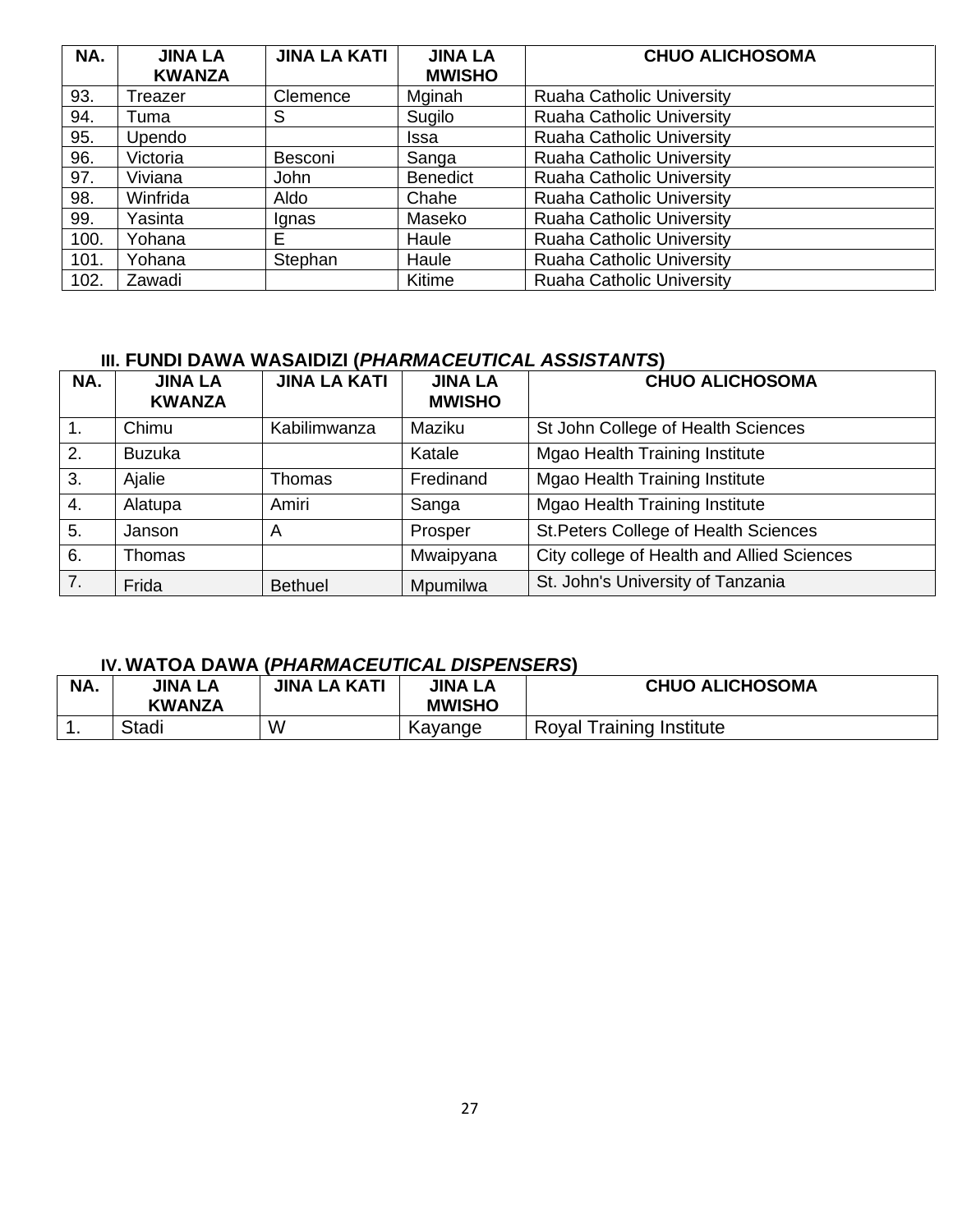# **E: ARUSHA: CENTRE FOR EDUCATIONAL DEVELOPMENT IN HEALTH ARUSHA (CEDHA)**

### **VENUE: JUMBA LA DHAHABU HALL**

| NA.               | <b>JINA LA</b><br><b>KWANZA</b> | <b>JINA LA KATI</b> | <b>JINA LA</b><br><b>MWISHO</b> | <b>CHUO ALICHOSOMA</b>                                   |
|-------------------|---------------------------------|---------------------|---------------------------------|----------------------------------------------------------|
| 1.                | Benson                          |                     | Mwendwa                         | Kampala International University                         |
| 2.                | Clement                         | Francis             | Marandu                         | <b>Catholic University of Health and Allied Sciences</b> |
| 3.                | Deborah                         | Washington          | Mujuma                          | St John's University of Tanzania                         |
| 4.                | Eldavis                         | Salvatory           | Elihuruma                       | Kampala International University                         |
| 5.                | Emanuel                         | Philip              | Makoi                           | Muhimbili University of Health and Allied Sciences       |
| 6.                | Emanuel                         |                     | Yoram                           | Kampala International University                         |
| 7.                | Emmanuel                        | Herman              | Michael                         | St John's University of Tanzania                         |
| 8.                | Enos                            |                     | Obondo                          | Kampala International University                         |
| 9.                | <b>Ester</b>                    |                     | Samwel                          | Kampala International University                         |
| 10.               | Fadhiliano                      | Erasmi              | Jumbe                           | St John's University of Tanzania                         |
| 11.               | Farid                           |                     | Mzuzuri                         | St John's University of Tanzania                         |
| 12.               | Fatema                          | Mahmood             | Somji                           | University of Portsmouth                                 |
| 13.               | Flavian                         | Placidus            | Mgedzi                          | Catholic University of Health and Allied Sciences        |
| 14.               | Godbless                        | Geofrey             | Ayo                             | St John's University of Tanzania                         |
| 15.               | Goodluck                        |                     | Raymond                         | Catholic University of Health and Allied Sciences        |
| 16.               | Henry                           |                     | Monace                          | Kampala International University                         |
| 17.               | Issa                            |                     | Abdallah                        | Kampala International University                         |
| 18.               | Joseph                          |                     | <b>Mathias</b>                  | St John's University of Tanzania                         |
| 19.               | Joseph                          |                     | Paulo                           | St John's University of Tanzania                         |
| 20.               | Juvenal                         |                     | Joachim                         | St John's University of Tanzania                         |
| 21.               | Kibwana                         |                     | Mgude                           | Catholic University of Health and Allied Sciences        |
| 22.               | Lydia                           | W                   | Riwa                            | St John's University of Tanzania                         |
| 23.               | Maisam                          | Η.                  | Amirali                         | Kampala International University                         |
| 24.               | Margareth                       | Paulo               | Mhame                           | <b>China Pharmaceutical University</b>                   |
| $\overline{25}$ . | Mary                            | Partson             | Mlawa                           | Catholic University of Health and Allied Sciences        |
| 26.               | Miclaud                         |                     | Joram                           | Kampala International University                         |
| 27.               | Neema                           |                     | Panga                           | Catholic University of Health and Allied Sciences        |
| 28.               | Paskalina                       | G                   | Bayo                            | Catholic University of Health and Allied Sciences        |
| 29.               | Wenseslaus                      |                     | Shirima                         | Kampala International University                         |
| 30.               | Zaomba                          |                     | Hussein                         | Catholic University of Health and Allied Sciences        |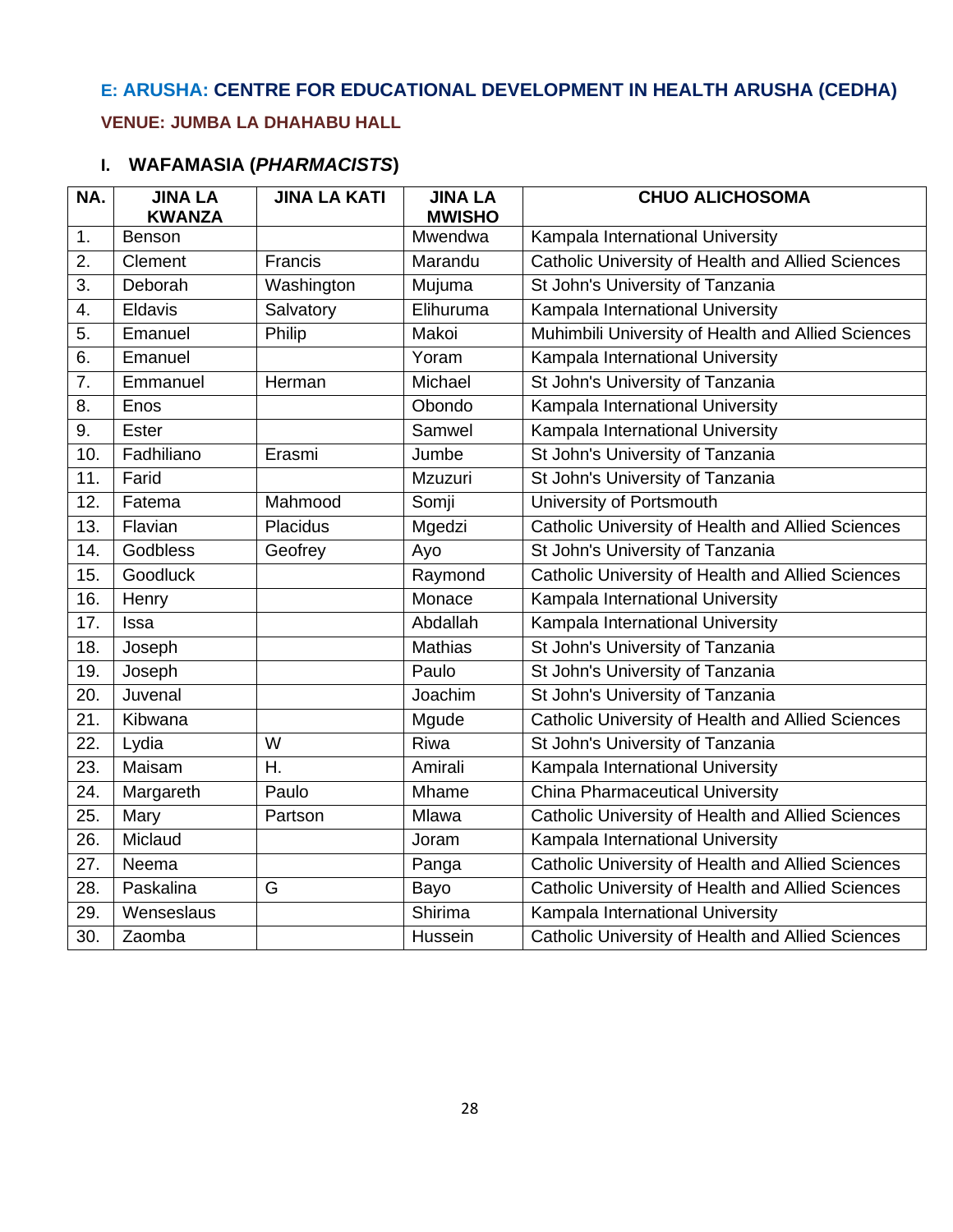| NA. | <b>JINA LA</b><br><b>KWANZA</b> | <b>JINA LA KATI</b> | <b>JINA LA</b><br><b>MWISHO</b> | <b>CHUO ALICHOSOMA</b>                                 |
|-----|---------------------------------|---------------------|---------------------------------|--------------------------------------------------------|
| 1.  | Ancila                          | J                   | Lyimo                           | Ruaha Catholic University                              |
| 2.  | Anthonia                        | P                   | Temba                           | Kilimanjaro School of Pharmacy                         |
| 3.  | Charles                         | Raphael             | Kundy                           | Kilimanjaro School of Pharmacy                         |
| 4.  | Dotto                           |                     | Michael                         | Spring Institute of Business and Science               |
| 5.  | Efrem                           | F                   | Uiso                            | Ruaha Catholic University                              |
| 6.  | Elizabeth                       | Cyntonhill          | Raphael                         | Kilimanjaro School of Pharmacy                         |
| 7.  | Erick                           | Josephat            | Qoryo                           | St. John College of Health Sciences                    |
| 8.  | Fredrick                        | R                   | Massawe                         | Spring Institute of Business and Science               |
| 9.  | George                          | Senya               | Maphie                          | Kilimanjaro School of Pharmacy                         |
| 10. | Godlizen                        | Lucas               | Mushi                           | Tandabui Institute of Health Science and<br>Technology |
| 11. | Ibrahimu                        | W                   | <b>Bura</b>                     | Spring Institute of Business and Science               |
| 12. | lqrra                           | S                   | Dikupatile                      | Kilimanjaro School of Pharmacy                         |
| 13. | Jackline                        | Marcel              | Mushi                           | Spring Institute of Business and Science               |
| 14. | Japhet                          | Baltazary           | Tesha                           | Kahama College of Health Sciences                      |
| 15. | Jenifrida                       | Kelvin              | Gregory                         | <b>Ruaha Catholic University</b>                       |
| 16. | Jesca                           | Msafiri             | Assenga                         | Kilimanjaro School of Pharmacy                         |
| 17. | Jessica                         | J                   | Kitali                          | Kilimanjaro School of Pharmacy                         |
| 18. | Joan                            | <b>Priscus</b>      | <b>Buretta</b>                  | Ruaha Catholic University                              |
| 19. | Josephine                       | Judica              | Shuma                           | Kilimanjaro School of Pharmacy                         |
| 20. | Justina                         | Godfrey             | Mwikala                         | Kilimanjaro School of Pharmacy                         |
| 21. | Ladislaus                       |                     | Tilugana                        | Kilimanjaro School of Pharmacy                         |
| 22. | Latipha                         | Hassan              | Daniel                          | Kilimanjaro School of Pharmacy                         |
| 23. | Leserian                        |                     | Laizer                          | Kilimanjaro School of Pharmacy                         |
| 24. | Lightness                       | M                   | Sangeti                         | Paradigm Institute College                             |
| 25. | Lucia                           |                     | Rocky                           | City College of Health and Allied Sciences             |
| 26. | Malcom                          |                     | Mekasi                          | Spring Institute of Business and Science               |
| 27. | Merceline                       | <b>Dismas</b>       | Munisi                          | Kilimanjaro School of Pharmacy                         |
| 28. | Naomi                           |                     | Elias                           | Kilimanjaro School of Pharmacy                         |
| 29. | Nuhi                            |                     | Daudi                           | St. John's University of Tanzania                      |
| 30. | Nuhu                            | E                   | Urio                            | Kilimanjaro School of Pharmacy                         |
| 31. | Paulina                         | Mosses              | Longidare                       | Kilimanjaro School of Pharmacy                         |
| 32. | Peter                           | B                   | Ligazio                         | Kilimanjaro School of Pharmacy                         |
| 33. | Ramadhani                       |                     | Hassani                         | Paradigm Institute College                             |
| 34. | Ramadhani                       | A                   | Hussein                         | Kampala International University                       |
| 35. | Salima                          | Baltazary           | Karia                           | Kilimanjaro School of Pharmacy                         |
| 36. | Silvanus                        | Fraterin            | Meraba                          | Kilimanjaro School of Pharmacy                         |
| 37. | Stanley                         | A                   | Mazala                          | St. John's University of Tanzania                      |
| 38. | Winnie                          | Kabelege            | Isaya                           | Ruaha Catholic University                              |
| 39. | Witness                         |                     | Elisante                        | St. Francis University College of Health and Allied    |
|     |                                 |                     |                                 | <b>Sciences</b>                                        |
| 40. | Witness                         | J                   | Swai                            | Ruaha Catholic University                              |